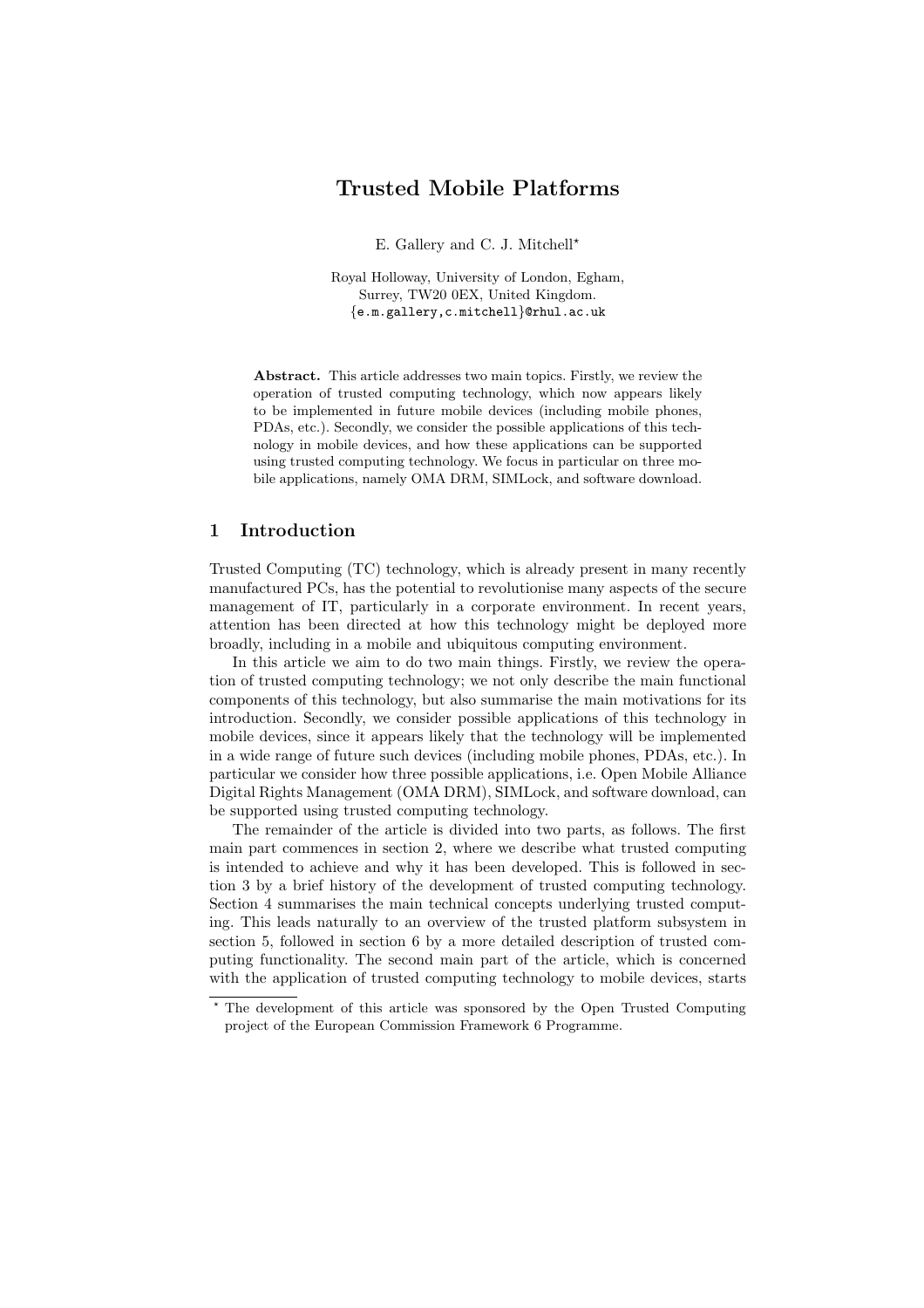with a review of the trusted mobile platform in section 7. This is followed by an analysis of three mobile use cases of trusted computing, namely OMA DRM v2, SIMLock and software download, given in sections 8, 9 and 10, respectively. The paper concludes in section 11.

# 2 Computer Security and Trusted Computing

# 2.1 Trust

The word *trust* means many different things to different people and in different contexts. Like the word security, it has become so over-used that it is almost meaningless unless a definition is provided. This is certainly the case for the term 'trusted computing', and so one thing that we try to do here is define what trust means in this particular context. This theme is returned to in many subsequent parts of this article.

So what does trust mean for our purposes? Well, perhaps the simplest definition would be that *trusted computing* refers to a computer system for which an entity has some level of assurance that (part or all) of the computer system is behaving as expected (or, to quote [1], a platform is trusted if it 'behaves in an expected manner for an intended purpose'). The entity may be various things, including the human user of the PC or a program running on a remote machine. The degree of coverage of this assurance, i.e. whether it covers all aspects of the system or just some part, and the nature of the entity to which assurance is provided, vary depending on the system and the environment within which it is used. Of course, just because the behaviour of a system is as expected, does not necessarily imply that a trusted platform is a secure platform. For example, if an entity can determine that a platform is infected with a virus, whose effects are known, the platform can be trusted by that entity to behave in an expected but malicious manner [2].

It has also been said that 'trusted platforms were so-called because they provide a technological implementation and interpretation of the factors that permit us, in everyday life, to trust others' [3], i.e.

- either first hand experience of consistent behaviour, or trust in someone who vouches for consistent behaviour;
- unambiguous identification; and
- unhindered operation.

In order to implement a platform of this nature, a trusted component, which is usually in the form of built-in hardware, is integrated into a computing platform [4]. This trusted component is then used to create a foundation of trust for software processes running on the platform [4]. Bodies such as the Trusted Computing Group (TCG) (discussed in section 3) standardise specific functionality to be incorporated into end systems which are known as 'trusted platforms'. Depending on how the specified functionality is implemented, such a platform is then able to provide a degree of assurance about some aspect of its operation.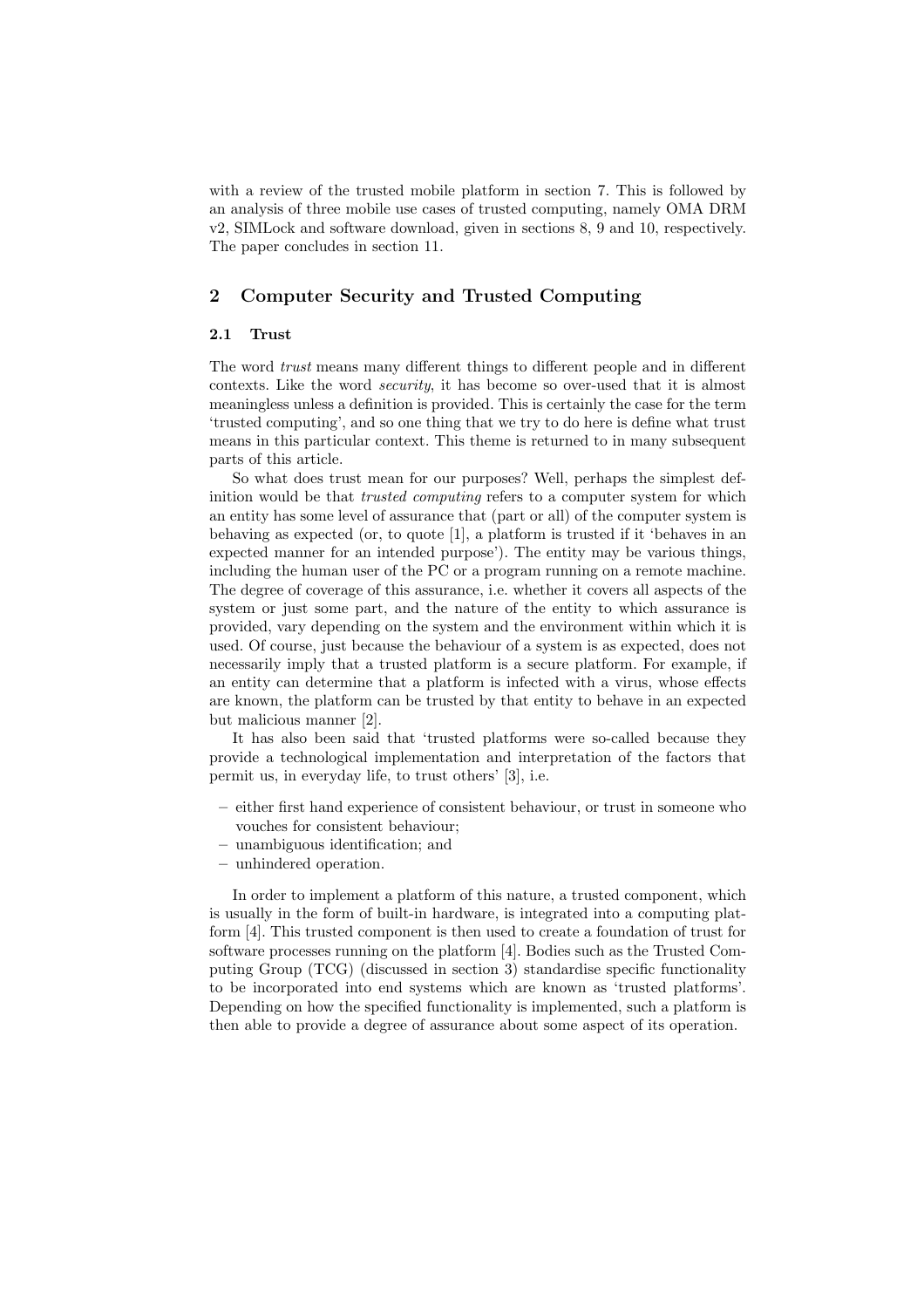#### 2.2 Computer Security

Computer security is a long-established subject, with a considerable literature dating back to the 1960s. There are many books on the subject of secure computing (see, for example, Gollmann [5] and Pfleeger [6]). Trusted computing, with the meaning applied here, is a much more recent phenomenon, and is essentially one specialised part of the larger subject of computer security. One reason that the notion has emerged is because of the changing nature of computer systems, and their increasing ubiquity.

Historically, computer security has provided a theory to understand and reason about fundamentally important security functionality within operating systems. This functionality covers issues such as access control to resources within the context of multi-user operation. Most of computer security is thus concerned with security aspects of software, and pays relatively little attention to hardware security issues.

The reason for this is clear. Until the advent of the PC, computers were relatively large and expensive devices, typically with a number of users. The hardware was often kept in a physically secure location, to which access was only granted to authorised staff. Hence the main security issue was to design the file system software such that one user could not access data and resources to which he or she was not entitled, including other users' data. The security of the hardware was not something directly addressed — it was essentially a prerequisite for the correct operation of the software.

This resulted in a large and well-developed theory of computer security, covering such topics as multi-level system security and a host of models for access control systems. This theory remains very important; however despite overlapping terminology, this is not the main subject of this article. Terminological confusion is a particular problem, not just because of the overuse of the word trust, but because the term Trusted Computing Base (TCB) has become widely used to mean something somewhat different to the recent use of trusted computing.

As defined in the Orange Book [7] (see also Gollmann [5]) the TCB is the totality of protection mechanisms within a computer system, including hardware, firmware and software. Whilst this is by no means unrelated to trusted computing, as discussed here, the meaning is definitely not the same.

Of course, it is true that physically secure subsystems have always had a place in the spectrum of secure computing, but they have mainly been used in specialist applications. For example, many secure subsystems have been designed and used in applications requiring physical security for stored keying material — examples of such systems include the IBM 4758 [8] (see also Chapter 15 of [9] for a discussion of interfaces to such subsystems).

### 2.3 Computer Security and PCs

The traditional assumptions regarding the physical security of important computer systems are clearly completely inappropriate for the vast majority of PCs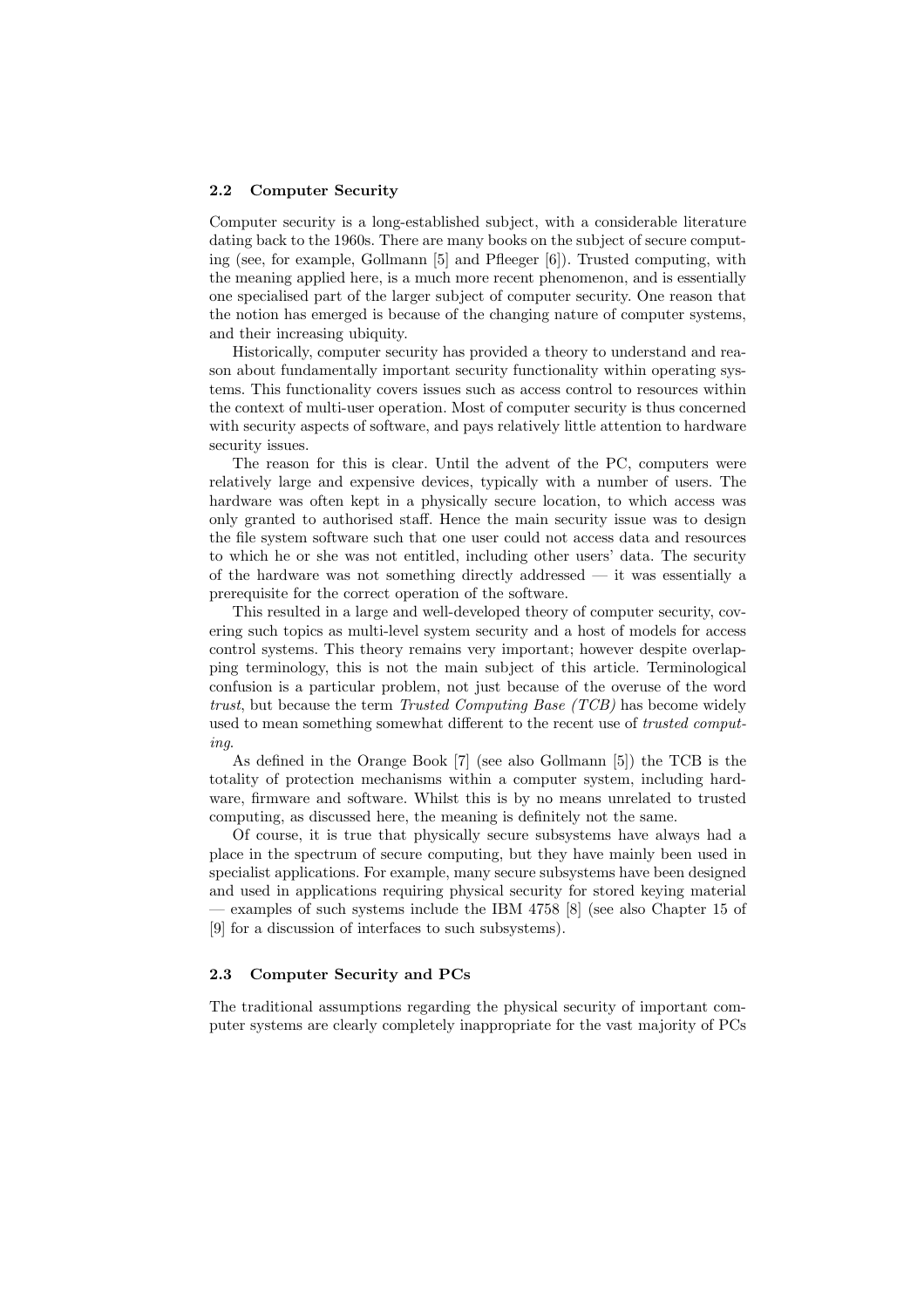in use today. Most such PCs have only a single user, and no physical security is provided for the PC hardware. Short term access to the PC can easily result in unauthorised copying of information and/or modifications to software and data; this is easy to achieve regardless of what software protections exist, simply by temporarily removing a hard disk and attaching it to a different system. That is, regardless of how 'secure' the operating system is in the traditional sense, the lack of guarantees about physical security means that the correctness of software or information stored on the PC cannot be trusted; neither can the confidentiality of any such information. The situation is made worse by the fact that modern PC operating systems and application software are enormously complex, and removing all software vulnerabilities is an almost impossible task. Hence for a combination of reasons today's systems are very vulnerable to a range of attacks.

Trusted computing as we mean it here is an idea which has arisen from the need to address these problems. Trusted computing refers to the addition of hardware functionality to a computer system to enable entities with which the computer interacts to have some level of trust in what the system is doing. Pearson [10] defines a related notion, namely that of a trusted platform, as follows.

A trusted platform is a computing platform that has a trusted component, probably in the form of built-in hardware, which it uses to create a foundation of trust for software processes.

The exact nature of a trusted platform is an issue that is explored below. An interesting discussion of trust and trusted computing can be found in [11]. A useful high level introduction to trusted computing has also been given by Felten [12].

# 2.4 Goals of Trusted Computing

The main goals of trusted computing are to add some (modest) set of hardware enhancements to a computer system to enable (a) the state of the system to be checked, both locally and remotely, and (b) data to be protected so that it will be available only when the system is in a specified state. Achieving these apparently limited goals requires adding a significant amount of functionality to a PC, although most of the necessary functionality can be incorporated into a special-purpose chip, the Trusted Platform Module (TPM).

Achieving the first of these goals is perhaps the most fundamental, and much of the functionality of the TPM is necessary simply to meet this goal. For example, it is clear that, unless there is some way of providing assurance about the correct functioning of the operating system, then there is no way of providing any assurance about the correct operation of applications. This means that it is necessary to monitor the process of booting the operating system, in such a way that the integrity of the system after the boot process has been completed can be verified. This is by no means a simple requirement, since booting a platform such as a PC is a highly complex process.

Essentially, it requires the first piece of software that executes to be fixed (unchangeable), and also for each piece of software that runs subsequently to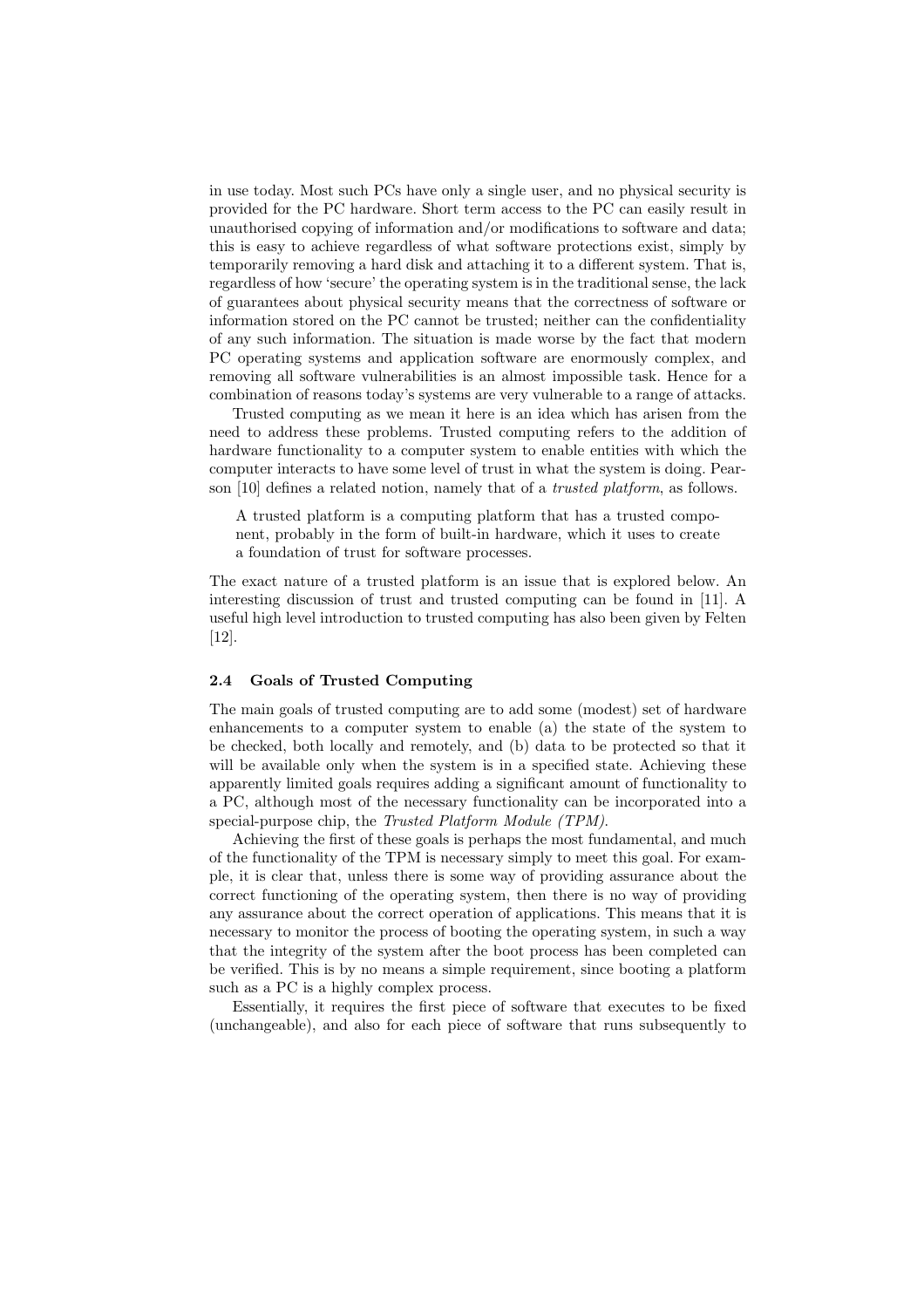be checked (measured) by its predecessor. This process of measurement involves applying a cryptographic hash function to the software, storing the result, and later reporting the result in a reliable way. As we will see below, this means that the 'roots of trust' for measurement, storage and reporting are essential to meet the first goal.

This notion of monitoring the booting of an operating system also highlights the limitations of hardware-based trusted computing. That is, since modern operating systems are large and complex, it is clear that determining whether a measured version of the operational state of a PC can be trusted or not is essentially a hopeless task. This is because there will be a very large number of different possible 'valid' states for such a system, each of which will generate a measurement. As a result, trying to decide whether a measurement represents a valid or invalid software state becomes infeasible.

Thus, whilst the TPM can measure the initial stages of the booting of a PC, this process cannot be extended indefinitely to the entire system. As a result, at some point the software must be trusted to 'look after itself'. That is, at least for complex multi-purpose systems such as PCs, the use of hardware-based measurements of software state must be combined with some other means of providing ongoing protection for a system.

This is achieved by introducing the notion of a isolation layer (discussed in more detail below). That is, the trusted computing hardware can be used to provide assurance that a particular isolation layer has been booted; after that the isolation layer must itself guarantee the integrity of the system. An isolation layer will typically be booted immediately prior to starting up one or more 'guest' operating systems. The isolation layer must be trusted to provide ongoing security for the operating systems which it hosts. In particular, it must be trusted to isolate the different operating systems (and applications running on operating systems) so that data cannot pass between them in unauthorised ways, and so that even if malicious code is introduced into one environment it cannot damage other environments.

Of course, this analysis does not necessarily apply to all trusted platforms. For single use, simple platforms, e.g. as might be the case for embedded or mobile systems, ongoing hardware-based measurement and verification of the complete software environment may be possible, because the number of possible valid states may not be very large.

Finally, note that the functionality provided by the TPM can be used for a host of purposes, many quite distinct from the fundamental goals discussed above. Indeed, the addition of a TPM to a computer system is somewhat akin to equipping every PC with a physically secure 'hardware security module'. The presence of such hardware is likely to give rise to a host of new applications, which we cannot begin to envisage today.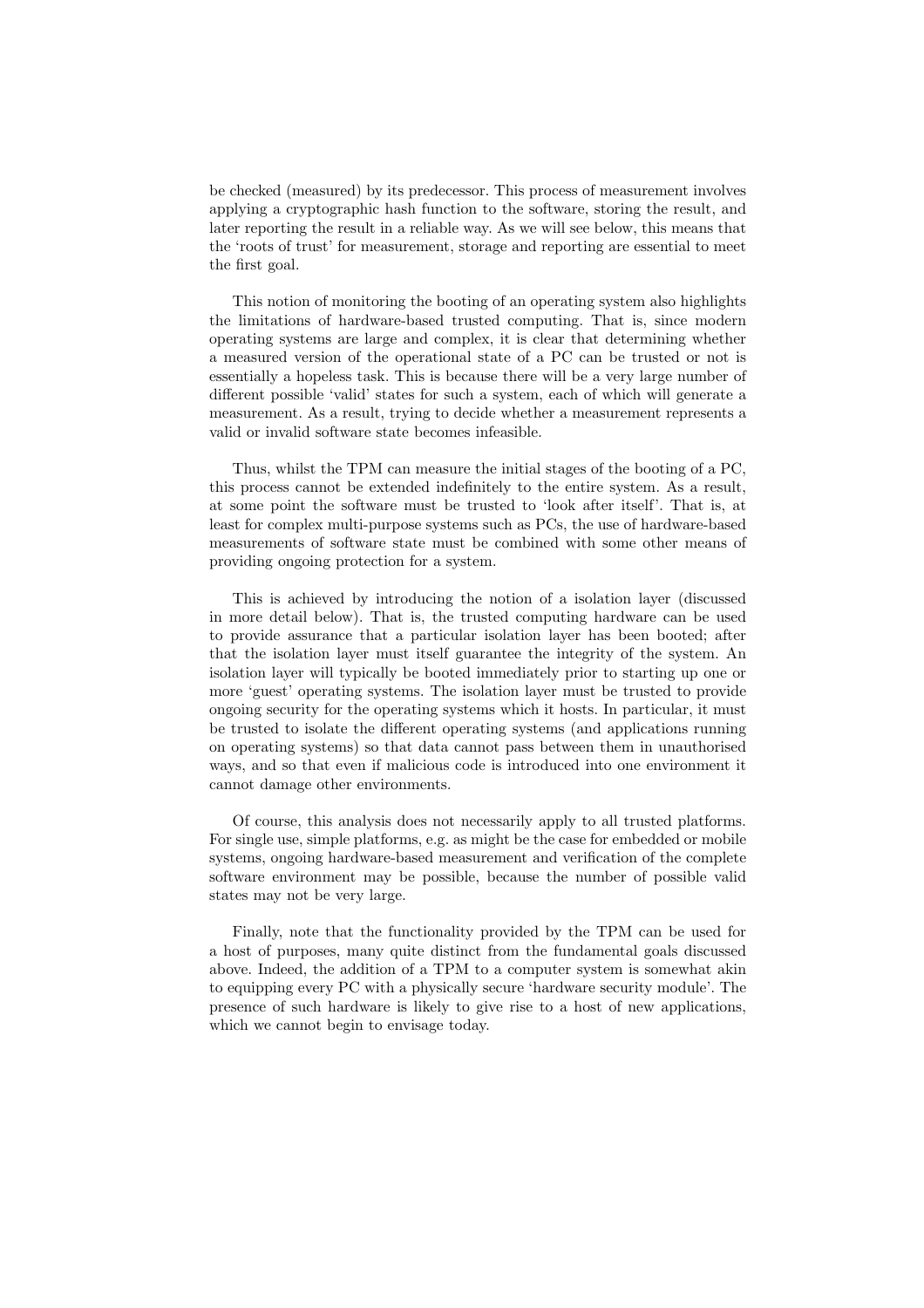# 3 A Brief History of Trusted Computing

The concept of trusted computing, as described throughout this article, was initially defined by the Trusted Computing Platform Alliance (TCPA). The TCPA, an industry working group which focussed on the development and standardisation of trusted computing technology, was formed in January 1999 by Compaq, HP, IBM, Intel and Microsoft. Some of the earliest papers introducing this paradigm were published by HP in 2000 [13, 14]. In early 2001, following the expansion of the group, the TCPA published the first specification for a TPM, a fundamental component of a trusted platform. Following this, a PC-specific specification, detailing the additional changes required in order to produce a TCPA-compliant trusted PC, was published. The TCPA TPM and PC specifications are described in [4].

In April 2003 the TCPA was superseded by the TCG. The TCG have continued to develop and expand the TPM specifications, the current version of which is v1.2 [15–17]. The TPM specifications are supported by a standard set of TPM APIs which provide an abstraction of the TPM to software developers/vendors [18]. The TCG has defined how a TPM may be utilised on a variety of platform types such as a PC client, server, hard copy device, and storage device. A trusted mobile platform is also being specified (see also section 7). In conjunction with this, work is ongoing on specifications designed to aid the seamless adoption, integration and inter-operability of trusted computing platforms.

Microsoft's proposals for a trusted computing architecture were initially released under the name Palladium, and subsequently under the title Next Generation Secure Computing Base (NGSCB). The fundamental component of the most recently described version of the Microsoft architecture is an isolation layer designed to support the execution of isolated runtime environments for sensitive applications. This architecture assumes the presence of TPM functionality, as defined by the TCG, in conjunction with processor enhancements and chipset extensions which enable the implementation of the high-assurance isolation layer. For further information see [19–22].

The Terra system architecture [23], the Perseus framework [24, 25], the Open Trusted Computing architecture [26] and the European Multilaterally Secure Computing Base (EMSCB) [27] have some similarities to the current version of NGSCB. At the heart of each architecture is an isolation layer, which has been designed to support the isolated execution of software. Terra is based on the notion of a Trusted Virtual Machine Monitor (TVMM), that partitions a computing platform into multiple, isolated virtual machines. The Perseus framework and the Open Trusted Computing architecture have been designed to use either a virtual machine monitor such as XEN [28] or a microkernel in order to provide isolated execution environments. EMSCB incorporates an L4 microkernel-based isolation layer. Each architecture also assumes a hardware platform which includes a TPM. The presence of chipset and processor enhancements are also acknowledged within all architectures as pivotal in order to ensure a high-assurance isolation layer implementation.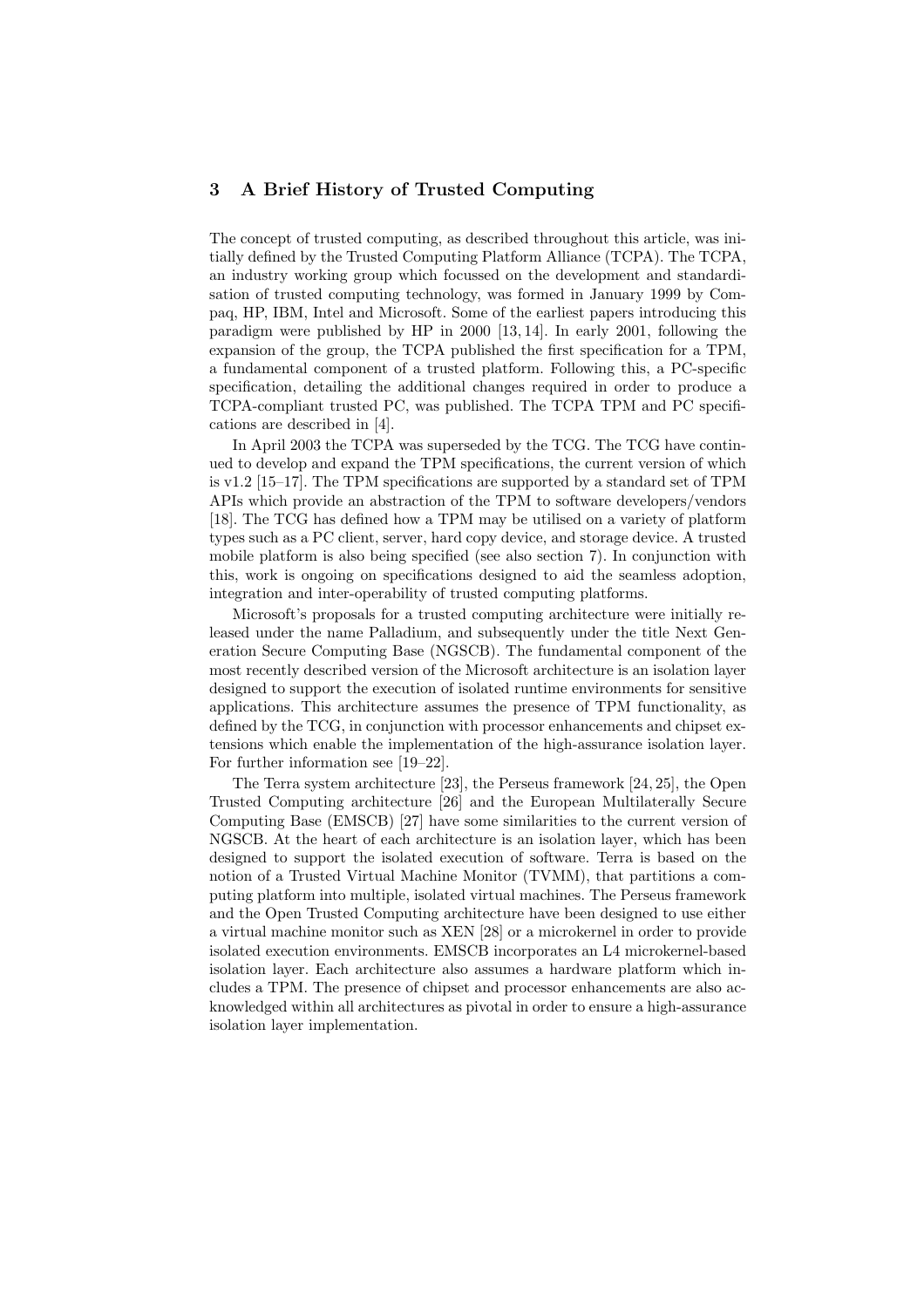Hardware manufacturers such as Intel and AMD have specified the required processor enhancements and chipset extensions under the names of LaGrande [29] and Presidio respectively.

As this technology has evolved and matured, a growing body of work has emerged on the potential applications of trusted computing. Both Balacheff et al. [30] and Spalka, Cremers and Langweg [31] describe how trusted computing functionality may be utilised in order to enhance the security of the digital signature process. Schechter et al. [32], Kinateder and Pearson [33] and Balfe, Lakhani and Paterson [34] discuss the application of trusted computing to peerto-peer networks. The deployment of trusted computing functionality has also been proposed in order to enable secure software download [35], support secure single sign-on solutions [36], improve the security and privacy of a biometric user authentication process [37] and to facilitate identity management [38, 39]. A number of authors have also considered trusting computing's applicability to the agent paradigm [40–43] and online gaming [44]. Further application scenarios are described in [4, 23, 26, 45].

While the benefits of trusted computing functionality have become apparent, this new technology has also been criticised. Anderson [46] expresses the view that trusted computing may be used to support censorship, stifle competition between software vendors, and hinder the deployment and use of open source software. The issues of software 'lock in' and interoperability, the contentious issue of TC-enabled DRM, and, more generally, remote control of the software on a platform, are also highlighted by members of the Electronic Frontier Foundation, namely Scheon [47] and von Lohmann [48]. Privacy concerns relating to trusted platforms have also been widely discussed [49], and will be revisited in section 6. A high level account of these criticisms is provided by Arbaugh [50].

In parallel to the development of the trusted computing technologies described above, closely related concepts such as secure boot have been widely discussed, and a number of alternative architectures have been developed with the goal of providing more secure and trustworthy computing platforms. The concept of a secure boot has been repeatedly discussed in the literature, most notably by Tygar and Yee [51], Clark [52], Arbaugh, Farber and Smith [53] and Itoi et al. [54]. While the eXecute-Only Memory (XOM) architecture [55, 56] and the architecture for tamper evident and tamper resistant processing (AEGIS) [57] are not strictly examples of trusted computing platforms, like trusted computing they provide strong process isolation through the development of hardened processors.

# 4 Trusted Computing Concepts

Trusted computing, as defined by the TCG, is synonymous with four fundamental concepts: integrity measurement, authenticated boot, sealing and platform attestation. A platform incorporating these concepts constitutes what we refer to here as a Trusted Platform  $(TP)$ . Note that, since the original description was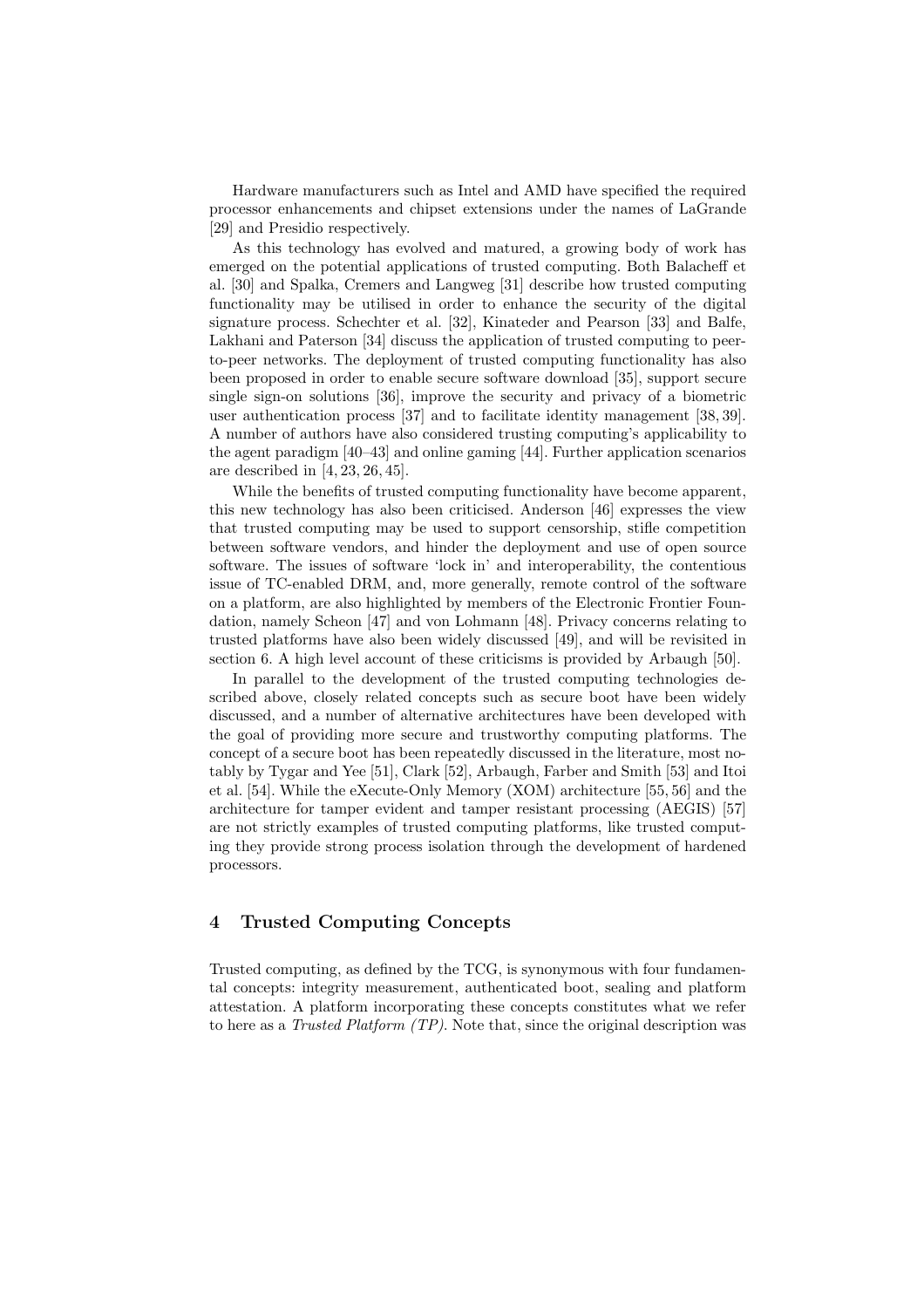published, the definition of what constitutes trusted computing functionality has been revised and extended to incorporate the concept of software isolation.

### 4.1 Integrity Measurement

An integrity measurement is defined in [22] as the cryptographic digest or hash of a platform component (i.e. a piece of software executing on the platform). For example, the integrity measurement of a program could be calculated by computing the cryptographic digest or hash of its instruction sequence, its initial state (i.e. the executable file) and its input.

An integrity metric is defined as 'a condensed value of integrity measurements' [4]. Integrity metrics indicate the history of the platform.

# 4.2 Authenticated Boot

An authenticated boot is the process by which a platform's configuration or state is reliably captured and stored. During this process, the integrity of a predefined set of platform components is measured, as defined in section 4.1. These measurements are condensed to form a set of integrity metrics which are then stored in a tamper-resistant log. A record of the platform components which have been measured is also stored on the platform. Condensing enables an unbounded number of platform component measurements to be stored. If each measurement was stored separately, an unbounded amount of memory would be required to store them [4].

# 4.3 Sealing

Sealing is the process by which sensitive data can be associated with a set of integrity metrics representing a particular platform configuration, and encrypted. The protected data can only be decrypted and released for use when the current state of platform matches the integrity metrics sealed with the data.

### 4.4 Attestation

Attestation is the process by which a platform can reliably report evidence of its identity and its current state (i.e. the integrity metrics which have been stored to the tamper resistant log, and the record of the platform components which have been measured, as described in section 4.2).

# 4.5 Software Isolation

Isolation enables the unhindered execution of software through the provision of assured memory space separation between processes [58].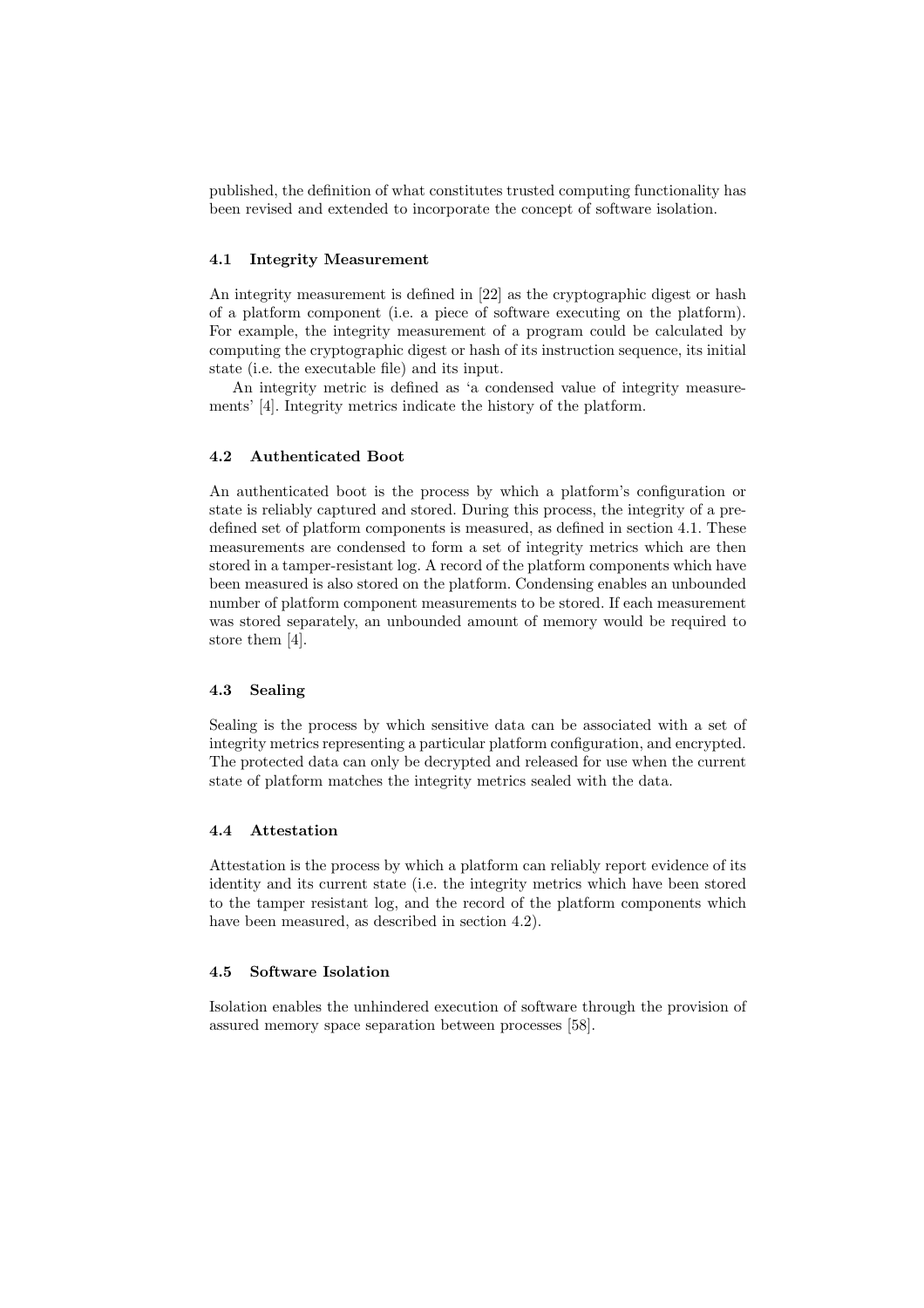# 5 The Trusted Platform Subsystem

As stated in section 2.1, in order to provide the services described in sections 4.1 to 4.4, a 'trusted component' must be integrated into a computing platform. This 'trusted component' is made up of three roots of trust — the Root of Trust for Measurement (RTM), the Root of Trust for Storage (RTS) and the Root of Trust for Reporting (RTR). In order to provide software isolation, as described in section 4.5, an isolation layer can be deployed on the platform. In conjunction with this, the platform may also incorporate processor enhancements and chipset extensions which have been designed to enable a secure and high assurance isolation layer implementation.

# 5.1 The RTM

The RTM is a computing engine capable of measuring at least one platform component, and hence providing an integrity measurement, as described in section 4.1. The RTM is typically implemented as the normal platform processor controlled by a particular instruction set (the so-called 'Core Root of Trust for Measurement' (CRTM)). On a PC, the CRTM may be contained within the BIOS or the BIOS Boot Block (BBB), and is executed by the platform when it is acting as the RTM. It is required by the TCG that the CRTM is protected against software attack: the CRTM must be immutable, as defined by the TCG, meaning that its replacement or modification must be under the control of the host platform manufacturer alone [59]. It is also preferable that the CRTM be physically tamper-evident [4].

### 5.2 The RTS and RTR

The RTS is a collection of capabilities which must be trusted if storage of data inside a platform is to be trusted [4]. The RTS is capable of maintaining an accurate summary of integrity measurements made by the RTM, i.e. condensing integrity measurements and storing the resulting integrity metrics, as described in section 4.2. The RTS also provides integrity and confidentiality protection to data and enables sealing.

In conjunction with the RTM and RTS, an additional root of trust is necessary for the implementation of platform attestation, namely the RTR. The RTR is a collection of capabilities that must be trusted if reports of integrity metrics are to be trusted (platform attestation) [4].

The RTR and the RTS constitute the minimum functionality that should be provided by a TPM [15–17]. A TPM is generally implemented as a chip which must be physically bound to a platform. In order to support RTS and RTR functionality, a TPM incorporates a number of functional components such as: input/output; non-volatile and volatile memory; a minimum of 16 Platform Configuration Registers (PCRs), which are used by the RTS to store the platform's integrity metrics; a random number generator; a HMAC engine; a SHA-1 engine; key generation capabilities; an asymmetric encryption and digital signature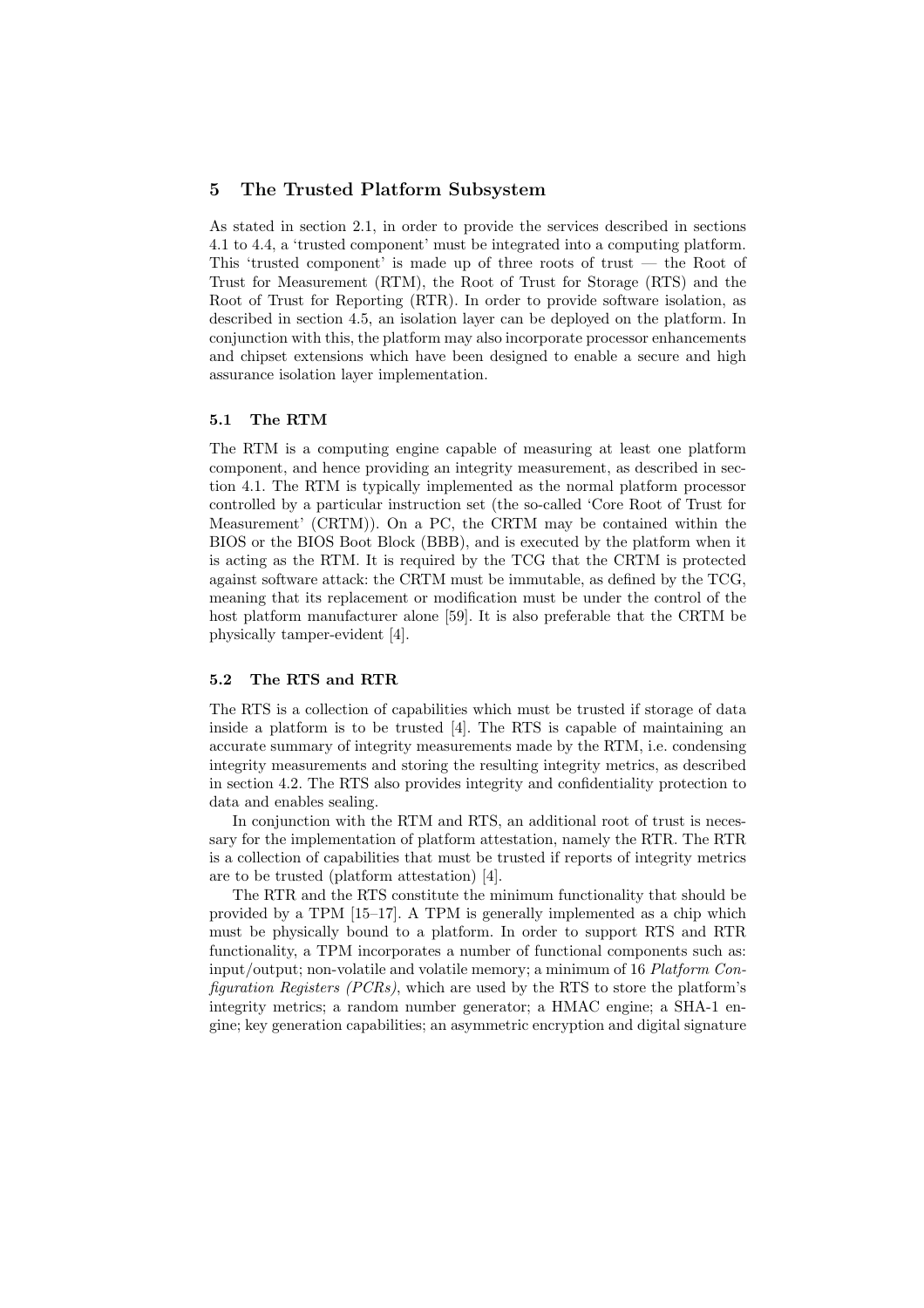engine; and an execution engine, as shown in figure 1. The TPM must be protected completely against software attack, i.e. the RTS and RTR (i.e. the TPM) must be immutable, which implies that the replacement or modification of RTS and RTR code must be under the control of the TPM manufacturer alone. The TPM is required to provide a limited degree of protection against physical attack (tamper-evidence) [4].



Fig. 1. The TPM chip

# 5.3 Software Isolation Technology

A number of approaches have been proposed in order to facilitate software isolation. Many of these approaches, however, have associated difficulties with respect to assurance, device support, legacy OS compatibility and performance.

OS-Hosted VMM: In the case of an OS-hosted virtual machine monitor, such as VMWare workstation, all guest OSs executing in VMs utilise the host OS device drivers. While this implies that the every guest can utilise drivers developed for the host machine, it also means that the isolation layer essentially incorporates the VMM and the host OS, making assurance problematic [22, 60].

Standalone VMM: In a standalone virtual machine monitor, such as Terra [23], all devices are virtualised or emulated by the VMM. This means that the VMM must contain a virtual device driver for every supported device. As the set of devices utilised in consumer systems is often large, and as many virtual device drivers are complex, the size of the VMM quickly grows at the cost of assurance. A standalone VMM exposes the original hardware interface to its guests. While this implies that legacy OSs can be supported, it also means that the VMM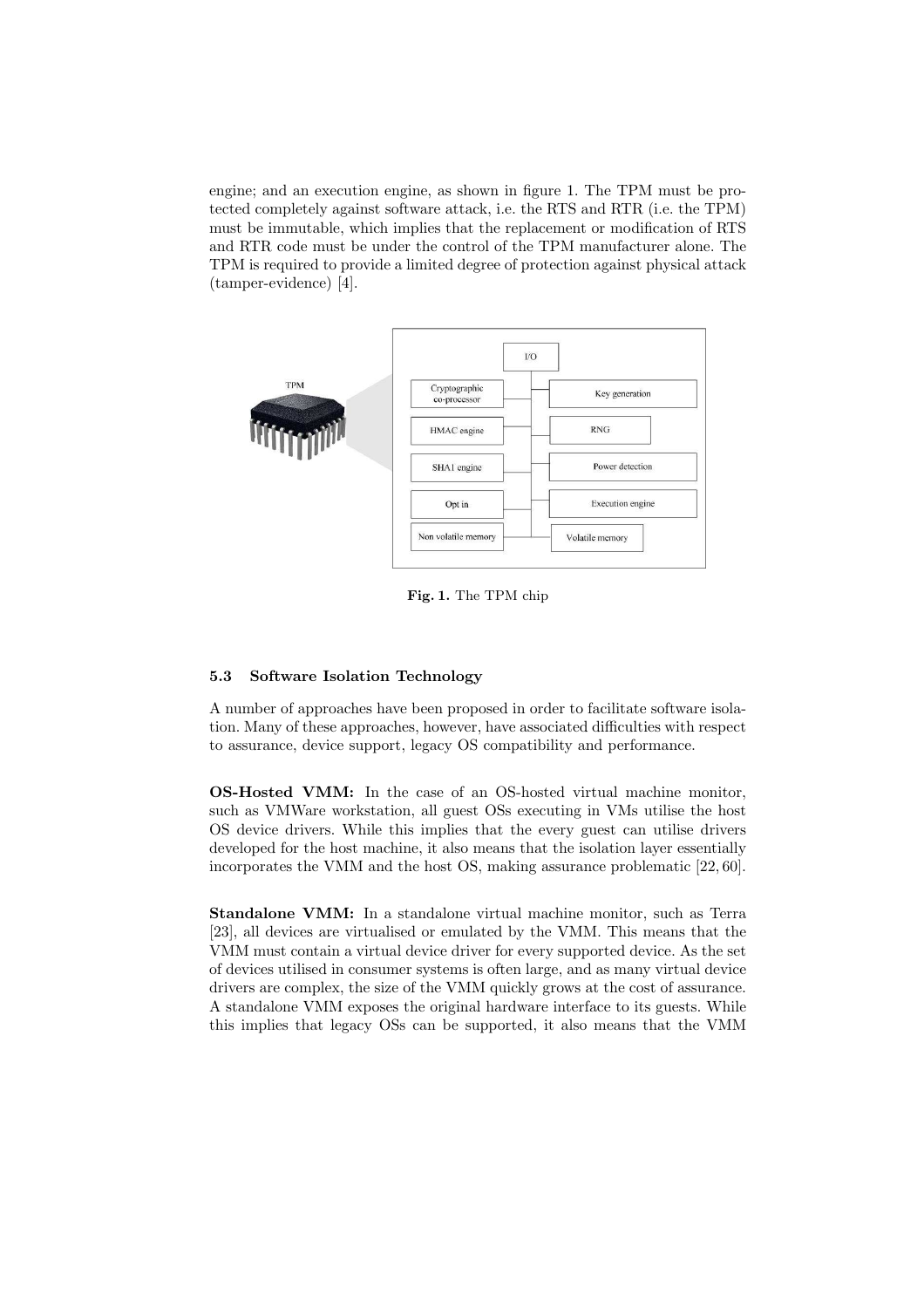size is increased because of the complexity involved in virtualising the x86 CPU instruction set [22].

Para-Virtualisation: Isolation layers using para-virtualisation techniques, such as XEN [28], have been designed for efficiency, and try to alleviate the complexity introduced when devices are virtualised. Two common approaches used in order to para-virtualise  $I/O$  are as follows [60]. In the first case, an  $I/O$ -type-specific API for each device is integrated into the VMM, in conjunction with the device drivers [60]. This approach requires a guest OS to incorporate para-virtualised drivers which enable communication with the VMM APIs rather than the hardware device interfaces. While this gives performance gains over full virtualisation, the guest OS must be modified to communicate with the I/O-type-specific APIs. Alternatively, a service OS, which incorporates the VMM APIs and the device drivers, may execute in parallel to guest OSs, which are modified to incorporate para-virtualised drivers [60]. To enable this approach, devices are exported to the service OS. While this approach means that device drivers do not have to be implemented within the isolation layer, the isolation layer may become open to attack from a guest in control of a direct memory access device which is, by default, given unrestricted access to the full physical address space of the machine.

An Isolation Layer with Hardware Support: The isolation layer described as part of the NGSCB [21, 22] was designed to take advantage of CPU and chipset extensions incorporated in a new generation of processor hardware; such hardware is being provided, for example, by Intel's LaGrande initiative [29]. The isolation kernel has been designed to execute in a CPU mode more privileged than the existing ring 0, effectively in ring -1, which is being introduced in new versions of the x86 processors. This enables the isolation layer to operate in ring -1 and all guest OSs to execute in ring 0. Thus, complexity problems which arise when virtualising the x86 instruction set are avoided [22]. The original hardware interface is exposed to one guest OS [22]. However, rather than necessitating the virtualisation of all devices, as a VMM does, devices are exported to guest OSs which contain drivers for the devices they choose to support. Guest operating systems may then efficiently operate directly on the chosen device.

This does, however, leave the problem of uncontrolled DMA devices, which by default have access to all physical memory. In order to prevent DMA devices circumventing virtual memory-based protections provided by the isolation layer, it is necessary for the chipset manufacturers to provide certain instruction set extensions. These enable a DMA policy to be set by the isolation layer which indicates, given the state of the system, if a particular subject (DMA device) has access (read or write) to a specified resource (physical address), [22]. The DMA policy is then read and enforced by hardware, for example the memory controller or bus bridges.

Hardware extensions required in order to facilitate the implementation of the NGSCB isolation layer have been provided as part of Intel's LaGrande [29] and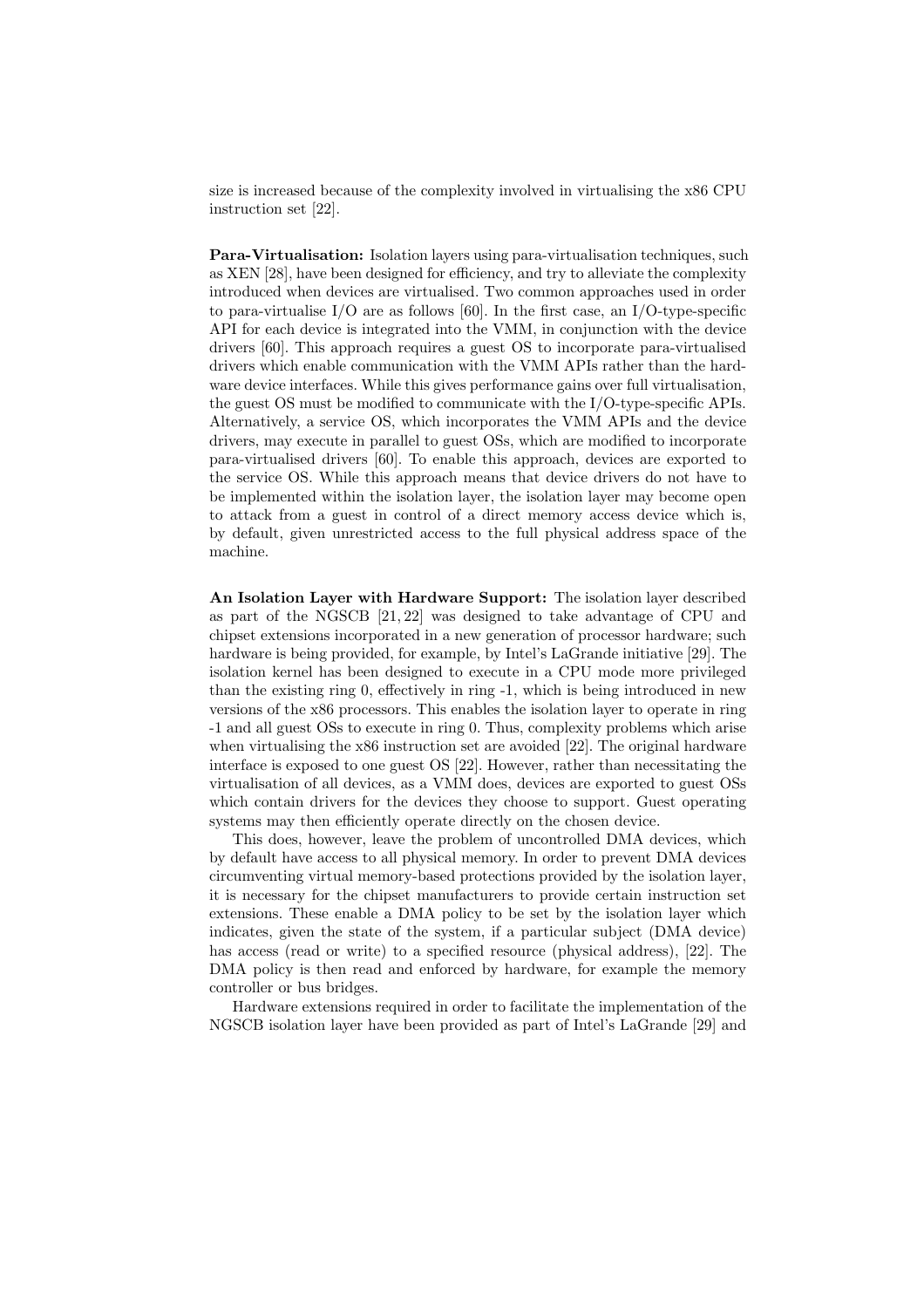AMD's Presidio initiatives. Both enable the efficient and secure implementation of an isolation layer, as described by Microsoft, through the implementation of CPU and chipset extensions. Both also support the establishment of trusted channels between the input and output devices and programs running within an isolated environment.

# 6 The Trusted Platform Subsystem Functionality

### 6.1 The Authenticated Boot Process

An authenticated boot process enables the state of a platform to be measured and recorded. In order to describe an authenticated boot process we need to introduce some fundamental TPM concepts. A PCR is a 20-byte integrity-protected register present in a TPM; a TPM must contain a minimum of 16 such registers. When a component is 'measured', a 20-byte SHA-1 hash of the component is computed. The output hash value (i.e. the measurement of the component) is then stored in one of the TPM PCRs. In order to ensure that an unlimited number of measurements can be stored in the limited number of PCRs in a TPM, multiple measurements can be stored in a single PCR. This is achieved by concatenating a new measurement with the existing contents of a PCR, hashing the resulting string, and then storing the output hash code in the PCR.

A record of all measured components is stored in the Stored Measurement Log (SML), which is maintained externally to the TPM. The information in the SML is necessary to interpret the PCR values, but does not need to be integrity protected.

A simplified authenticated boot process might proceed as follows, where we assume that the CRTM is part of the BBB. The CRTM measures itself and the rest of the BIOS (i.e. the POST BIOS). The computed measurements are then passed to the RTS, which condenses them and records the resulting integrity metric in the first of the 16 PCRs (PCR-0) within the TPM. Control is then passed to the POST BIOS which measures the host platform configuration, the option ROM code and configuration, and the Operating System (OS) loader. The computed measurements are passed to the RTS, which condenses them and stores the resulting integrity metrics in PCRs 1-5. Control is then passed to the OS loader which measures the OS. At each stage a record of all measurements computed is stored to the SML. This process is illustrated in figure 2.

This process of measuring, condensing, storing, and handing-off, continues until the platform's configuration has been measured and stored. The exact measurement process is dependent on the platform; for example, the TCG specifications detail authenticated boot processes for a platform which has a 32-bit PC architecture BIOS [59] and for an Extensible Firmware Interface (EFI) platform [61].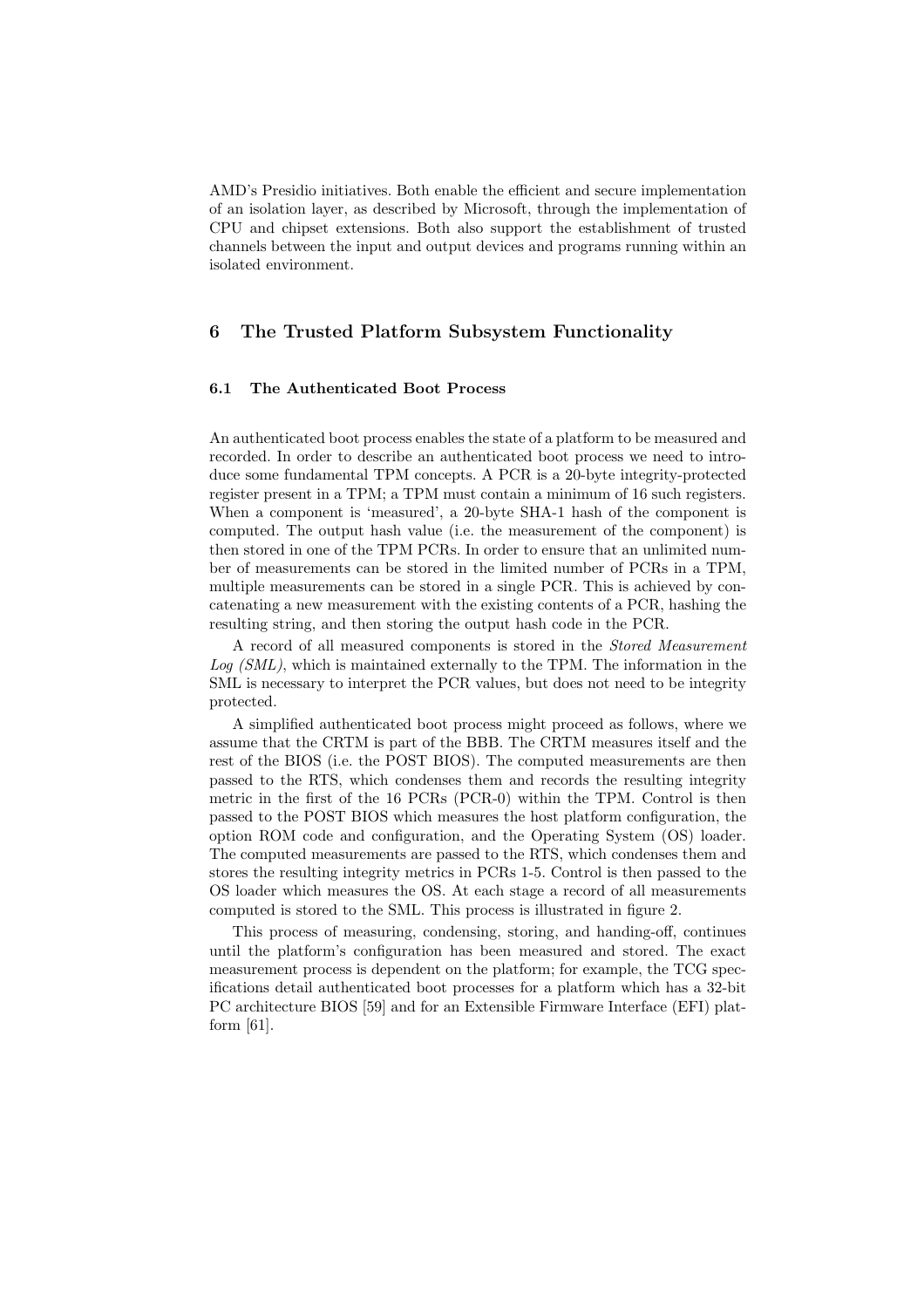

Fig. 2. The authenticated boot process

### 6.2 TPM Protected Storage

The TPM provides secure ('protected') storage functionality, which incorporates a sealing capability. This functionality was designed so that an unbounded number of secrets/data could be confidentiality and integrity protected on a TP.

Each TPM contains a 2048-bit asymmetric key pair known as a Storage Root  $Key (SRK)$ . The private key from this key pair is permanently stored inside the TPM. This key pair is the root of the TPM protected object hierarchy. A TPM protected object in this hierarchy may be classified as either a TPM protected key object, i.e. an asymmetric key pair whose private key is encrypted using a key at a higher layer in the hierarchy, or a TPM protected data object, i.e. data (or, indeed, a symmetric key), which has been encrypted using a key at a higher layer of the hierarchy. A simplified TPM protected object hierarchy is illustrated in figure 3.

Asymmetric encryption is used to confidentiality-protect key and data objects. Protected storage also provides implicit integrity protection of TPM protected objects. Data can be associated with a string of 20 bytes of authorisation data before it is encrypted. When data decryption is requested, the authorisation data must be submitted to the TPM. The submitted authorisation data is then compared to the authorisation data in the decrypted string, and the decrypted data object is only released if the values match. If the encrypted object has been tampered with, the authorisation data will most likely have been corrupted (because of the method of encryption employed) and access will not be granted even to an entity which has submitted the correct authorisation data. However, functionality to control how data is used on its release, or to protect data from deletion, is not provided.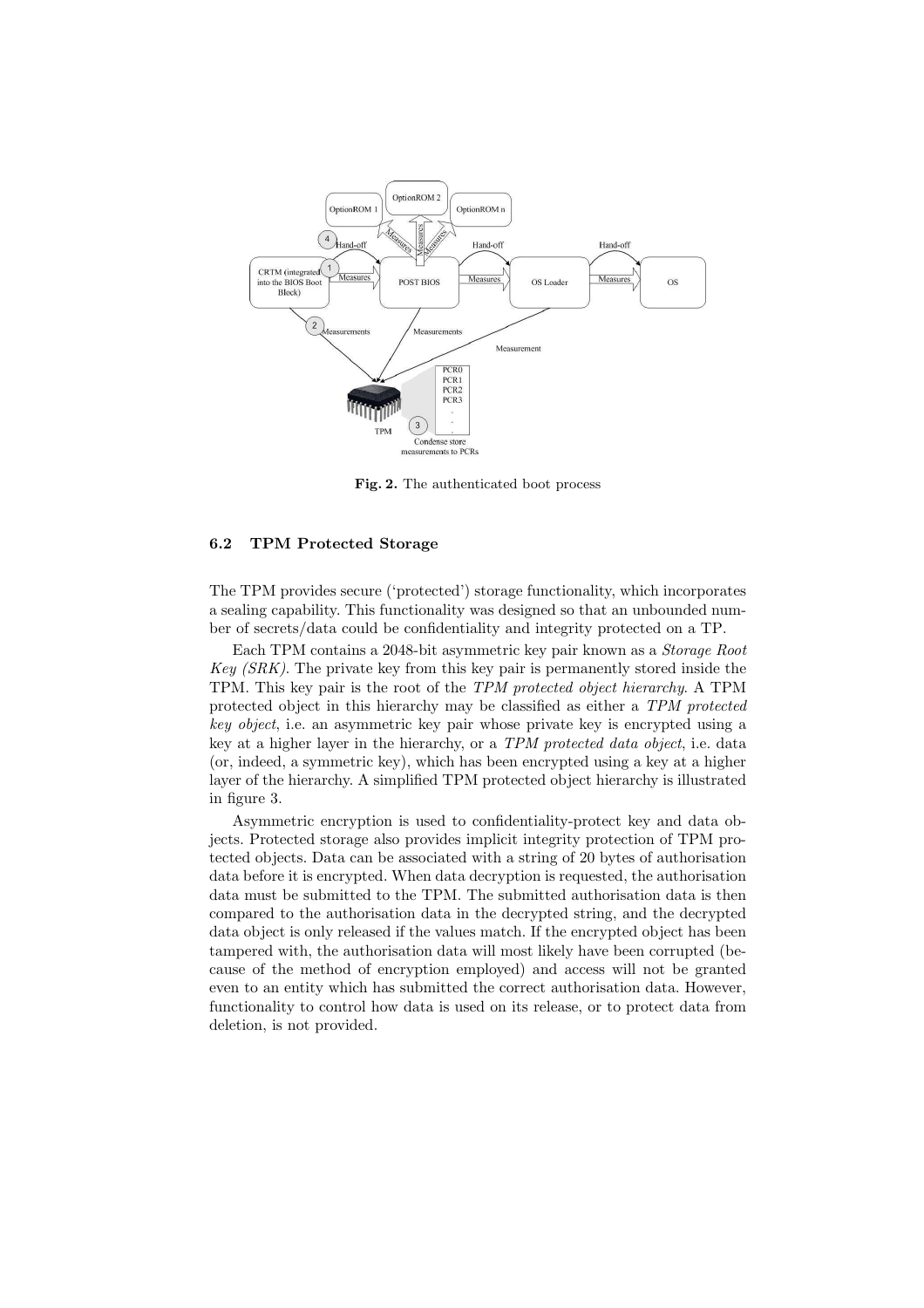

Fig. 3. The TPM protected object hierarchy

The TPM protected storage functionality incorporates an asymmetric key generation capability. This capability enables the generation of key pairs for which the private keys can only be used on the TPM on which they were generated. An additional constraint may also be applied which prevents private key use unless the TPM host platform is in a specified state. Moreover, key pairs can be generated with the property that the private keys from the pairs are never exported from the TPM in unencrypted form.

The TPM enables the encryption of keys or data outside the TPM in such a way that they can only be decrypted on a particular TPM. It also enables the encryption of keys or data so that they can only be decrypted when a particular TPM host platform is in a specified state.

Finally, sealing functionality is provided, i.e. the ability to associate data with a particular platform configuration, and then encrypt the data so that it is bound to this configuration. The configuration is recorded as a pair of sets of integrity metrics, which represent the state of the platform when the data was sealed *(digest at creation)*, and the state of the platform required for the data to be unsealed (digest at release). The sealed data can only be decrypted by the TPM on which it was encrypted, and will only be released by the TPM of the host platform is in the state specified in the *digest at release*. Once the data has been released the digest at creation must be checked in order to ensure that the data was not sealed by rogue software.

#### 6.3 Platform Attestation

Platform attestation enables a TPM to reliably report information about its identity and the current state of the TPM host platform. This is achieved using asymmetric cryptography, as we describe below. However, to achieve this, it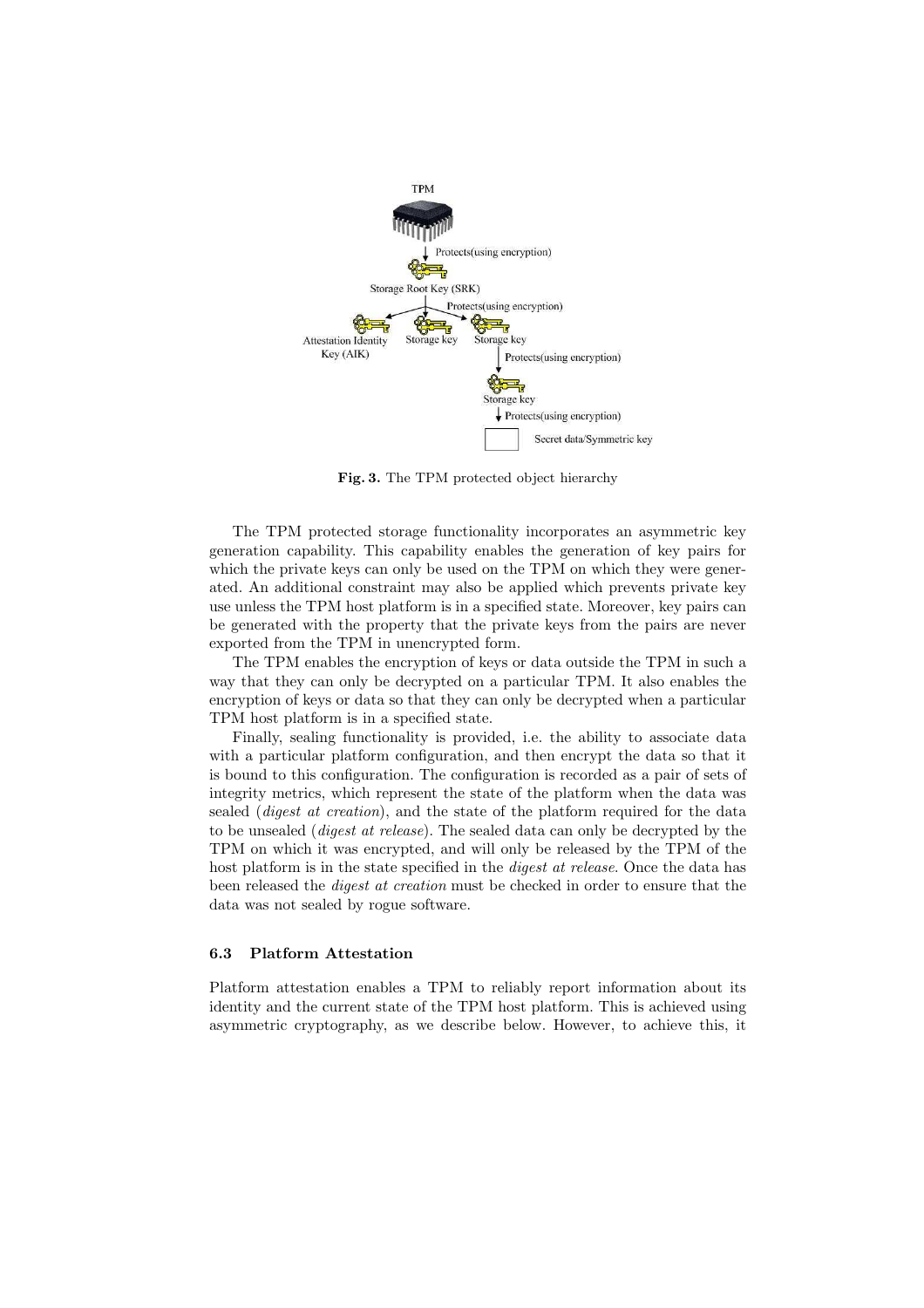uses a set of key pairs and associated credentials (certificates); this somewhat complex process is necessary in order to allow TP anonymity. We describe the key pairs and the credentials before describing the attestation process itself.

Platform Keys and Credentials: Each TPM is associated with a unique asymmetric encryption key pair called an endorsement key pair, which is generated at the time of manufacture. The TP incorporating the TPM is further equipped with a set of *credentials*, i.e. signed data structures (certificates), signed by a variety of third parties. It is to be expected that these credentials will all be in place at the time the platform is provided to an end user.

We next briefly enumerate the three key types of credential.

- $-$  A entity known as the *trusted platform management entity* (which is likely to be the TPM manufacturer) attests to the fact that the TPM is genuine by digitally signing an endorsement credential. This certificate binds the public endorsement key to a TPM description.
- Conformance credentials are certificates that attest that, when considered together, a particular type of TPM, associated components such as a CRTM, the connection of a CRTM to a motherboard, and the connection of a TPM to a motherboard, conform to the TCG specifications. Such a certificate might be signed by a third party testing laboratory.
- $A$  platform entity (typically the platform manufacturer) offers assurance in the form of a platform credential that a particular platform is an instantiation of a TP. In order to create a platform credential, a platform entity must examine the endorsement credential of the TPM, the conformance credentials relevant to the TP, and the platform to be certified.

Since a TPM can be uniquely identified by the public key from its endorsement key pair, this key pair is not routinely used by a platform, helping to ensure that the activities of a TP cannot be tracked. Instead, an arbitrary number of pseudonyms in the form of Attestation Identity Key (AIK) key pairs (see figure 3) can be generated by a TPM and associated with a TP. This can be achieved using a special type of third party known as a Privacy-Certification Authority (P-CA). A P-CA associates AIK public keys with TPs by signing certificates known as AIK credentials.

When a platform requests an AIK credential from a P-CA, it must supply the three types of TP credential listed above, as issued at the time of manufacture. The P-CA verifies the TP credentials, thereby obtaining assurance that the TP is genuine, and then creates (signs) an AIK credential binding the AIK public key to a generic description of the TP; note that this generic description should capture enough information for a verifier of the credential to have assurance in the trustworthiness of the platform, but not enough information to uniquely identify it. A highlevel description of a TPM endorsement credential, a platform credential, an AIK credential and their relationship is shown in figure 4.

The AIK private key is then used by the TPM during platform attestation. Note that the fact that a platform can generate arbitrary numbers of AIKs (and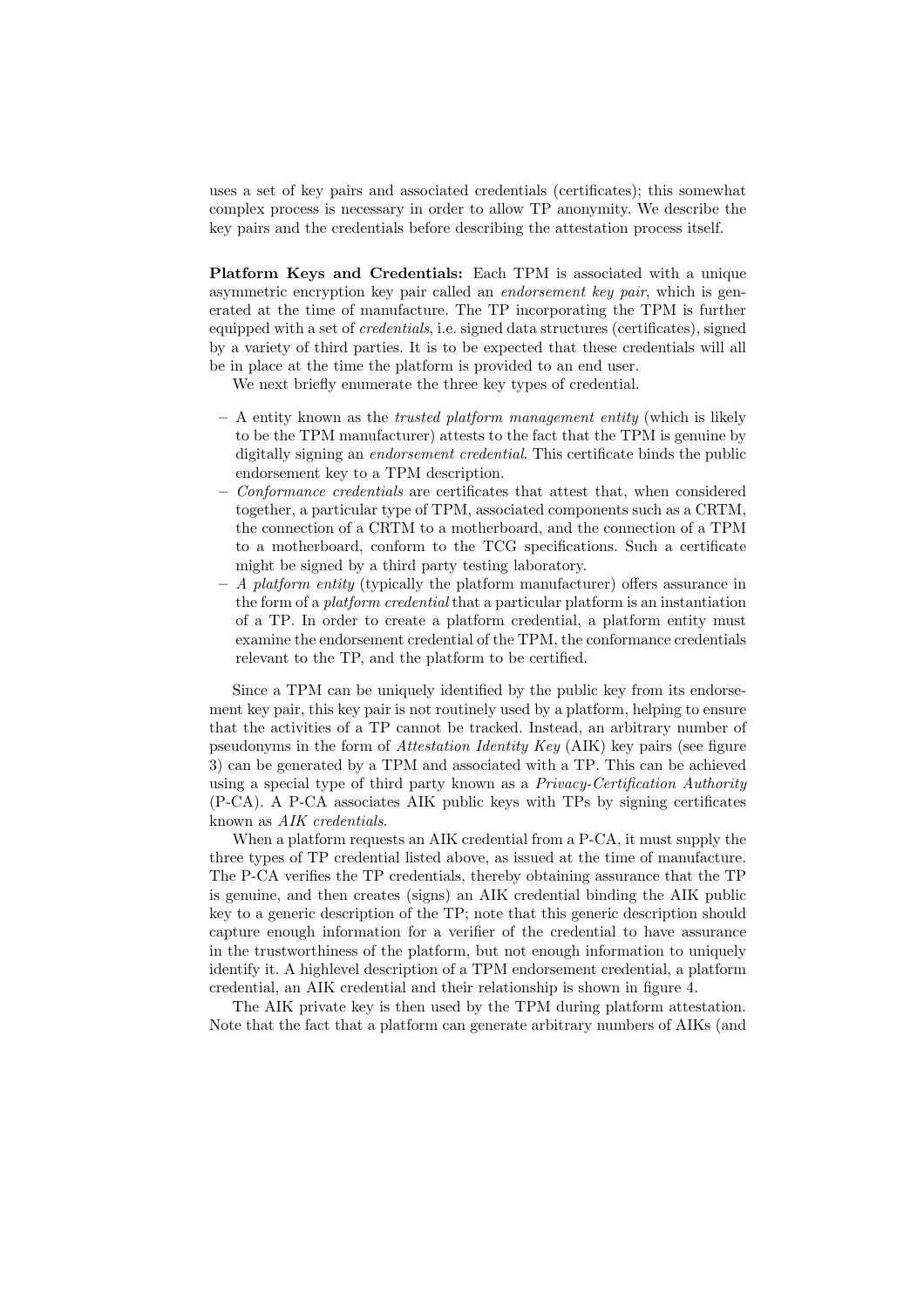

Fig. 4. TP credentials [62]

obtain associated credentials) enables a platform to obtain and use unlinkable pseudonyms, i.e. so that attestations to different third parties (or even to the same party) can be made unlinkable.

Platform Attestation: As stated above, platform attestation is a process by which a platform makes a verifiable claim about its current state, as captured by the current contents of its PCRs. The process starts with the challenger, i.e. the party wishing to have assurance about the current platform state, sending a nonce to the platform. The platform then uses one of its AIK private keys to sign this nonce together with integrity metrics reflecting the current state of the platform.

This signed string is returned to the challenger, along with the record of the platform components which are reflected in the integrity metrics ((a portion of) the SML), together with the appropriate AIK credential. The challenger then uses this information to determine whether it is:

- safe to trust the TP from which the statement has originated by verifying the TPM's signature and the AIK credential;
- safe to trust (all or part of) the software environment running on the platform; this is achieved by validating the integrity metrics received from the TP using 'trustworthy' software integrity measurements attested to by trusted third parties such as software vendors.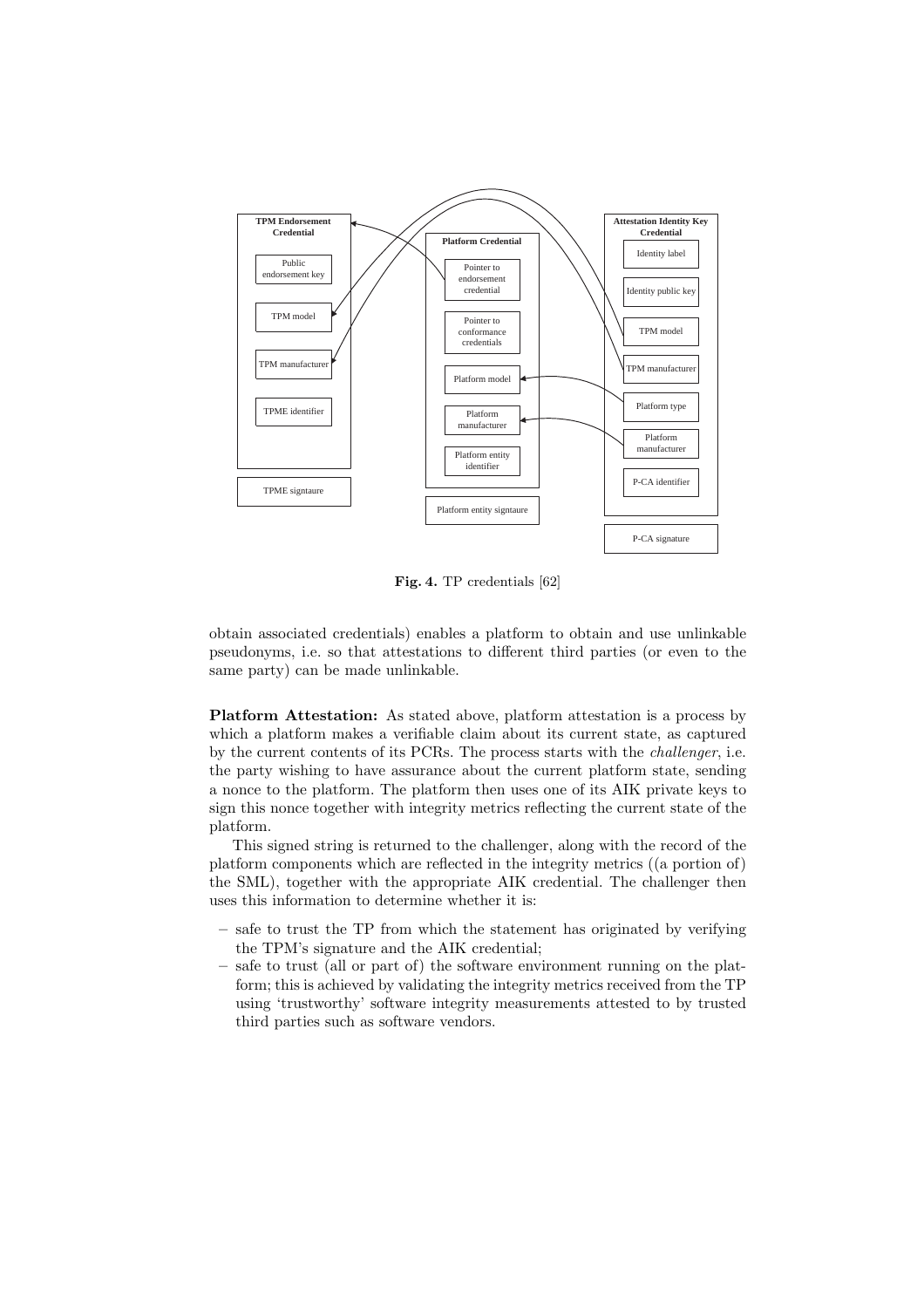Anonymity Issues: The above approach has attracted a certain amount of criticism, since it puts the P-CA in a powerful position. That is, because the P-CA generates the AIK credentials, and it also sees all the platform credentials when it does so, a P-CA can link together all the pseudonyms of a particular platform, and hence breach anonymity for that platform.

As a result, v1.2 of the TCG specifications incorporates a new system that allows for trusted platform anonymity/pseudonymity without replying on a third party to keep links between pseudonyms secret. That is, it incorporates a means for an entity to obtain AIK credentials without revealing its 'identity' to the third party generating these credentials. This new technique, known as Direct Anonymous Attestation (DAA), is due to Brickell, Camenisch and Chen [63–65].

DAA essentially divided the process of obtaining AIK credentials into two phases. In the first phase, a platform obtains a DAA certificate from a third party, to which it shows all its credentials. This DAA certificate can then be used to obtain AIK credentials, in such a way that the issuer of the credentials does not actually get to see the DAA certificate, but just receives evidence that the platform possesses such an object. In this way, even the entity which generates the DAA certificate cannot link together two or more AIK public keys belonging to the same platform.

Whilst we do not describe the process here (it is, in fact, highly complex) it is important to note that it also possesses a number of other interesting properties. For example, the scheme can be used in such a way that the degree of unlinkability is 'tunable'; this allows the possibility of blacklisting (revoking) credentials for platforms which have been compromised.

### 6.4 Isolated Execution Environments

An isolated execution environment, independent of how it is implemented, should provide the following services to hosted software [22]:

- protection of the software from external interference;
- observation of the computations and data of a program running within an isolated environment only via controlled inter-process communication;
- secure communication between programs running in independent execution environments; and
- $-$  a trusted channel between an input/output device and a program running in an isolated environment.

# 7 Trusted Mobile Platforms

# 7.1 The Development of Trusted Mobile Platforms

Whilst trusted computing technology is already becoming commonplace in new PCs, at least as far as the inclusion of TPMs is concerned, the situation is not so advanced for other types of platform. In particular, whilst many potential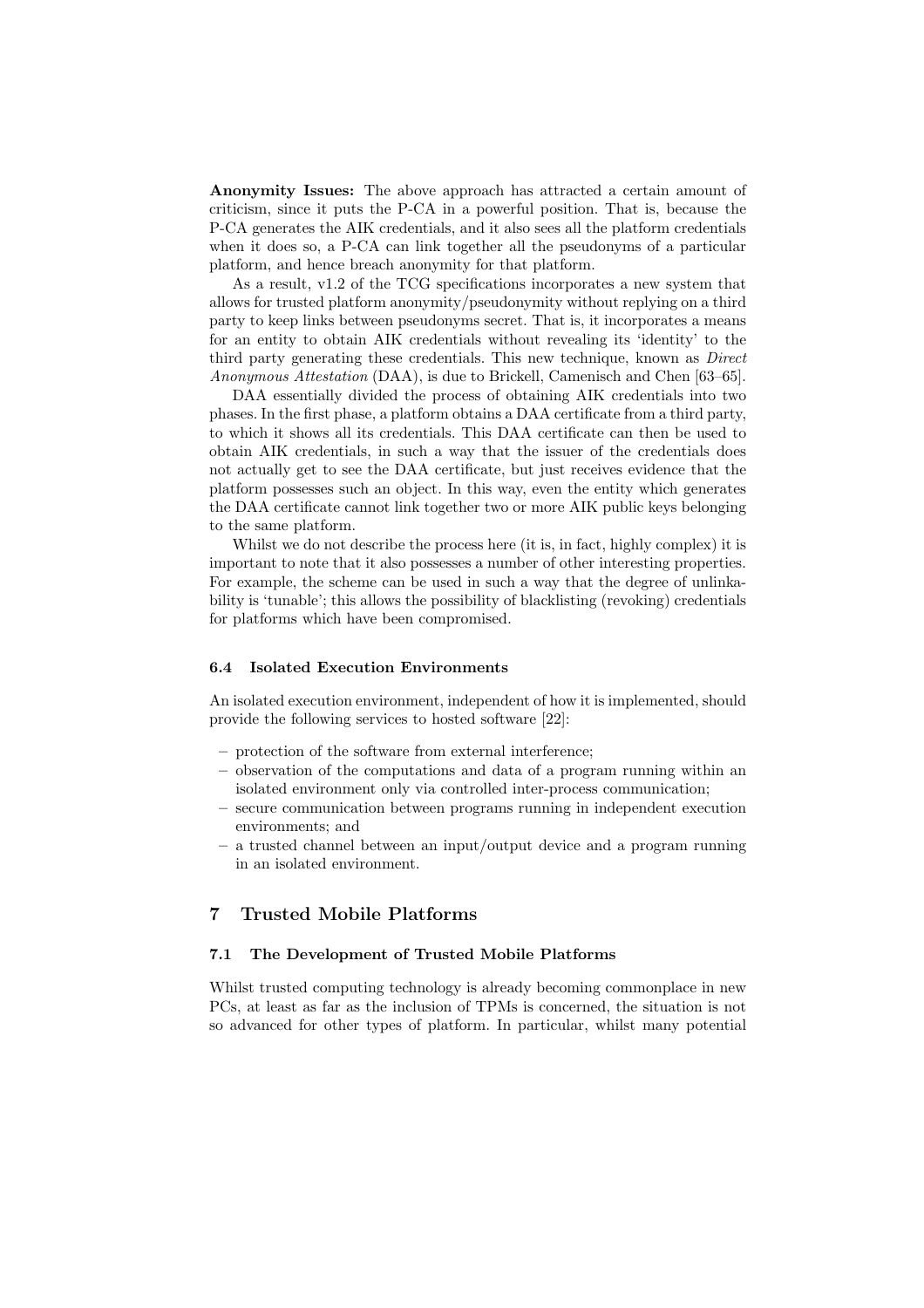applications for the technology can be identified for mobile devices (e.g. PDAs, smart phones, etc.), the inclusion of TPMs in such platforms has yet to occur.

Indeed, for a variety of reasons, including cost and complexity, it would appear that trusted computing technology may be implemented in rather different ways in mobile devices. In particular, it would appear that such devices may not include an identifiable separate TPM, but instead the functionality of the TPM could be implemented using a combination of trusted hardware functionality built into a mobile platform and software. How this might be achieved will probably vary widely from manufacturer to manufacturer.

The functionality that must be provided by such a device is in the process of being standardised. This is the role of the TCG Mobile Phone Working Group (MPWG), discussed immediately below.

### 7.2 The MPWG Activity

The TCG has always had the mission of providing specifications for any type of device that connects to a network. However, the initial standardisation work centred around the specification of the TPM and a standard set of APIs which provide an abstraction of the TPM to software developers/vendors. More recently, the baseline TCG specification set has been expanded by platform-specific working groups to include specifications describing specific platform implementations for PC clients, servers, peripherals and storage systems.

One such working group is the TCG MPWG, the main challenge for which is to determine the 'roots of trust', see section 5, required within a trusted mobile phone. In order to identify the capabilities required of a trusted mobile phone, a number of use cases, whose secure implementation may be aided by the application of trusted platform functionality, have been identified by the MPWG. Among these use cases are SIMLock, device authentication, mobile ticketing, mobile payment and robust DRM implementation [66]. As stated by the MPWG [66], the use cases lay a foundation for the ways in which:

- the MPWG derives requirements that address situations described in the use cases;
- the MPWG specifies an architecture based on the TCG architecture that meet these requirements; and
- the MPWG specifies the functions and interfaces that meet the requirements in the specified architecture.

The MPWG has recently published the TCG Mobile Trusted Module (MTM) Specification [67]. It is assumed that a mobile platform will typically contain multiple MTMs to support multiple mobile device stakeholders. It is envisaged that each MTM will provide a subset of the TPM v1.2 functionality. Some MTMs may also contain additional functionality to ensure that parts of the device boot into a preset state (i.e. secure boot functionality) [68]. More specifically, two types of MTM have been defined.

A Mobile Local-owner Trusted Module (MLTM) supports uses (or a subset of uses) similar to those of existing v1.2 TPMs (controlled by an entity with physical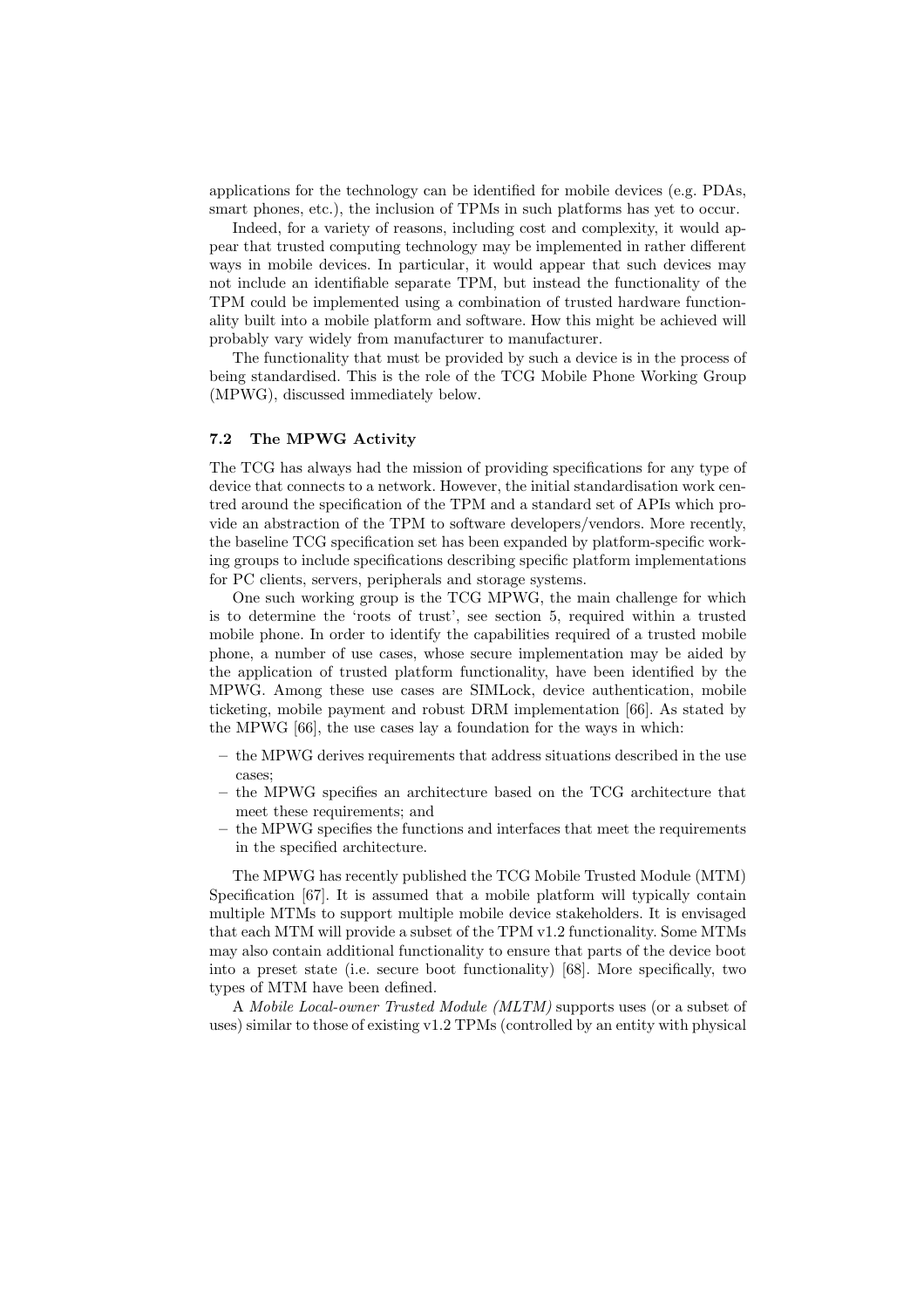access to the platform). Some TPM v1.2 functionality may not be supported because of the restrictions inherent in today's phone technologies [68]. The use cases described by the TCG in [66] have been analysed, along the lines of the analyses given in [69], in order to determine the subset of functionality required within a MTM to enable their secure implementation.

A Mobile Remote-owner Trusted Module (MLTM) also supports a subset of uses similar to those of existing v1.2 TPMs. It moreover enables a remote entity (such as the device manufacturer or network operator) to predetermine the state into which some parts of the phone must boot [68].

# 7.3 Applications

The applications for trusted mobile phones discussed in the current TCG MPWG use case document cover:

- the protection of downloaded content and software;
- the protection of user data and identity information, and device identity information; and
- enabling mobile payment and mobile ticketing.

In this article we focus on three specific use-cases, namely OMA DRM and software download, which involve the protection of downloaded data, and SIM-Lock, which requires the protection of device identity information. These use cases have been chosen because of their commercial and scientific interest.

In the following sections these three use cases are presented. Also given is an analysis of the trusted computing functionality required of a mobile platform in order to support a secure and robust implementation of each use case.

# 8 A Robust Implementation of OMA DRM v2

#### 8.1 Use Case Description

DRM: Current 3G systems are already capable of delivering a wide range of digital content to subscribers' mobile telephones, including music, video clips, ring tones, screen savers or java games. As network access becomes ever more ubiquitous and media objects become more easily accessible, providers are exposed to increased risks of illegal consumption and use of their content. DRM facilitates the safe distribution of various forms of digital content in a wide range of computing environments, and gives assurance to the content providers that their media objects cannot be illegally accessed.

A Digital Rights Management system is an umbrella term for mechanisms used to manage the life cycle of digital content of any sort. A DRM agent, i.e. the DRM functionality of a device responsible for enforcing permissions and constraints associated with protected content, must be trusted with respect to its correct behaviour and secure implementation [70]. Stipulation of a trust model, within which robustness rules are defined, is one method of specifying how secure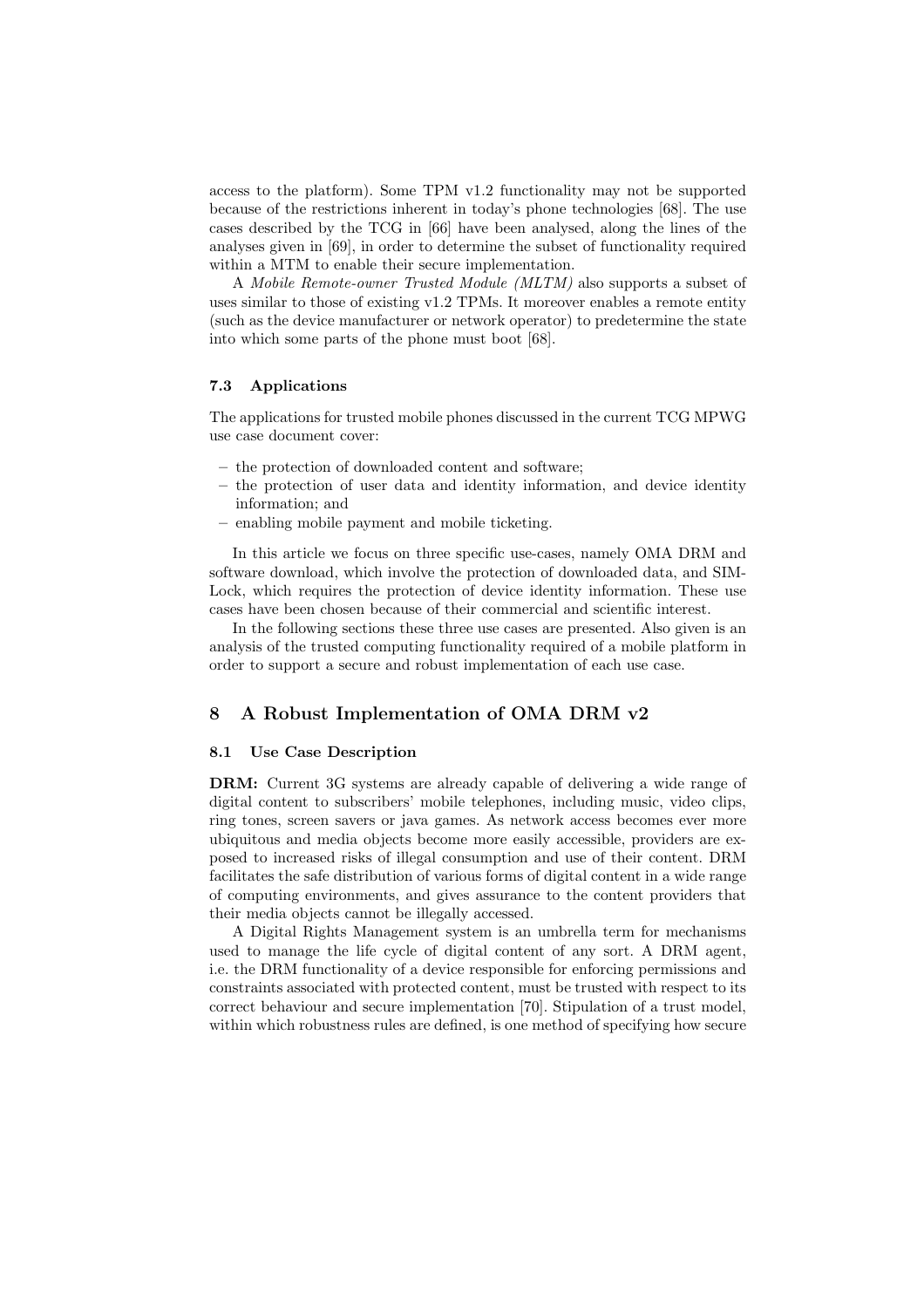a device implementation of a DRM agent must be, and what actions should be taken against a manufacturer that builds devices that are insufficiently robust [71].

The OMA: The OMA was founded in June 2002. One of the original objectives of the OMA was to define a DRM specification set for use in a mobile environment. OMA DRM v1 was published as a candidate specification in October 2002, and was approved as an OMA enabler specification in 2004 [72], after full interoperability testing had been completed.

Following this, OMA DRM v2 was published as a candidate specification in July 2004 [73]. OMA DRM v2 builds upon the version 1 specifications to provide higher security and a more extensive feature set [71]. Devices other than mobile phones are also supported by OMA DRM v2. The OMA DRM version 2 specification set defines [70]:

- the format and the protection mechanism for protected content;
- the format and the protection mechanism for rights objects;
- the security model for the management of encryption keys; and
- how protected content and rights objects may be transferred to devices using a range of transport mechanisms.

OMA DRM Functional Architecture: The model under consideration is taken from [70] and is summarised in figure 5. A user requests a media object from a content issuer. The requested content, which is packaged in order to prevent unauthorised access, is then sent to the user's device. The packaging of the content may either be completed by the content issuer or by the content owner, before it is dispatched to the content issuer. The rights object associated with the requested media object is delivered to the user by the rights issuer. In practice, this rights issuer may be the same entity as the content issuer.

OMA DRM v1: Version 1 of the OMA specifications [74, 75] represents the OMA's initial attempt to define a DRM solution for a mobile environment. Three main goals were specified for OMA DRM v1 [71]. The solution was required to be timely and inexpensive to deploy. It was also required to be easy to implement on mass market mobile devices. Finally, it was required that the initial OMA DRM solution did not necessitate the roll-out of a costly infrastructure. In the development of OMA DRM v1 a trade-off was made, so that the objectives listed above could be met at the expense of certain security requirements.

Three classes of DRM functionality are specified in OMA DRM v1 [74, 75]. The first class of DRM functionality, forward lock, must be supported by an OMA DRM v1 agent on a device. Provision of combined delivery and separate delivery, the second and third classes of DRM functionality, is optional.

1. Forward lock prevents unencrypted content being forwarded from the device to which it was initially delivered. The protected content is wrapped inside a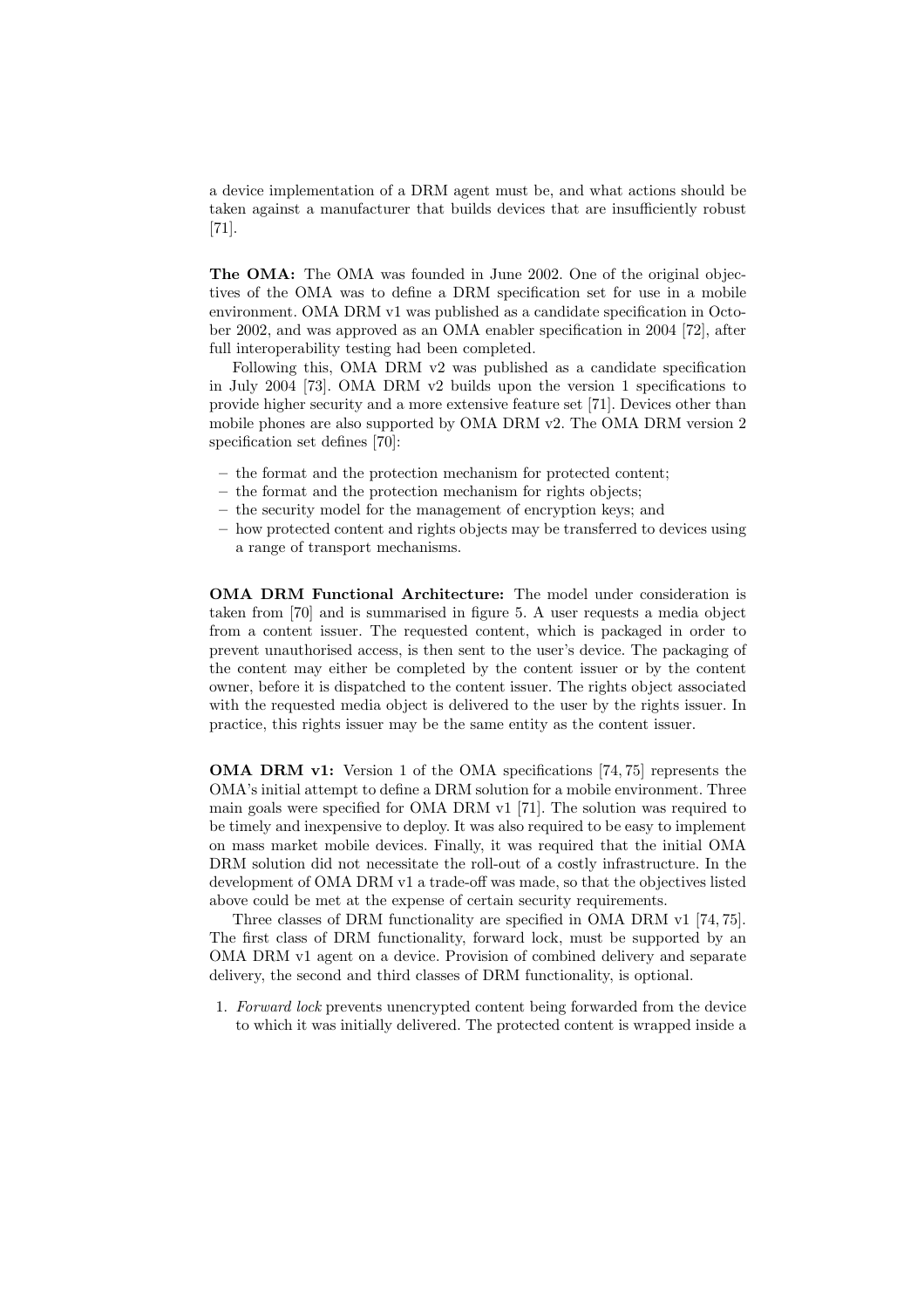

Fig. 5. OMA DRM system model

DRM message, which indicates to the OMA DRM v1 agent on the receiving device that the content is not to be forwarded. Protection is dependent on the OMA DRM v1 agent acting accordingly.

- 2. Combined delivery involves sending unencrypted content and its associated rights object together within a DRM message.
- 3. Separate delivery involves sending encrypted content and the associated rights object separately. The content is encrypted and sent in a format known as the DRM Container Format (DCF). Headers, which allow a receiving device to associate the correct rights object with the corresponding DCF object, are also contained in the transmitted file. The associated rights object, which contains the relevant permissions and constraints, and the decryption key for the associated content, is delivered via SMS.

OMA DRM v2: OMA DRM v2 [70, 76] builds upon the OMA DRM v1 specifications, with the primary objective of providing a more secure DRM solution. The following security vulnerabilities have been identified in OMA DRM v1 [71].

1. A rights issuer has no way of determining whether the requesting device supports DRM. When using the forward lock and combined delivery features, where the content is not encrypted, this particular security vulnerability enables an attack in which unencrypted content is initially sent to a PC made to look like a compliant phone. On receipt, content is then extracted and illegally distributed.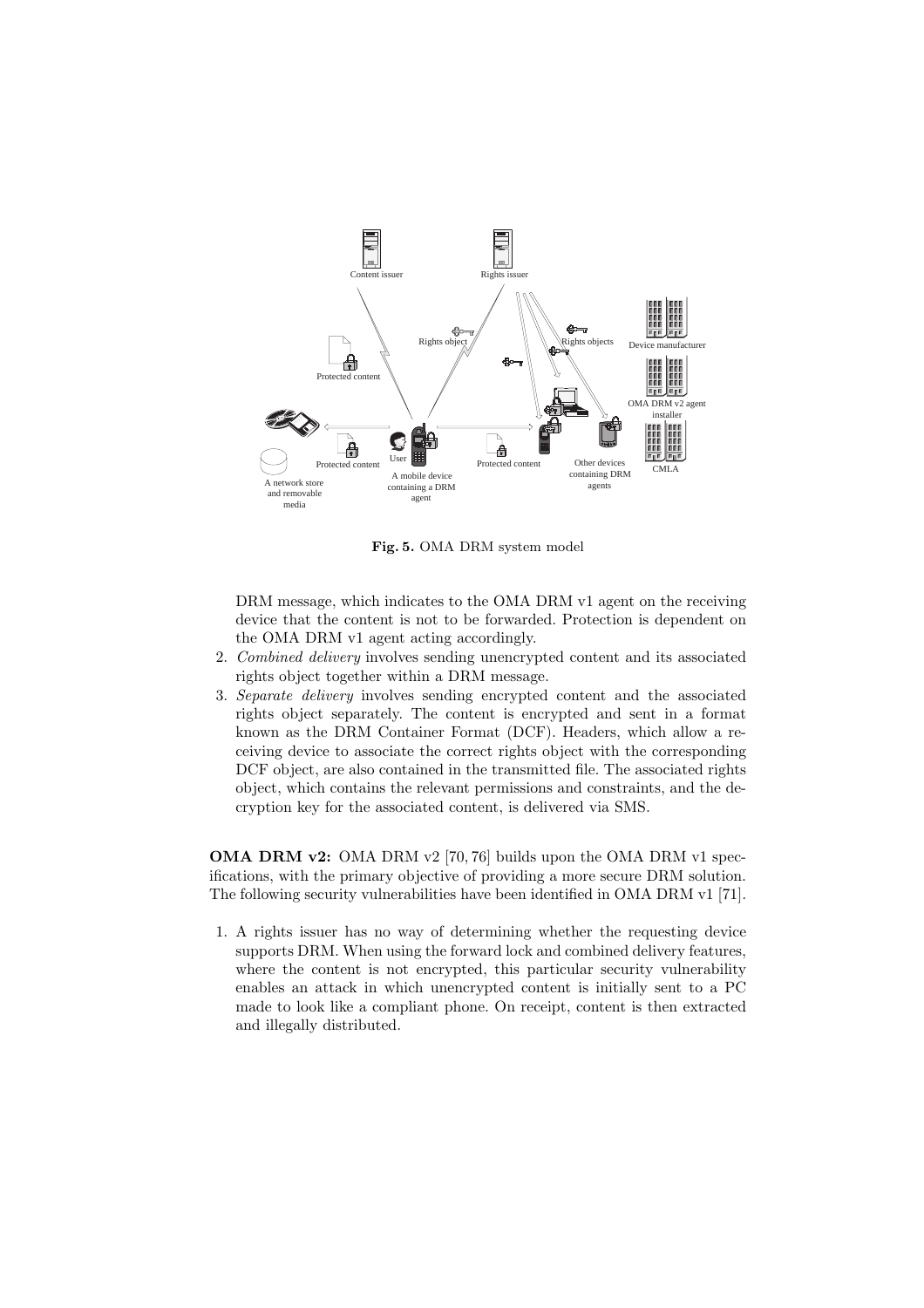- 2. In the separate delivery DRM class, where the content is encrypted, the content encrypting key is not protected. This implies that the attack described above in step 1 is also possible in this case, although it is more complex and more difficult to complete successfully [71].
- 3. The device has no way of authenticating the rights issuer, and therefore may be sent bogus rights objects from an entity claiming to be the legitimate rights issuer.

OMA DRM v2 addresses the above security weaknesses by using additional security mechanisms.

- Both device authentication and rights issuer authentication are provided.
- Mechanisms are deployed in order to protect the confidentiality of media objects. Content is protected using a Content Encrypting Key (CEK). This CEK is sent in a rights object encrypted using a Rights Object Encrypting Key (REK). The REK itself is sent encrypted using the public key of the device or a pre-established domain key.
- Mechanisms are also deployed so that the OMA DRM v2 agent can determine whether a media object received from a Rights Issuer (RI) has been modified in an unauthorised way.

The OMA DRM v2 specifications are no longer mobile device specific, as was the case with the v1 specifications. It also provides a richer feature set which includes, most notably, support for [71]:

- the automatic preview of protected content;
- subscription services;
- continuous media such as streaming and progressive download of content;
- reward schemes;
- domains, i.e. collections of devices belonging to a single user. A domain can be established by a user. When a device joins a domain, the RI sends a domain key to the device, encrypted using the device's OMA DRM v2 public key. Following this, content and the associated access rights may be shared among the devices in the domain. Rights objects must be explicitly acquired for the domain rather than a specific device. A RI may control the number of devices allowed in a domain, although the user is entitled to add and remove devices at will, as long as the limit set by the RI is adhered to.
- unconnected devices, i.e. devices not network connected. This feature is supported by the implementation of domains. An unconnected device may be added to a domain, after which content and rights may be copied from a connected domain device to the unconnected device.

In order to support the additional security mechanisms, and, indeed, the expanded feature set described above, a dedicated suite of DRM security protocols, the Rights Object Acquisition Protocol (ROAP) suite, was developed by the OMA. In addition to the ROAP suite, it was agreed that the OMA DRM v2 specification set should be supported by a 'trust model'. Such a trust model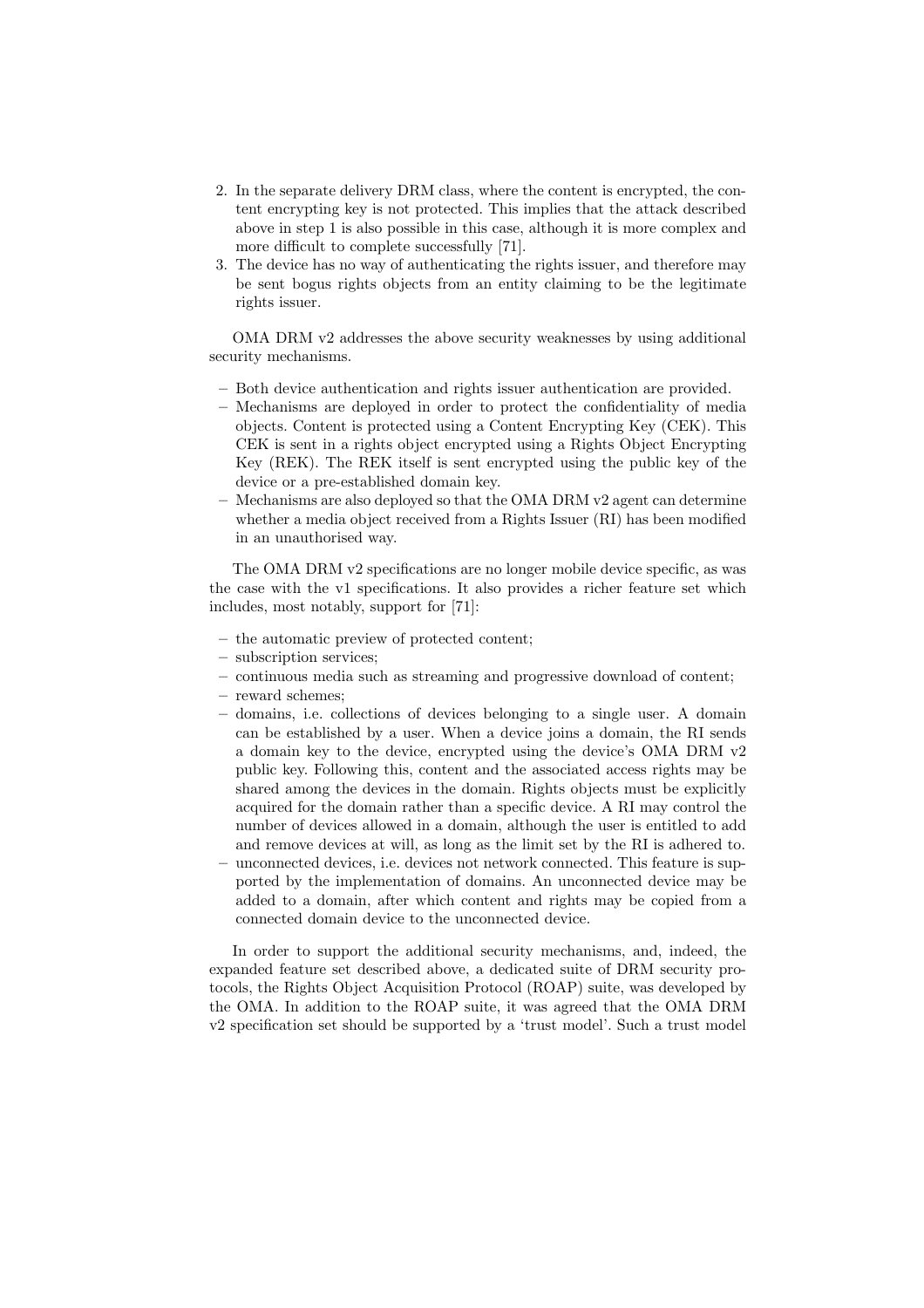enables an RI to obtain assurances about DRM agent behaviour, and the robustness of the DRM agent implementation [70]. It is the responsibility of the Content Management Licensing Administrator for Digital Rights Management (CMLA DRM), or a similar organisation, to provide a trust model, i.e. robustness rules, and to define actions which may be taken against a manufacturer who builds devices which are not sufficiently robust.

The OMA DRM v2 Security-Critical Data: In order to use the ROAP suite, OMA DRM agents must be equipped with the necessary security-critical data.

Every OMA DRM v2 agent is assigned a unique key pair [70]. The private key from this key pair is used by an OMA DRM v2 agent to generate digital signatures, so that a rights issuer can authenticate a particular DRM agent. The public key from this pair is used by rights issuers in order to distribute rights object encryption keys, which are used to protect content encryption keys, that are themselves used to encrypt content.

A certificate, which identifies the DRM agent and binds the agent to the public key described above, is also provided to the DRM agent. The OMA DRM v2 certificate can be specified as part of one or more certificate chains. If so, the OMA DRM v2 certificate comes first in a chain, and each subsequent certificate contains the public key necessary to verify the certificate preceding it [73]. When the rights issuer with whom the OMA DRM v2 agent is communicating, indicates its preferred trust anchor(s), i.e. its trusted root  $CA(s)$ , the OMA DRM v2 agent must select and send back a device certificate (chain) which points to an appropriate anchor [73], so that the RI can verify the OMA DRM v2 agent certificate.

The device details indicate the device manufacturer, model, and version number. Finally, the *trusted RI authorities certificate* is used to indicate which rights issuer trust anchor(s) are recognised by the OMA DRM v2 agent. This trusted RI authorities certificate may either be a single root certificate, as is the case in the CMLA trust model [77] where the trusted RI authorities certificate is a self-signed CMLA root CA certificate, or a collection of self-signed public key certificates representing the preferred trust anchors of the OMA DRM v2 agent.

The ROAP Suite: This dedicated suite of DRM security protocols was developed by the OMA to enhance the security of the DRM process and the functionality of the OMA DRM agent. The ROAP suite consists of five protocols.

The 4-pass registration protocol is defined by the OMA as a "complete security information exchange and handshake between the RI and a DRM agent in a device" [76]. The protocol enables the negotiation of protocol parameters including protocol version, cryptographic algorithms, certificate preferences, optional exchange of certificates, mutual authentication of the mobile device and RI, integrity protection of protocol messages, and optional device DRM time synchronisation [76]. In this protocol, two messages are sent from the device to the RI, namely the device hello and the registration request, and two messages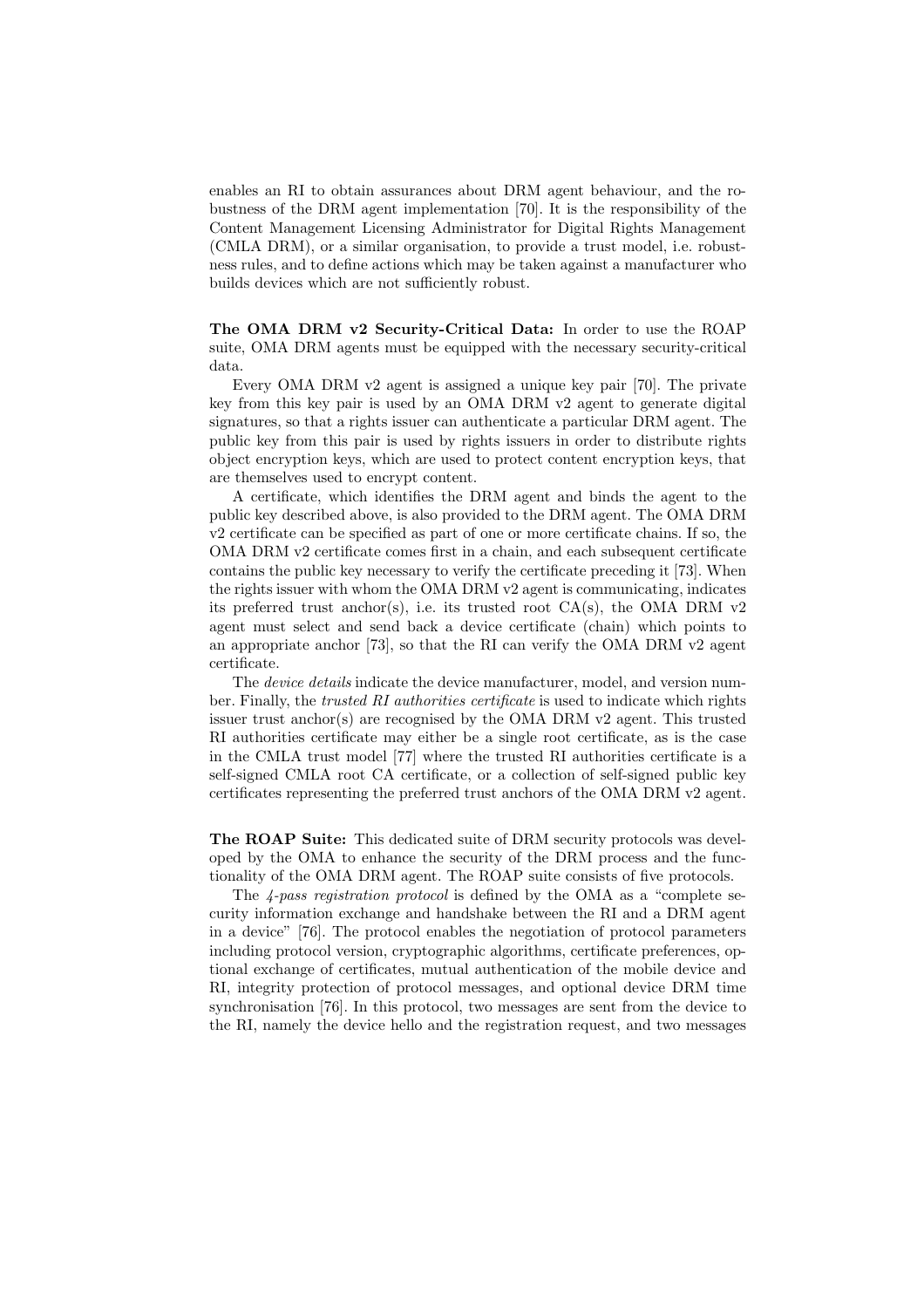are sent from the RI to the device, namely the RI hello and the registration response. There are three occasions when the 4-pass registration protocol can be used [76]:

- on first contact between the RI and a mobile device;
- when security information needs to be updated; and
- when the device time source is deemed to be inaccurate by the RI.

On receipt of the registration request message, and before the registration response message is sent, the RI may optionally perform a nonce-based OCSP request for its own certificate, using the device nonce sent in the registration request message [76]. An OCSP request may also be performed if the RI deems the device DRM time source to be inaccurate, or if the device is an unconnected device which does not support DRM time [76]. The device nonce is used to cryptographically bind an OCSP response to the corresponding OCSP request, to prevent replay attacks [78].

The 2-pass and 1-pass rights acquisition protocols allow a device to request and acquire a rights object from a RI.

The 2-pass join domain and leave domain protocols are used to manage domains. Once a domain has been established by a user, and after devices have been added to the established domain, protected content and associated rights objects, which have been explicitly created for domain use, may be copied and moved between domain devices. Therefore, rather than requesting a separate rights object for each individual device, only one domain RO need be requested.

### 8.2 The Robustness Rules

In order to comply with the definition of a 'robust OMA DRM v2 implementation', as defined by the CMLA [77], a number of requirements must be met, as summarised below.

It is required that "an OMA DRM v2 agent can perform self-checking of the integrity of its component parts so that unauthorised modifications will be expected to result in a failure of the implementation to provide the authorised authentication and/or decryption function" [77].

A robust implementation of OMA DRM v2 must confidentiality-protect the OMA DRM v2 agent private key when loaded into and while stored and used on the device.

The OMA DRM v2 agent private key and OMA DRM v2 security critical data such as the OMA DRM v2 agent certificate (chains), the device details and the trusted RI authorities certificate, must be integrity-protected when loaded into, while stored on, and while in use on the device. While it is not necessary to integrity-protect the OMA DRM v2 agent certificate or the OMA DRM v2 agent certificate (chain), as any unauthorised modification will be detected when the certificate(chain)(s) are verified, the trusted authorities certificate, which is defined in the CMLA trust model as a self-signed CMLA root CA certificate, needs to be integrity-protected.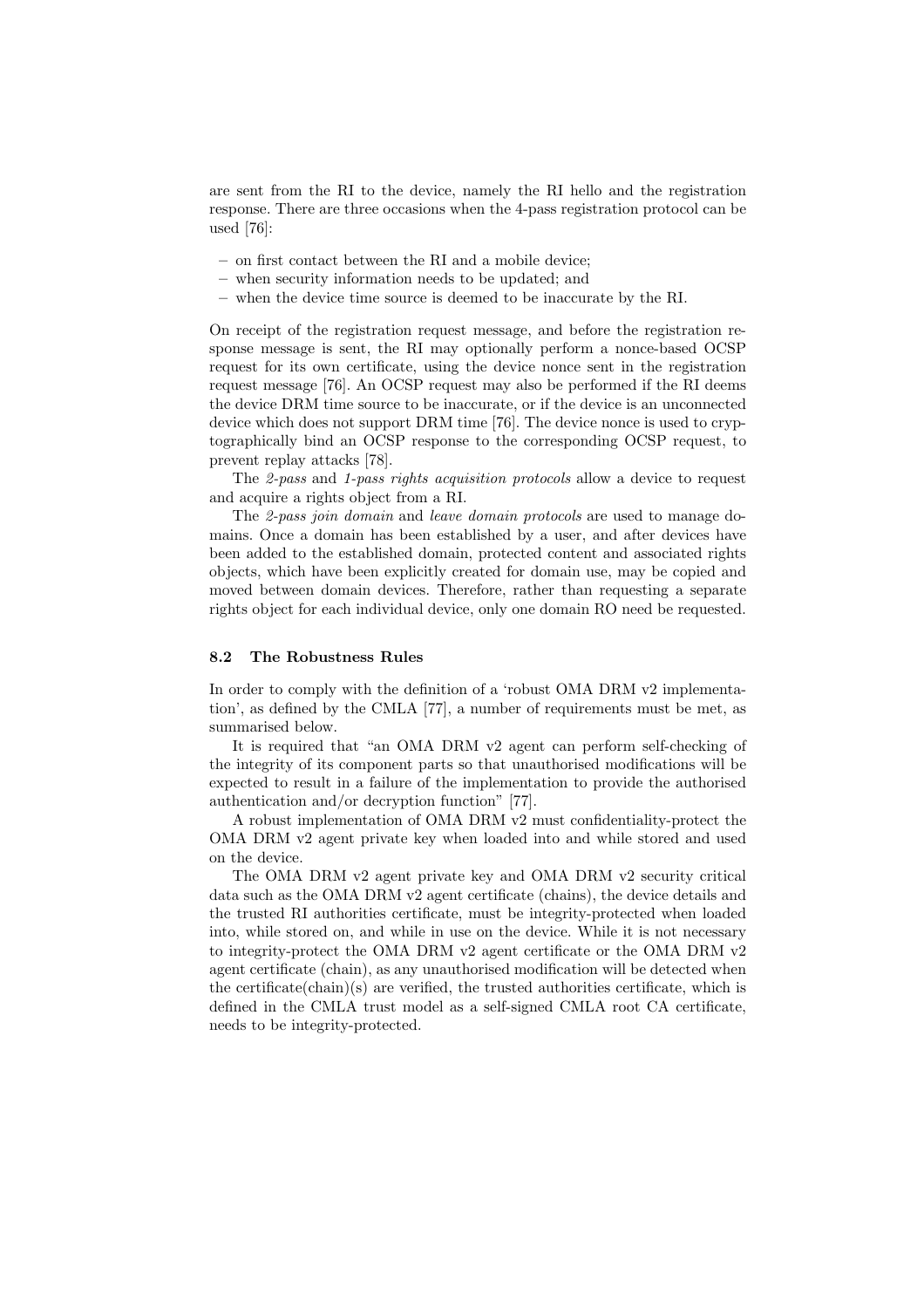Domain context information, communicated by a rights issuer to a mobile device during a 2-pass join domain protocol, must also be protected:

- the domain ID, the expiry time of the domain context and the rights issuer's public key must be integrity-protected while stored and used on the device; and
- the domain key, used to protect domain rights objects, must be confidentiality and integrity-protected while in storage and in use on the device.

Rights issuer context information, established during the 4-pass registration protocol, such as protocol parameters, protocol version, RI certificate preferences, agreed RI identification information, RI certificate information and the context expiry time, must also be integrity-protected.

The secret keys used to protect the integrity and confidentiality of rights objects must be confidentiality and integrity-protected while in storage and in use on the device.

All of the elements mentioned above should only be accessible by authorised entities, namely the correctly functioning OMA DRM v2 agent.

A robust OMA DRM v2 implementation must incorporate a DRM time source synchronisation mechanism which is reasonably accurate and resistant to malicious modifications by the end user.

Finally, nonces generated on the OMA DRM v2 device and used in the 4 pass registration protocol, the 2-pass RO acquisition protocol or the join domain protocol must be both non-repeating and unpredictable in order to mitigate the threats of both replay and preplay attacks against the protocol suite.

# 8.3 A Robust Implementation of OMA DRM using Trusted Computing

In this section, we consider how trusted computing functionality can be used to help meet the requirements in the CMLA client adopter agreement [77] and summarised in section 8.2, thereby enabling a robust implementation of OMA DRM v2.

While TC functionality cannot guarantee the integrity of the OMA DRM v2 agent while it is being stored, TC mechanisms can be used to help detect malicious or accidental modifications or removal. Secure boot functionality can be used to ensure that a set of security-critical platform components boot into a predetermined state. Secure boot is not currently enabled by the TCG TPM main specifications. However, much work on secure boot has been conducted independently of the TCG, including by Tygar and Yee [51], Clark [52], Arbaugh, Farber and Smith [50] and Itoi et al. [54]. Each of these papers describe a similar process, in which the integrity of a pre-defined set of system components is measured, as described in section 4.2, and these measurements are then compared against a set of expected measurements which must be securely stored and accessed by the platform during the boot process. If, at any stage during the boot process, the removal or modification of a platform component, such as the OMA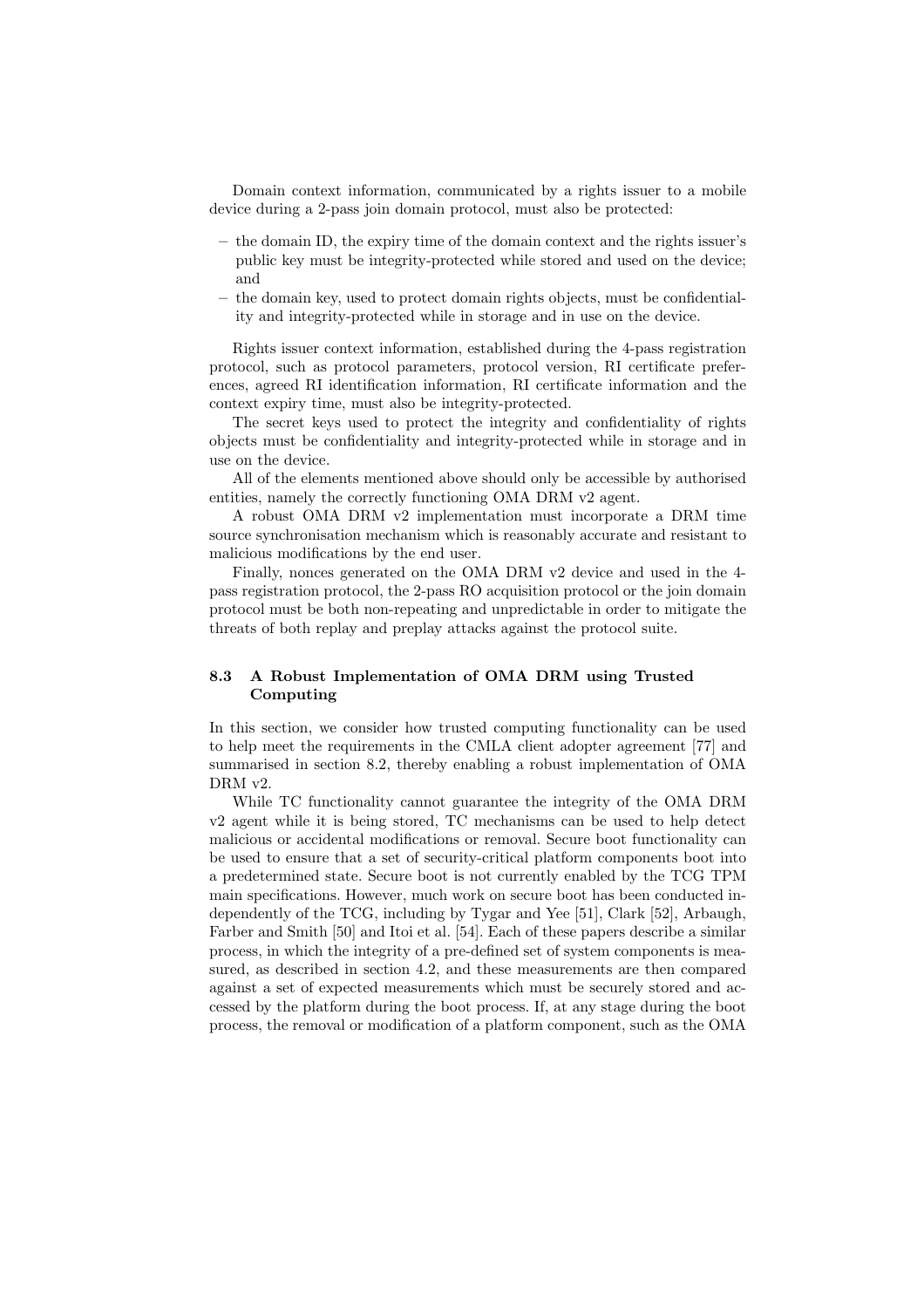DRM v2 agent, is detected, the boot process is aborted. While a secure boot process is not specified in the TPM specification set, the TCG mobile phone working group has recently released a specification for a Mobile TPM which enables a secure boot process [67].

Security-critical data associated with the OMA DRM v2 agent, such as the device details and the trusted RI authorities certificate, which require integrity protection while in storage, can also be verified as part of a secure boot process.

Alternatively, sealed storage functionality may be used in order to detect the malicious or accidental modification or removal of the OMA DRM v2 agent while in storage, and, indeed, to store data which needs to be confidentiality and/or integrity-protected. It can also ensure that sensitive data is only accessible by authorised entities when the mobile device is in a predefined state, for example, when a legitimate OMA DRM v2 agent is executing in an isolated execution environment.

The security-critical data and any domain and RI context information to be protected is first associated with a 'digest at creation' and a 'digest at release', and then encrypted by the TPM, as described in section 6.2. While integrityprotection is not explicitly provided by the TPM, 20 bytes of authorisation data can be associated with the data to be sealed prior to its encryption, as described in section 6.2, thereby ensuring that the data is integrity-protected while in storage. The sealed data is asymmetrically encrypted and the corresponding private decryption key is securely stored within the TPM, thereby ensuring that the data is confidentiality-protected while in storage. The inclusion of the 20 bytes of authorisation data and the digest at release with the sealed data prior to encryption ensures that only an authorised entity can access the data, and that access can only take place when the platform is in the required software state. Finally, sealing the data to a specified platform configuration also ensures that any unauthorised modification and/or removal of security-critical software (e.g. the OMA DRM v2 agent) reflected in the digest at release will be detected, and access to the sealed data denied.

Rather than using the TPM merely to confidentiality and integrity-protect the OMA DRM v2 private key, the TPM can also be used to generate the required OMA DRM v2 agent asymmetric key pair as well as to protect the private key while in storage and in use on the device.

TC functionality also enables the isolation of security-critical software and data in a secure execution environment so that it cannot be observed and/or modified in an unauthorised manner by software executing in parallel execution environments.

A good quality random number generator is provided by a TPM, enabling the generation of non-repeating unpredictable nonces for use in the ROAP suite protocols, thereby mitigating replay and preplay attacks. The TPM may also be used to provide accurate time source synchronisation, as described in [15].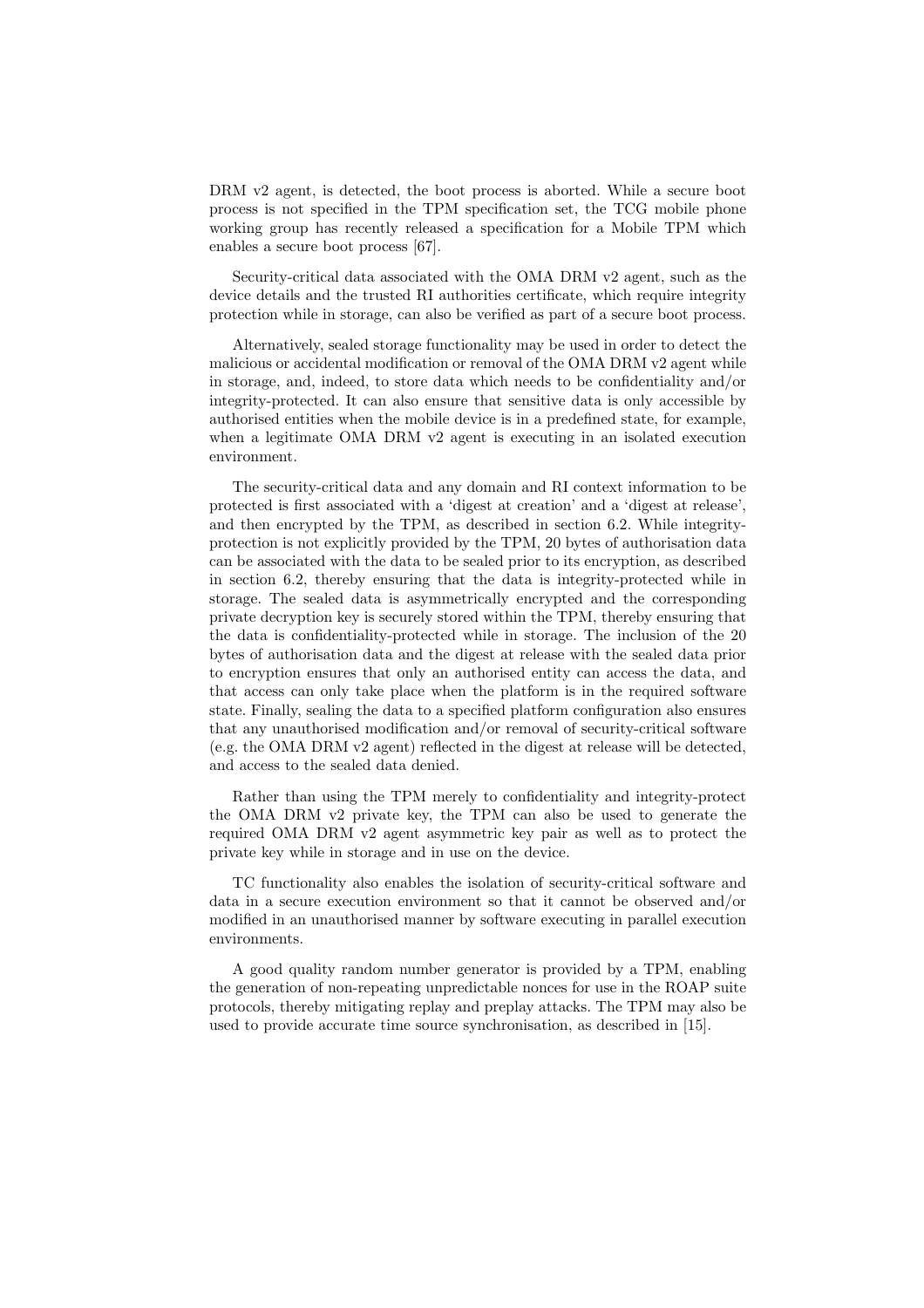# 9 SIMLock

### 9.1 Use Case Description

Mobile device personalisation, or SIMLocking, is the process by which the device can be constrained to operate only with certain (U)SIMs. In earlier discussions of the GSM and DCS1800 technical specifications, the fundamental property of SIM mobility was praised as highly advantageous [79]. Over the years, however, the disadvantages associated with SIM mobility have also become apparent. Phone operators, for example, who subsidise the cost of mobile equipment, with the intention of recovering this initial loss from future profits from network or service subscriptions, may suffer a loss if mobile device users can, without authorisation from their current operator, move their phone to another network before the original subscription contract has been upheld. SIM mobility may also encourage handset theft for re-use or re-sale. These issues have led to the need for SIMLock functionality.

SIMLock has five personalisation categories:

- Network, where a network operator personalises a mobile device so that it can only be used with (U)SIMs from that particular network operator;
- Network subset, where a network operator personalises a mobile device so that it can only be used with a subset of (U)SIMs from that particular network operator;
- Service provider, where a service provider personalises a mobile device so that it can only be used with (U)SIMs from that particular service provider;
- Corporate, where a corporate customer personalises an employee's or customer's mobile device so that it can only be used with (U)SIMs belonging to that particular company; and
- $SIM/USIM$ , where an end user personalises a mobile device so that it can only be used with a particular (U)SIM.

SIMLock Security-Critical Data: A personalisation indicator and a personalisation code or code group are associated with each personalisation category.

- A personalisation indicator is used to show whether a particular personalisation category is active (set to 'on') or deactivated (set to 'off'). Each category has an independent personalisation indicator. If an indicator is active it shows that the SIM has been locked to a network(s), network subset $(s)$ , service provider(s), corporate entity/entities or  $SIM/(U)SIM(s)$ .
- A personalisation code or code group is used to personalise a device to a particular entity. An independent personalisation code or code group is defined for each category — see [80].

SIMLock-Related Processes: In order to personalise a device the required personalisation code or code group must be entered into the device and the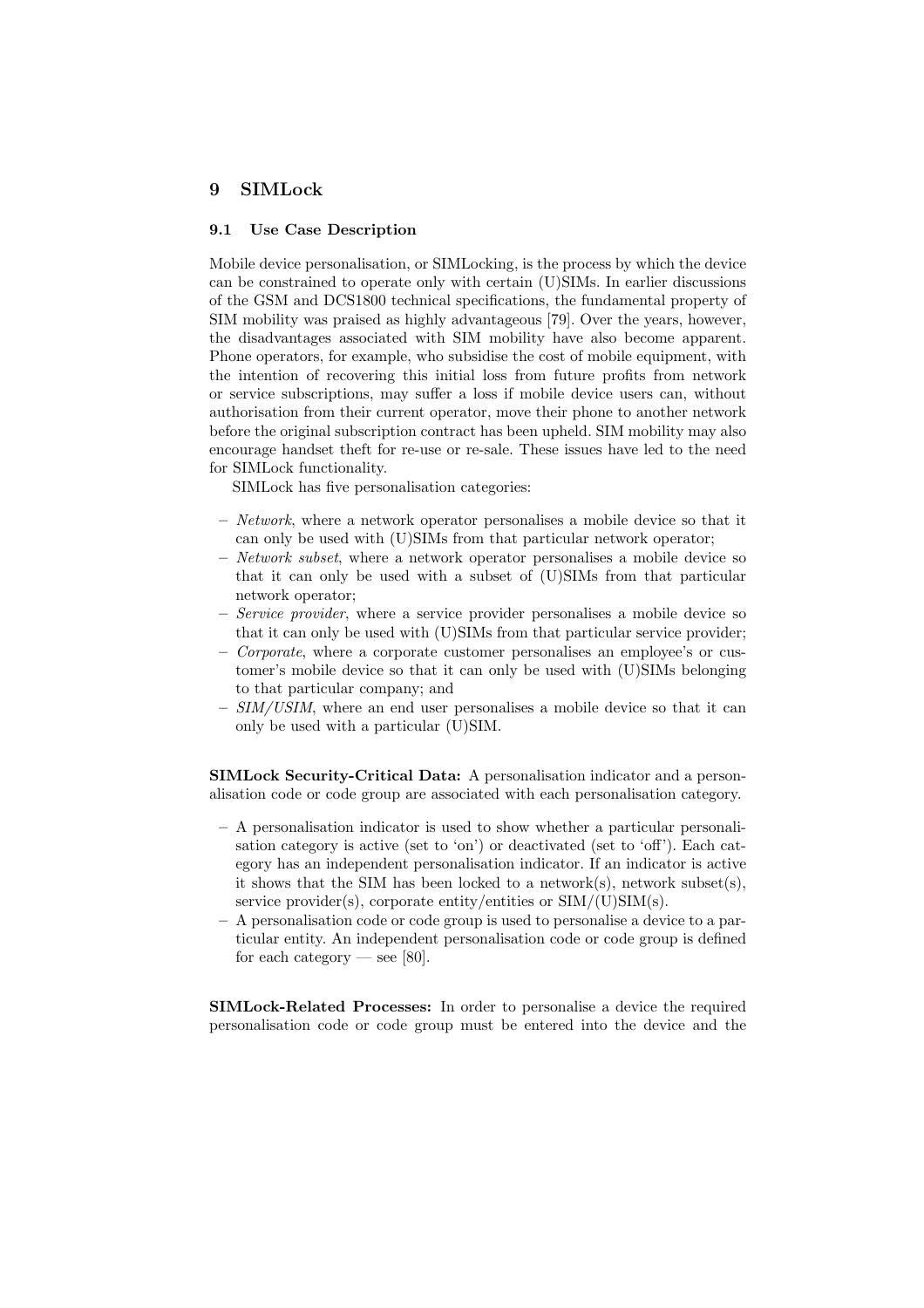appropriate personalisation indicator set to 'on'. The relevant control key, used for device de-personalisation, must be also be stored within the device.

When a (U)SIM is inserted into the device, or when the device is powered on, the mobile device checks which personalisation indicators are set to 'on'. The personalisation agent reads the (U)SIM, and extracts the required code(s)/code group(s). The code(s)/code group(s) are then verified against the list of values stored on the mobile device. The mobile device then responds accordingly, displaying a message of success or failure to the device user. Should this checking process fail, the device enters 'limited service state' in which only emergency calls can be made [80]. This process is shown in figure 6.



Fig. 6. SIMLock

In order to de-personalise a device, the control key for the particular personalisation category must first be entered into the device. This is then compared against the control key stored by the device. If the entered control key matches the stored value, then the personalisation indicator for the category in question is set to 'off'.

# 9.2 Threat Analysis

The fundamental threats to the SIMLock process include the following:

- Unauthorised modification or removal of the device personalisation agent software while in storage on or while executing on the device.
- Unauthorised reading/copying of a control key while in storage or in use on the device.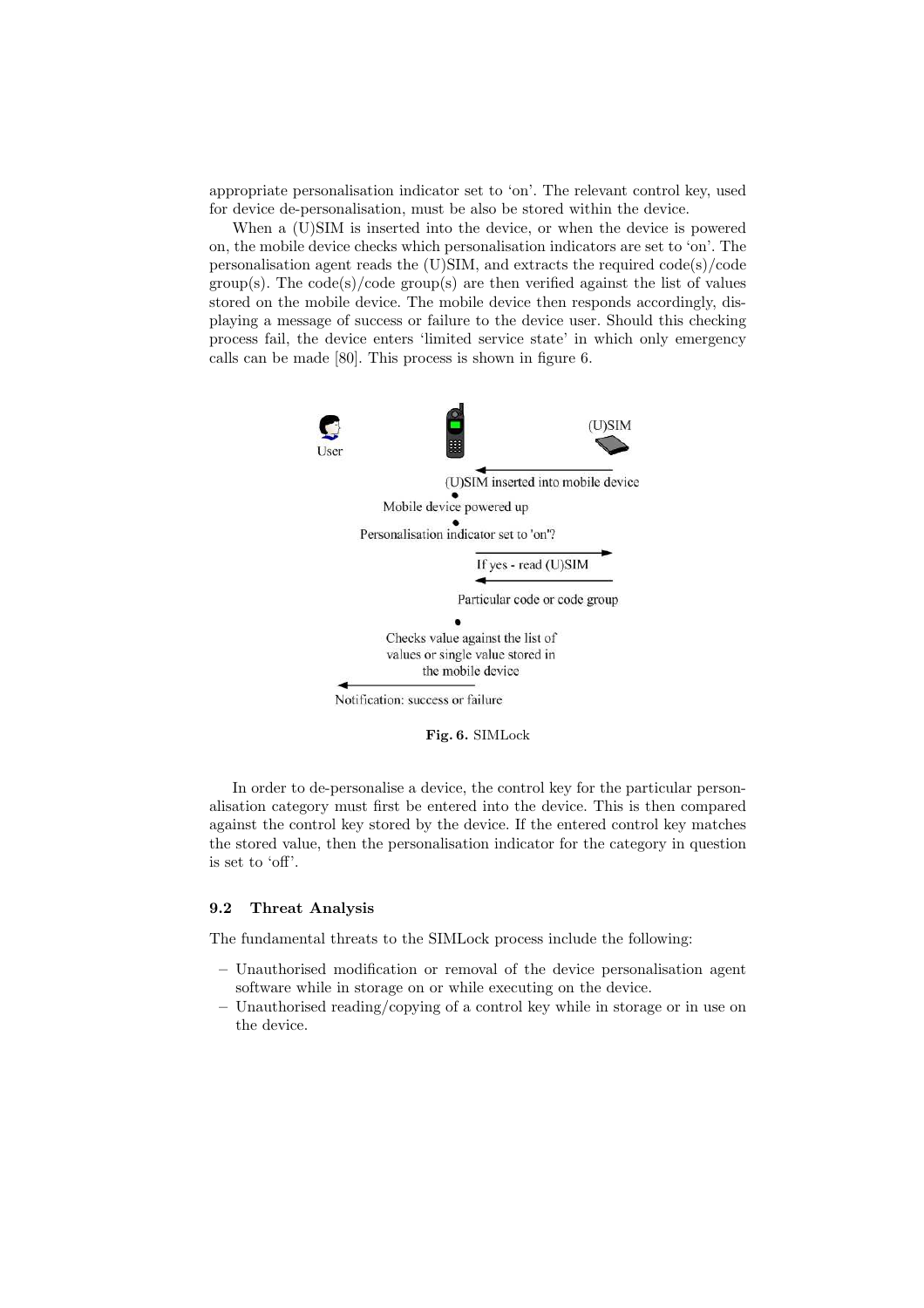– Unauthorised modification or deletion of a personalisation code/code group, control key or personalisation indicator while in storage or in use on the device.

### 9.3 Secure SIMLock using Trusted Computing

The unauthorised modification or removal of the device personalisation agent cannot be prevented using trusted computing technology. However, while the software is in storage, secure boot functionality can be deployed so that, at start-up, a measurement of the device personalisation agent software is verified against an expected value. This enables any unauthorised modification and/or removal to be detected. That security critical data requiring integrity protection, such as network, network subset, corporate and service provider codes or code groups and indicators, can also be incorporated into the secure boot process. TC isolation mechanisms can be used to ensure the integrity of the personalisation agent, and that any security-critical data is protected while in use on the device.

Alternatively, personalisation code/code groups, personalisation indicators and control keys could simply be sealed to an isolated execution environment which hosts a device personalisation agent. In this way, security-critical data can be both integrity and confidentiality-protected while in storage. If the personalisation agent, and/or the supporting environment to which the data is sealed, is modified, then the security-critical data will be inaccessible. While sealing ensures that data is released into a predefined execution environment, isolation technologies are necessary to ensure that both the device personalisation agent and the security related data remain confidentiality and integrity-protected while in use on the platform.

# 10 Software Download

### 10.1 Use Case Description

Two distinct types of software can be downloaded to a mobile device, namely application software (e.g. games) and core software (e.g. operating system software/updates/patches) [81]. For the purpose of this use case, we will focus on the secure download of core software, including updates or patches to the device's native OS, such as DRM agents or browsers, or firmware updates or patches. Core software download enables efficient device management, and can also be used to support applications such as Software Defined Radio (SDR) and Digital Video Broadcast (DVB) in a mobile environment.

Device Management: Core software not only enhances device management, but can also be used to enhance the end user experience. As devices become more complex, it is increasingly likely that they have to be recalled because of core software bugs [82]. The ability to download core software, however, enables more efficient bug fixing. It is also desirable that users are able to upgrade core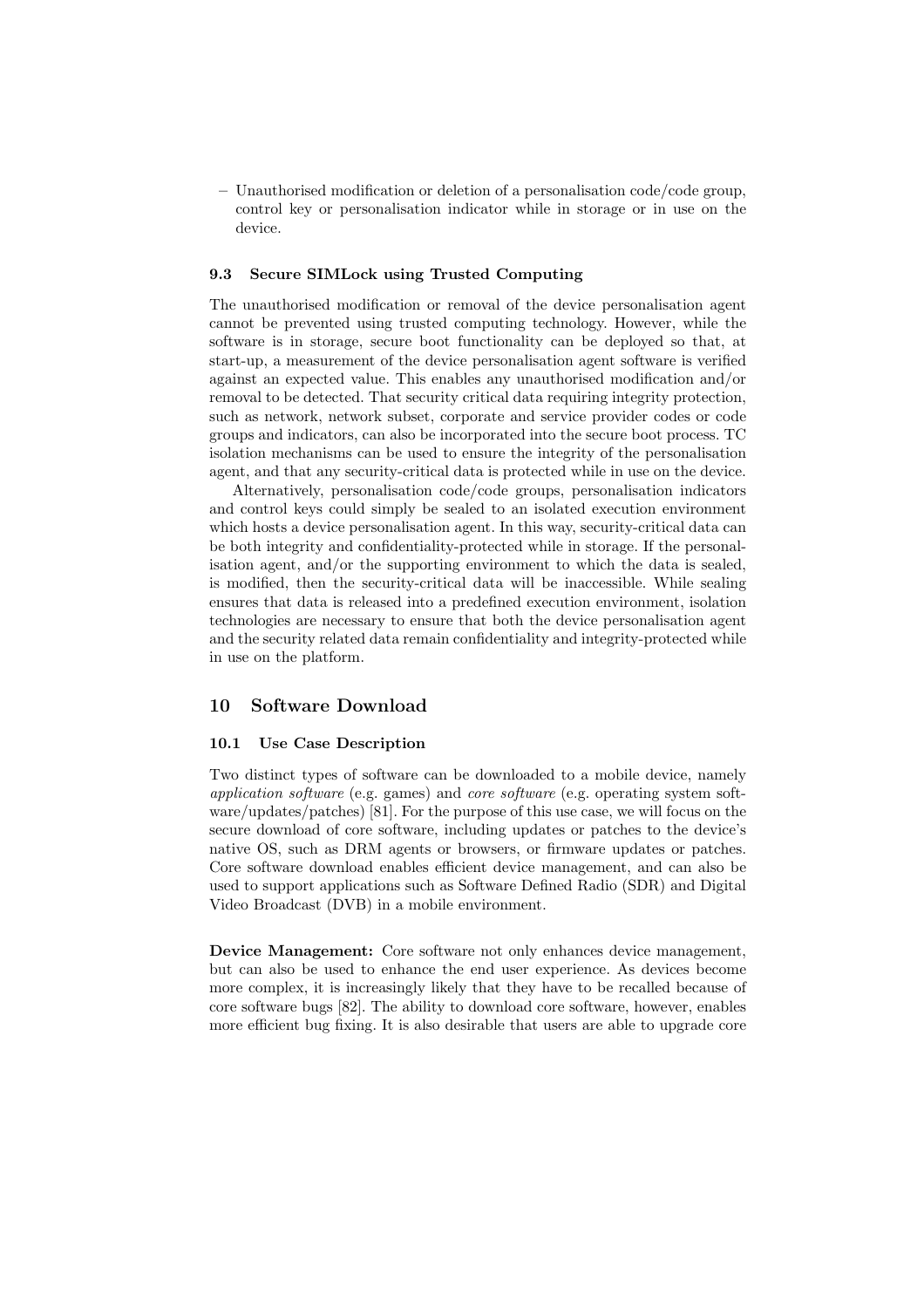software on their devices, e.g. to give added functionality or enhanced security or performance [82]. As devices become more open, it is also likely that users will wish to extend the capabilities of their devices through the addition of new software, including, for example, device drivers.

SDR: A software defined radio is a communications device "whose operational modes and parameters can be changed or augmented, post manufacturing via software" [83]. This implies that the device can be reconfigured to communicate using multiple frequency bands and protocols, or upgraded in a low cost and efficient manner. Software defined radio is an important innovation for the communications industry, providing many advantages over purely hardware-based wireless networking infrastructures and terminals. Importantly, cost reductions may result from the deployment of a generic hardware platform which can be customised using software [81]. The value of terminals is increased as public/private sector radio system sharing becomes possible, and as terminals can be upgraded to comply with evolving communications standards.

SDR also enables operation and maintenance cost reductions, as bugs can be fixed by software download rather than terminal recall. Re-configurable radios can also be adapted to meet evolving user and/or operator preferences. A terminal can moreover be reconfigured to efficiently cope with changing network conditions such as utilization, interference or radio channel quality, thereby offering an enhanced user experience [82]. Efficient roaming is also enabled, as air interface and frequency bands can be reconfigured as required.

However, while there are many advantages associated with the introduction of SDR terminals, there are also some significant security and safety issues. If SDR is to be accepted, then the security threats introduced by reconfigurable terminals and core software download must be analysed, and measures taken to mitigate these threats.

DVB: It is expected that the next generation of mobile communications systems will be able to interwork with broadcast networks to provide wireless access to video content from a wide range of mobile devices [84]. For a service like this to achieve its full commercial potential, the owners of the content will require assurance that their material is not illegally accessed. Current broadcast systems accomplish this by using conditional access systems to ensure that only bona fide subscribers have access to the content. The DVB organisation has developed several standards defining a common interface to conditional access systems at both the transmission site and at the receiver, while allowing the systems themselves to remain proprietary [85–87].

Services broadcast today are protected by a range of proprietary access control systems. The DVB common interface solution requires receiving devices to have a pc-card interface and the user to possess a number of modules, each of which implements a different conditional access system. The cost of adding such an interface to a small mobile device, as well as the practical design issues, could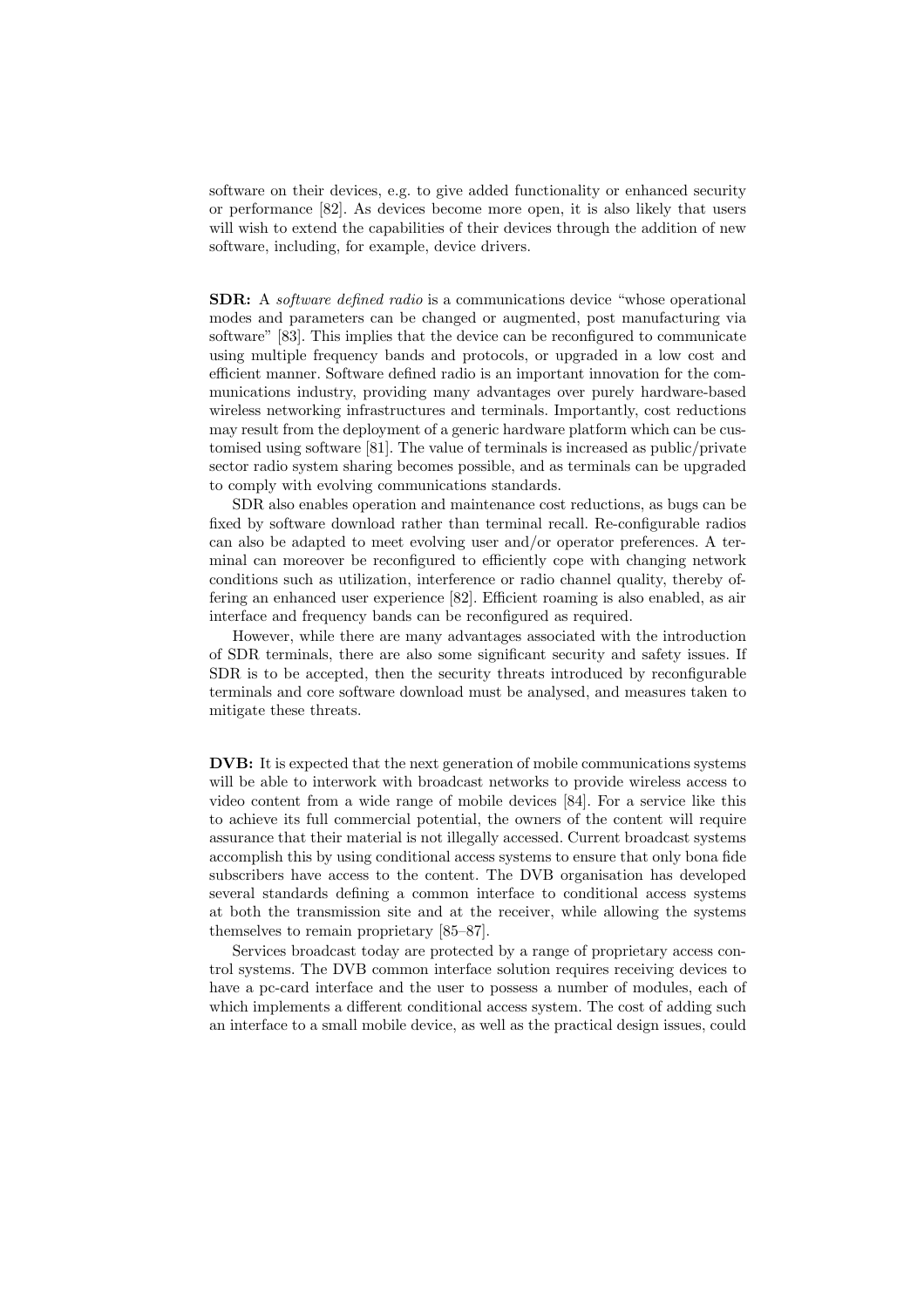make this an infeasible solution for the mobile environment. The cost of the modules may also deter some subscribers. The alternative solution, Simulcrypt, involves broadcasting each service under the control of as many conditional access systems as possible; this is likely to prove prohibitively complex and expensive for many broadcasters, especially small 'niche' providers. Both current solutions therefore have potential difficulties when applied in a mobile environment, which is likely to significantly restrict the content available to mobile receivers.

In order to overcome these limitations, the mobile platform could be reconfigured to be compatible with the appropriate conditional access system, if the proprietary system is implemented entirely in software. Such software could be delivered to the mobile device on demand. Of course, such a solution presents major security challenges.

Core Software Download — State of the Art: The model under consideration is illustrated in figure 7, and involves three parties: the user, a mobile device, and the software provider.



Fig. 7. Core software download model

Core software download, as defined by the OMA Device Management Working Group (DMWG) [82], consists of five stages, as shown in figure 8.

- 1. Core software download initiation. The software download process may be either network initiated or user initiated. The software provider may initiate a data connection with a device in order to:
	- request an inventory of the core software installed on the device so that the necessary software can be updated/patched/installed; or
	- inform the user of available upgrades and/or additional core software.
	- Alternatively, a user may initiate a data connection with a software provider in order to request additional software over the default configuration. This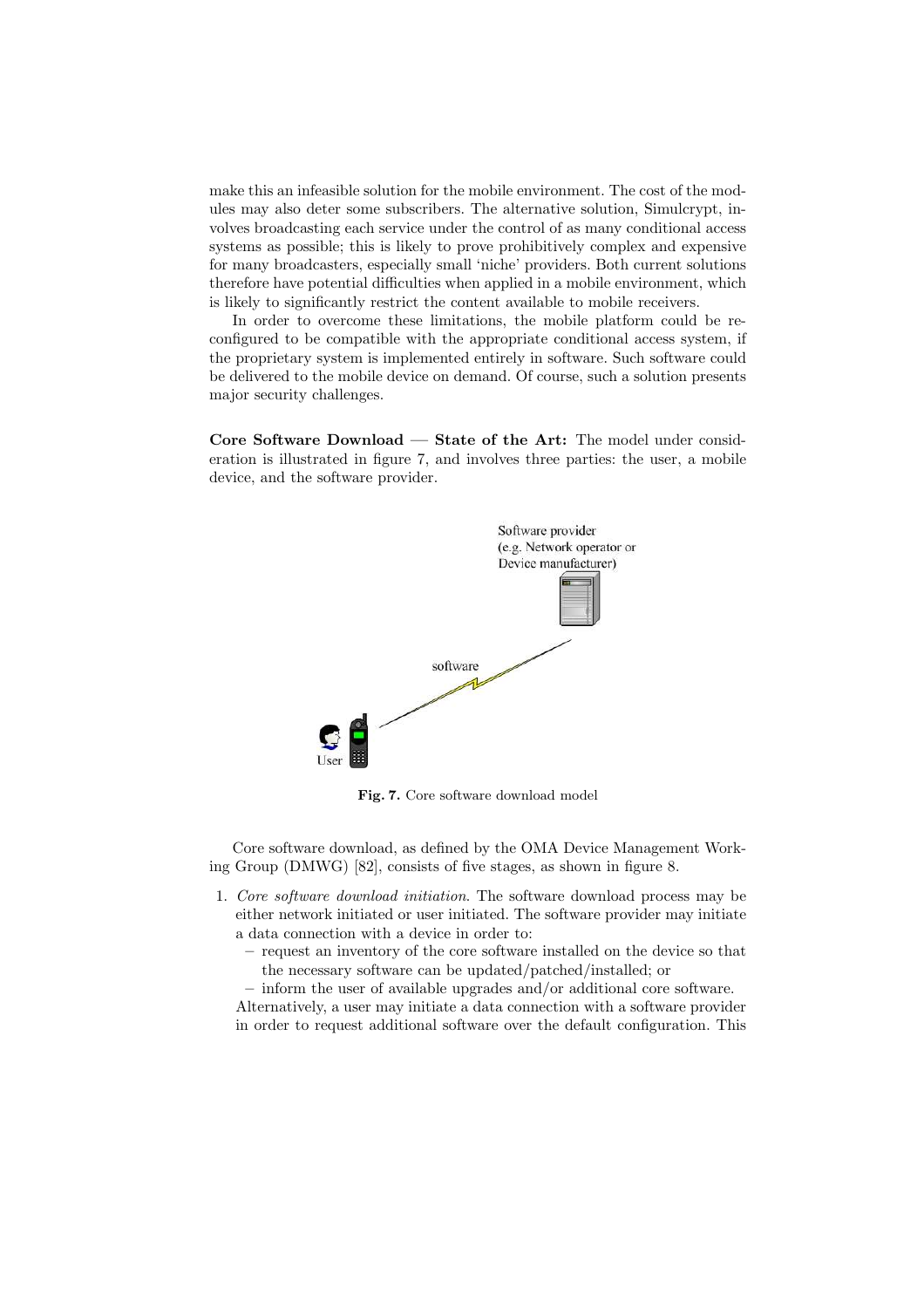initiation results in an open data connection between the device and the software provider.

- 2. Device information exchange enables a device to inform the software provider about its current configuration. In this way the software provider can ensure that the appropriate software/updates/patches are delivered to the device. This exchange may require user authorisation.
- 3. Core software download is the process by which the core software is downloaded from the software provider to the mobile device.
- 4. Core software installation is the method by which the software download is processed on the device.
- 5. Finally, the software provider and/or the end user may be notified of the result of the download.



Fig. 8. Core software download

Two mechanisms have been proposed to secure non-application software download. We now briefly review these two approaches.

Firstly, the software provider could digitally sign the core software before it is downloaded to the device, thereby providing software origin authentication and software integrity protection (so that any unauthorised modification to, or addition of, incoming software can be detected by the mobile device) [81]. On receipt of the software, the digital signature of the software provider must be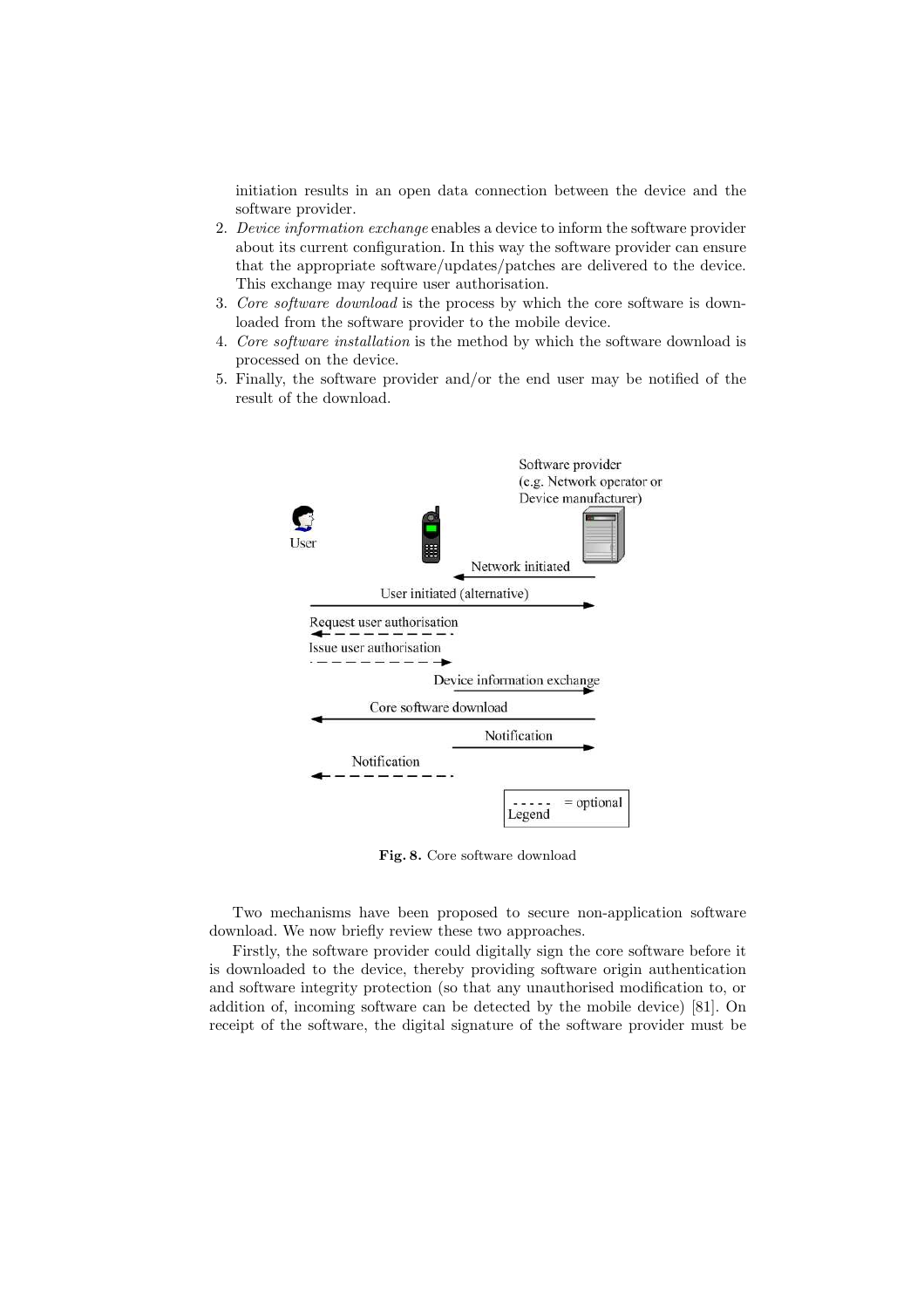verified by the mobile device. Depending on the outcome of this check and the policy of the mobile device, the software is either executed or discarded. This approach, as described in [81], is, however, susceptible to a replay attack. The mobile device has no way to determine whether the incoming signed software is fresh. An attacker could therefore replay an older version of the software, which will then be installed on the device.

It has therefore been recommended [81] that, in order to mitigate the risk of a replay attack against downloaded software, either timestamps or nonces should used so that freshness of the software can be checked. Either the mobile device generates and transmits a nonce to the software provider, which is then concatenated with the download, digitally signed by the software provider, and returned to the mobile device, or the download is concatenated with a timestamp, digitally signed by the software provider, and delivered to the mobile device. On receipt of the software, the digital signature of the software provider and the freshness mechanism must be verified by the mobile device. Depending on the outcome of the checks and the policy of the mobile device, the software is then either executed/installed or discarded.

A second approach to securing non-application software download is the use of HTTPS, i.e. HTTP carried over one of the following protocols: Transport Layer Security 1.0 (TLS 1.0); Secure Sockets Layer v3 (SSL v3); or Wireless Transport Layer Security (WTLS).

SSL, TLS and WTLS involve two protocol layers. The record protocol takes messages to be transmitted, optionally compresses the data, computes a Message Authentication Code (MAC), encrypts, and then transmits the result [88]. Received data is decrypted, the MAC verified, decompressed and passed to higher level clients such as HTTP for processing. The record protocol has been designed to provide: software origin authentication; confidentiality and integrity protection; and freshness, so that the replay of messages can be detected by the mobile device.

The second layer of protocols, the record protocol clients, includes the handshake protocol, the change cipher suite protocol and the alert protocol. The handshake protocol enables a client and a server to authenticate each other and to negotiate the security parameters for a client/server session, i.e. an association between a client and a server [89]. Sessions are used so that the expensive process of security parameter negotiation does not have to be completed for each connection between the client and the server [89]. Security parameters include: a session identifier, peer certificate, compression method, cipher suite and a master secret. The cipher suite specifies the MAC and encryption algorithms which will be used to protect data transmitted in an SSL/TLS/WTLS record. The handshake protocol also enables the agreement of a pre-master secret which is used by both the client and the server in order to generate a master secret for an SSL/TLS/WTLS session. This shared master secret is in turn used by the client and the server in order to generate shared MAC and encryption keys for each SSL/TLS/WTLS connection (i.e. a transient peer to peer relationship between a client and a server [89]).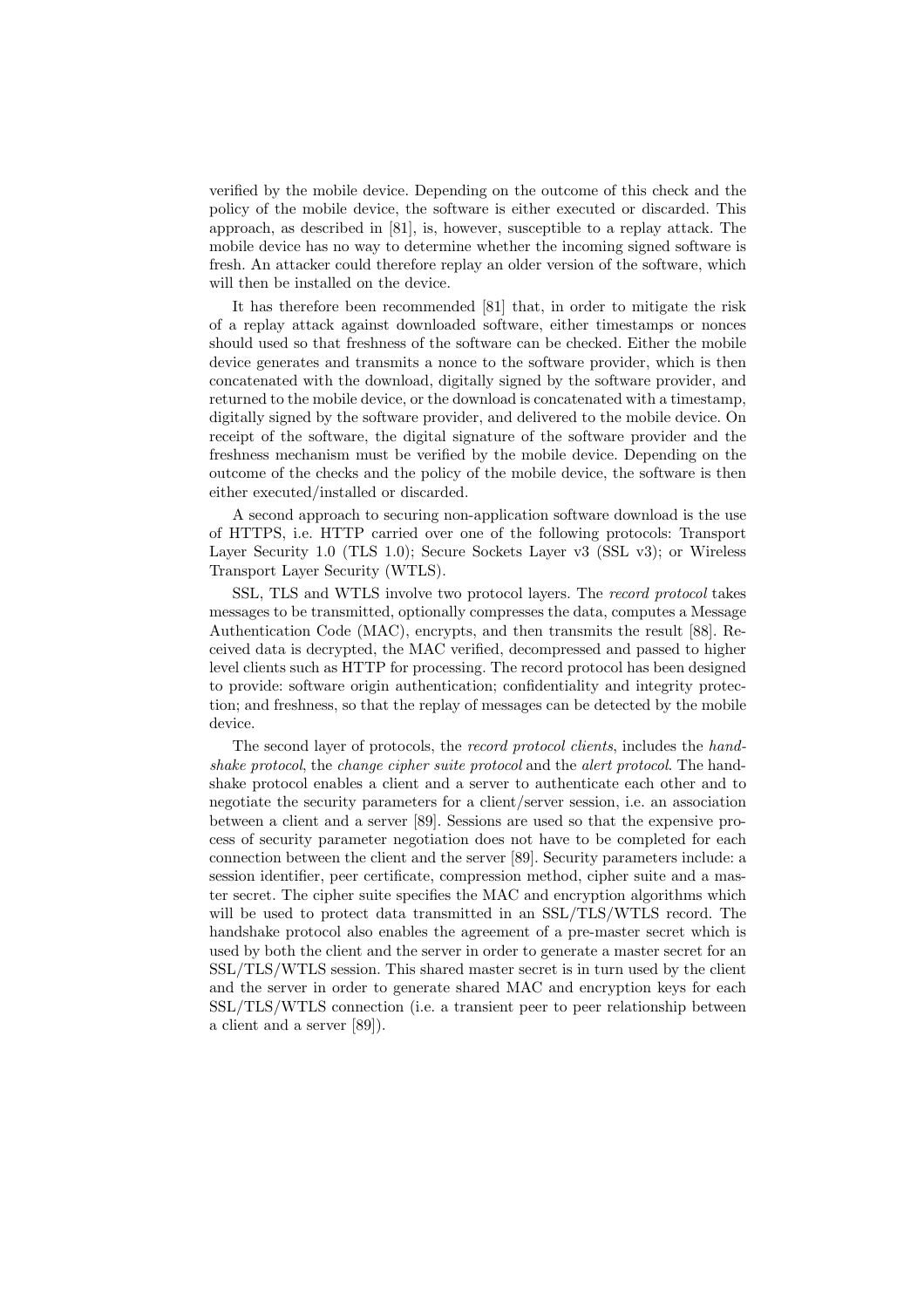The change cipher suite protocol consists of only one message. This message is sent either by the client or the server at the end of the handshake protocol to notify the other party that the newly negotiated ciphersuite and master secret will be utilised in the protection of all subsequent records. The alert protocol is used to convey alerts to the peer entity [89].

# 10.2 Threat Analysis

The threats which impact upon a reconfigurable mobile device can divided into:

- those which impinge on the security of the downloaded reconfiguration software; and
- those which impinge on host security.

The fundamental threat to the security of the downloaded reconfiguration software is unauthorised reading of software while in transit between the software provider and the end host, or while in storage or executing on the end host. This threat could result in an infringement of the intellectual property rights associated with the downloaded reconfiguration software. It might also result in unauthorised access to, and execution of, software.

Fundamental threats to end host security include:

- malicious or accidental modification or removal of security-critical software and data when incorporated into, while in storage on, or when executing on, the end host;
- the download of inappropriate reconfiguration software which does not meet the capability requirements of the mobile device; and
- malicious or accidental modification, addition or removal of downloaded software in development, in transit or while in storage or executing on the end host.

As a result of these threats, a device might be rendered inoperable (a denial of service attack), or user applications and/or data could be compromised by malicious software.

More specifically, in the case of SDR these threats could result in the following.

- An inoperable device. If, for example, a device used software modulation, an improper change of the modulation format could render it inoperable [90].
- Violation of Radio Frequency (RF) spectrum rights. This could, for example, result in RF interference. If a device can be programmed to transmit on a frequency for which it is not authorised, signals from nodes which are authorised to use this frequency might be jammed [90]. Also, spurious emissions resulting from unauthorised radio spectrum use could violate user safety [91].
- Increased output power. If, for example, a device operated at maximum power, its performance may be increased at the expense of other users in the communications network [90]. This in turn may force other users to use increased power. As a result, the device battery life would be severely shortened; moreover, if the radiated power is sufficiently high, user safety may also be put at risk [91].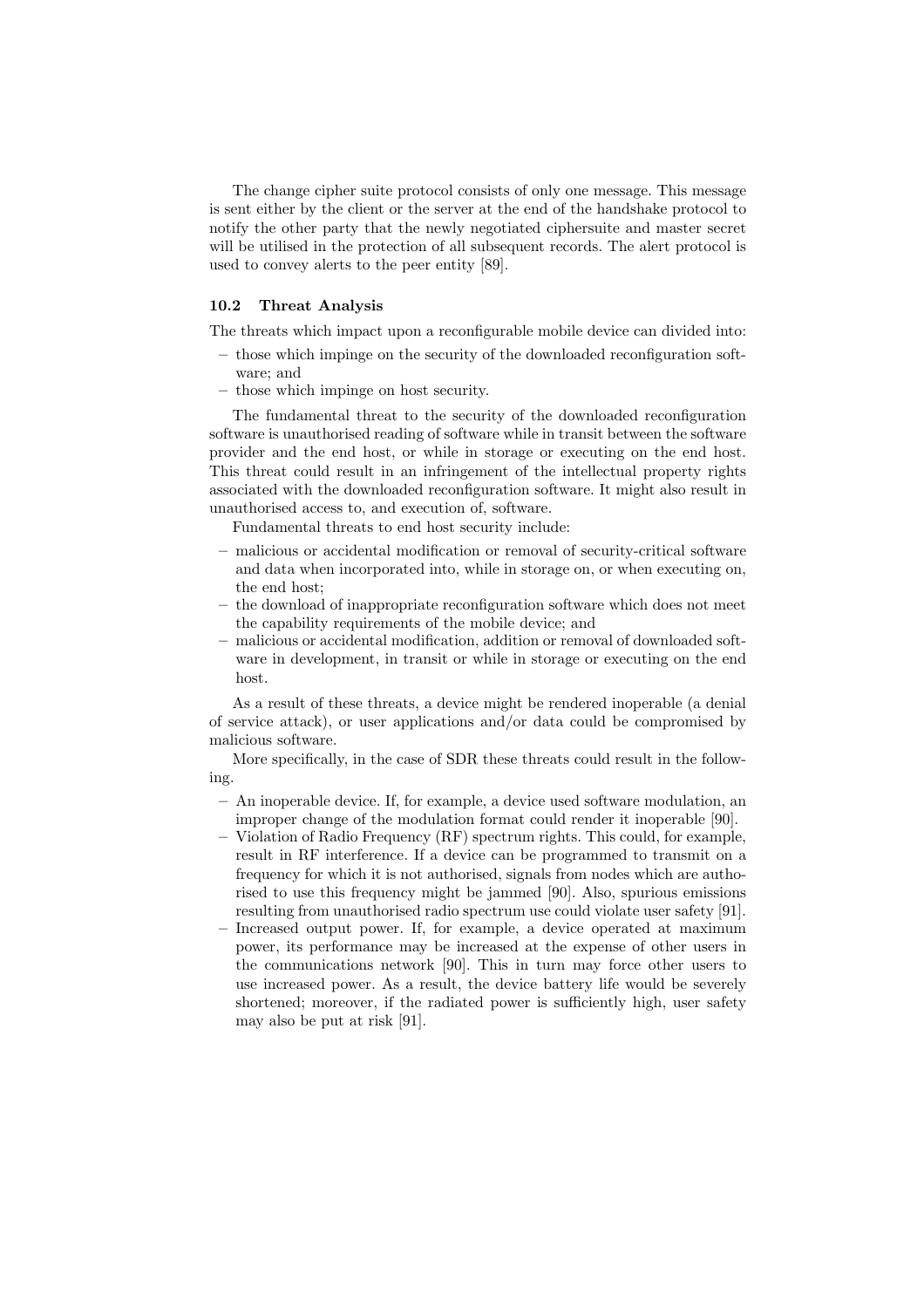#### 10.3 Secure Software Download using Trusted Computing

We now investigate some of the ways in which trusted computing functionality can be used to address the threats outlined above or, failing that, to limit the level to which a threat may be exploited.

Protecting the Reconfiguration Software: TC mechanisms can be used to confidentiality-protect the reconfiguration software while in transit between the software provider and the end host, while in storage or executing on the end host, and to ensure that only the intended recipient device can access the software. For example, a software download protocol which exploits trusted computing functionality is described in [35, 92]. This protocol builds upon sealed storage, platform attestation, and isolation techniques. This protocol is now summarised.

Before the required reconfiguration software can be downloaded to a TP, the TPM is used to generate an asymmetric key pair. This key pair is bound to a set of integrity metrics, so that the private key can only be used by the TPM on which it was generated, and only when the platform is in the specified state. The public key from this pair, and the integrity metrics with which its private key are associated, are then certified by the TPM using a TP AIK, as described in section 6.3, so that the state to which the private key is bound can be shown to the software provider. The certified public key and the corresponding AIK credential are then sent to the software provider.

On receipt of the certified key and the AIK credential, the software provider verifies the TP's AIK credential and the signature of the TPM on the public key and the associated integrity metrics. If these two elements can be verified, and if the software provider considers the platform software state to which the key is bound to be trustworthy, the provider computes a MAC on and encrypts the reconfiguration software, encrypts the secret MACing and encryption keys using the public key received from the TP, signs the encrypted keys using its private signature key, and transmits this data to the TP. The secret keys received by the TP, and therefore the reconfiguration software, can only be accessed when the TP is in the state deemed trustworthy by the software provider. The software provider may require that the integrity metrics to which the private key is bound, represent an isolated execution environment executing on a specified isolation layer, which is turn is supported by a TP which incorporates hardware extensions that enable efficient and secure isolation, as described in section 6.4.

The confidentiality of the reconfiguration software can thus be protected while it is in transit between the software provider and the TP, in storage, and executing on the device. The software provider is also given assurance that only a specified TP in a particular state can access the software.

Alternatively, if a more traditional mechanism such as SSL/TLS/WTLS is used in order to secure the download of the reconfiguration software, TC functionality can be used in order to 'harden' the SSL/TLS/WTLS implementation. In this case, prior to the completion of any SSL/TLS/WTLS protocol, the TPM is used in order to generate the client-side (the mobile device) asymmetric key pair for authentication, which is bound to a set of integrity metrics so that the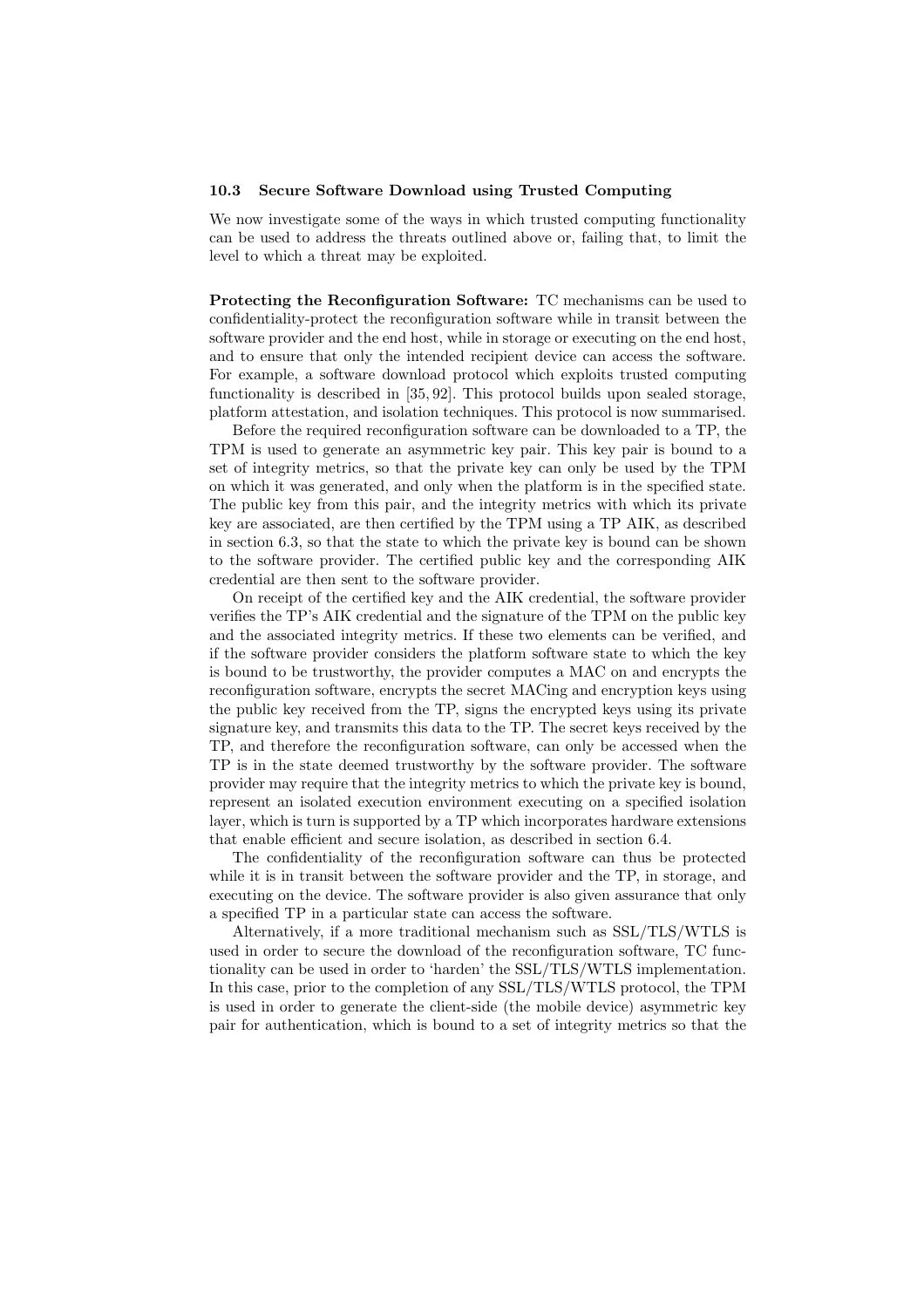private key can only be utilised by the TPM on which it was generated, and only when the platform is in the required state. This key is then certified using a TP AIK. Evidence that this SSL/TLS/WTLS key pair has been generated on, and certified by, a TPM is then provided by a Certification Authority (CA) in an extension of the mobile device's X.509 SSL/TLS/WTLS certificate.

During an SSL/TLS/WTLS protocol run between a software provider and the mobile device, the information provided in the extension of the mobile device's X.509 SSL/TLS/WTLS public key certificate enables a software provider to trust that the mobile device's private SSL/TLS/WTLS key is held within a TPM, and that the key can only be used when the platform is in a particular state. As above, the software provider may require that the integrity metrics to which the private key is bound, represent an isolated execution environment into which the software will be downloaded and executed. This hardened implementation of SSL/TLS/WTLSS gives the software provider assurance that the mobile device's SSL/TLS/WTLS private key is stored securely and cannot been stolen. Evidence of the device's ability to provide an isolated execution environment for the downloaded software can also be demonstrated. This process is described in [93].

Protecting the Host's Security-Critical Software: While the integrity of security-critical software while in storage cannot be ensured using TC functionality, TC mechanisms can be used to help detect its malicious or accidental modification or removal, through the deployment of secure boot functionality. Security-critical data, such as device private keys, the public key certificate store and the core software download policy, can also be verified during a secure boot process.

Alternatively, sealed storage functionality can be used to ensure that securitycritical data is stored in encrypted form and only accessible when the mobile platform is in a predefined state. As described above, the TPM can also be used to generate asymmetric key pairs, as well as protect any private keys while in storage and in use on the device.

TC functionality also enables the isolation of security-critical software and data in a secure execution environment so that it cannot be observed or modified when in use by software executing in parallel insecure execution environments.

Protecting the Host from Reconfiguration Software: A capability exchange could be performed by the network and the mobile device prior to software download, to ensure that the appropriate software entities and parameter sets are selected for a particular mobile device. The use of platform attestation, as described in section 6.3, could be used to ensure that the reports sent by the device are accurate.

TC cannot prevent denial of service attacks resulting from the removal/deletion of the downloaded reconfiguration software, either in development, or in transit between the software provider and the host or in storage on the host. However, standard cryptographic mechanisms, such as digital signatures and/or MACs,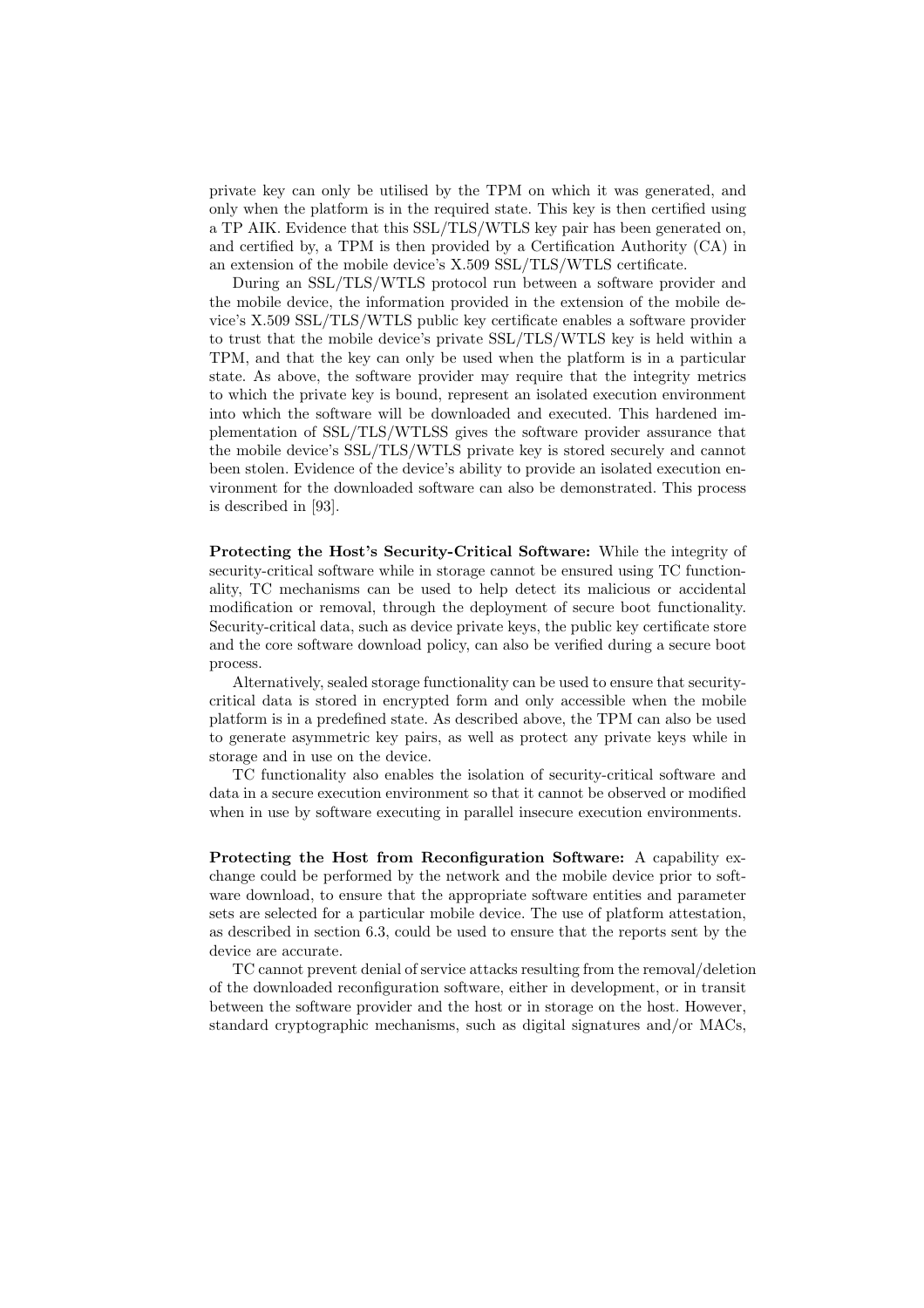can be used in combination with freshness mechanisms to mitigate these threats. TC functionality can be used to make such mechanisms more robust. A good quality random number generator is provided by a TPM, thereby enabling the generation of non-repeating unpredictable nonces which may then be sent to a software provider and returned from to a trusted mobile platform in conjunction with the requested software, thereby mitigating replay and preplay attacks against the exchange. If timestamps are used in order to guarantee the freshness of the downloaded software, the TPM could be used to provide an accurate and trusted time source, as described in [15].

In the advent of malicious or buggy software being downloaded to and executed on a device, there are a number of ways in which TC can lessen the impact of this threat. If the downloaded software is isolated in its own execution environment, as described in section 6.4, then any malicious behaviour can be controlled and its effects limited. If sealed storage is used to protect private user data (e.g., credit card numbers), then the impact of malicious software is lessened, as it cannot gain access to security sensitive data which has been protected. On connection/reconnection to a service provider, a trusted mobile platform could be required to attest to its state so that a decision can be made as to whether the device should be considered trusted for a particular purpose.

# 11 Conclusions

In this article we have reviewed the main functional components of a trusted platform. We have also considered why such functionality is necessary, and how the technology might be used. We have then considered possible applications of this technology to mobile devices, and have considered in detail three specific applications. In each case we have discussed how the security functionality necessary for the application could be supported using the trusted computing capabilities.

# References

- 1. TCG: TCG Specification Architecture Overview. TCG Specification Version 1.2, The Trusted Computing Group (TCG), Portland, Oregon, USA (April 2003)
- 2. Grawrock, D.: The Intel Safer Computing Initiative. Intel Press, Oregon, USA (2006)
- 3. Proudler, G.: Concepts of trusted computing. In Mitchell, C.J., ed.: Trusted Computing. IEE Professional Applications of Computing Series 6. The Institute of Electrical Engineers (IEE), London, UK (April 2005) 11–27
- 4. Pearson, S., ed.: Trusted Computing Platforms: TCPA Technology in Context. Prentice Hall, Upper Saddle River, New Jersey, USA (2003)
- 5. Gollmann, D.: Computer Security. 2nd edn. John Wiley and Sons Ltd. (2005)
- 6. Pfleeger, C.P.: Security in Computing. 2nd edn. Prentice Hall PTR, Upper Saddle River, NJ (1997)
- 7. Department of Defense: DoD 5200.28-STD: Department of Defense Trusted Computer System Evaluation Criteria. (1985)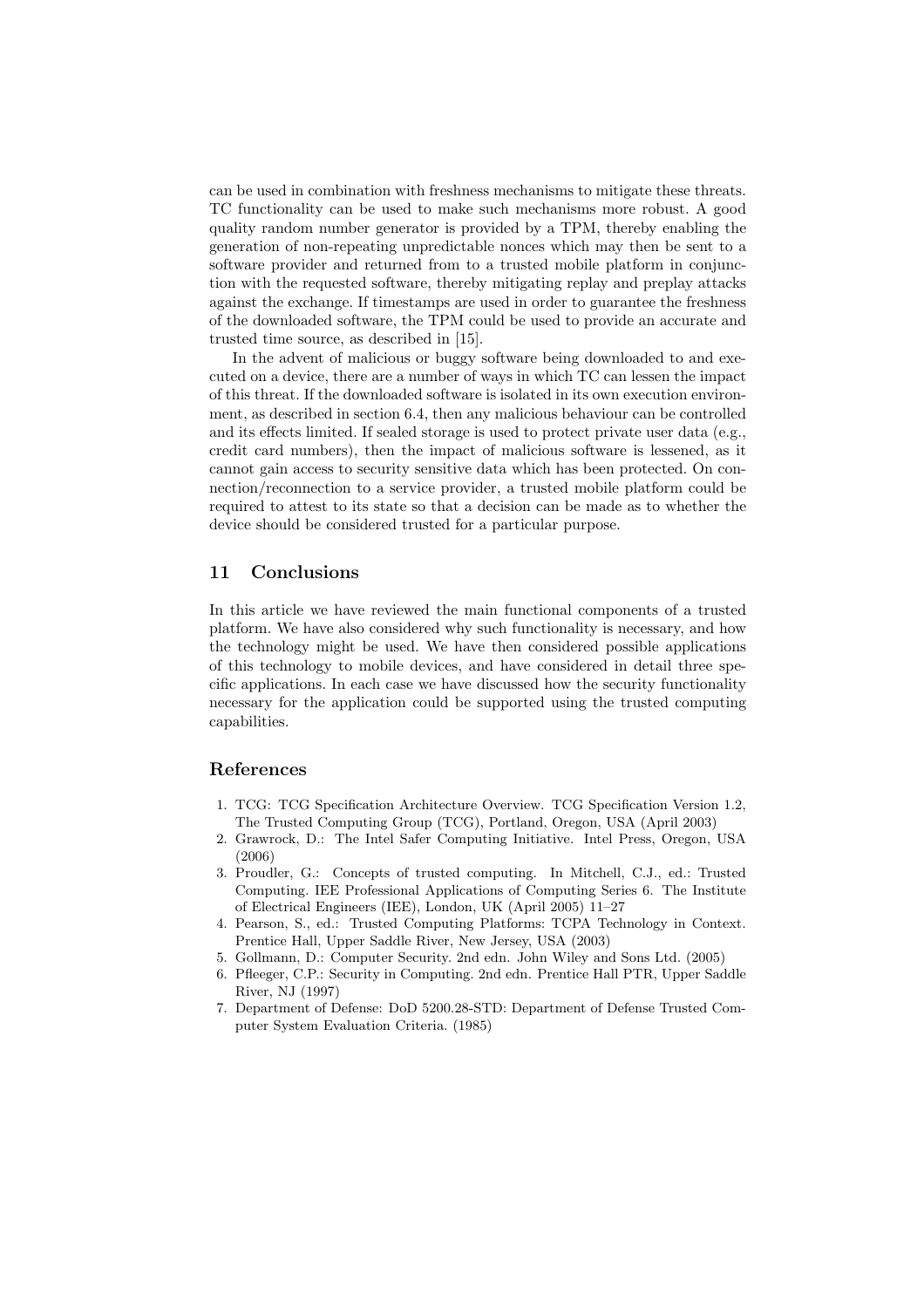- 8. IBM: PCI Cryptographic Processor: CCA Basic Services Reference and Guide, Release 2.41. (September 2003)
- 9. Dent, A.W., Mitchell, C.J.: User's Guide to Cryptography and Standards. Artech House, Boston, MA (2005)
- 10. Pearson, S.: Trusted computing platforms, the next security solution. Technical Report HPL-2002-221, Hewlett-Packard Laboratories (November 2002) Available at http://www.hpl.hp.com/techreports/.
- 11. Varadharajan, V.: Trustworthy computing. In Zhou, X., Su, S., Papazoglou, M., Orlowska, M.E., Jeffery, K.G., eds.: Web Information Systems — WISE 2004: 5th International Conference on Web Information Systems Engineering, Brisbane, Australia, November 22-24, 2004, Proceedings. Volume 3306 of Lecture Notes in Computer Science., Springer-Verlag, Berlin (2004) 13–16
- 12. Felten, E.W.: Understanding trusted computing: Will its benefits outweigh its drawbacks? IEEE Security & Privacy  $1(3)$  (May/June 2003) 60–62
- 13. Balacheff, B., Chen, L., Pearson, S., Proudler, G., Chan, D.: Computing platform security in cyberspace. Information Security Technical Report  $5(1)$  (2000) 54–63
- 14. Chen, L., Pearson, S., Proudler, G., Chan, D., Balacheff, B.: How can you trust a computing platform? In: Proceedings of Information Security Solutions Europe (ISSE 2000). (2000)
- 15. TCG: TPM Main, Part 1: Design Principles. TCG Specification Version 1.2 Revision 94, The Trusted Computing Group (TCG), Portland, Oregon, USA (March 2006)
- 16. TCG: TPM Main, Part 2: TPM Data Structures. TCG Specification Version 1.2 Revision 94, The Trusted Computing Group (TCG), Portland, Oregon, USA (March 2006)
- 17. TCG: TPM Main, Part 3: Commands. TCG Specification Version 1.2 Revision 94, The Trusted Computing Group (TCG), Portland, Oregon, USA (March 2006)
- 18. TCG: TCG Software Stack (TSS) Specification. TCG Specification Version 1.2 Level 1, The Trusted Computing Group (TCG), Portland, Oregon, USA (January 2006)
- 19. Chen, Y., England, P., Peinado, M., Willman, B.: High assurance computing on open hardware architectures. Microsoft Technical Report MSRTR–2003–20, Microsoft Corporation (March 2003)
- 20. England, P., Lampson, B., Manferdelli, J., Peinado, M., Willman, B.: A trusted open platform. IEEE Computer 36(7) (July 2003) 55–62
- 21. Peinado, M., Chen, Y., England, P., Manferdelli, J.: NGSCB: A trusted open system. In Wang, H., Pieprzyk, J., Varadharajan, V., eds.: Proceedings of 9th Australasian Conference on Information Security and Privacy, ACISP 2004. Volume 3108 of Lecture Notes in Computer Science (LNCS)., Sydney, Austrailia, Springer–Verlag, Belin–Heidelberg, Germany (13–15 July 2004) 86–97
- 22. Peinado, M., England, P., Chen, Y.: An overview of NGSCB. In Mitchell, C.J., ed.: Trusted Computing. IEE Professional Applications of Computing Series 6. The Institute of Electrical Engineers (IEE), London, UK (April 2005) 115–141
- 23. Garfinkel, T., Rosenblum, M., Boneh, D.: Flexible OS support and applications for trusted computing. In: Proceedings of the 9th USENIX Workshop on Hot Topics on Operating Systems (HotOS-IX), Kauai, Hawaii, USA, USENIX, The Advanced Computing Systems Association (18-21 May 2003) 145–150
- 24. Pfitzmann, B., Riordan, J., Stuble, C., Waidner, M., Weber, A.: The PERSEUS system architecture. Technical Report RZ 3335 (#93381), IBM Research Division, Zurich Laboratory (April 2001)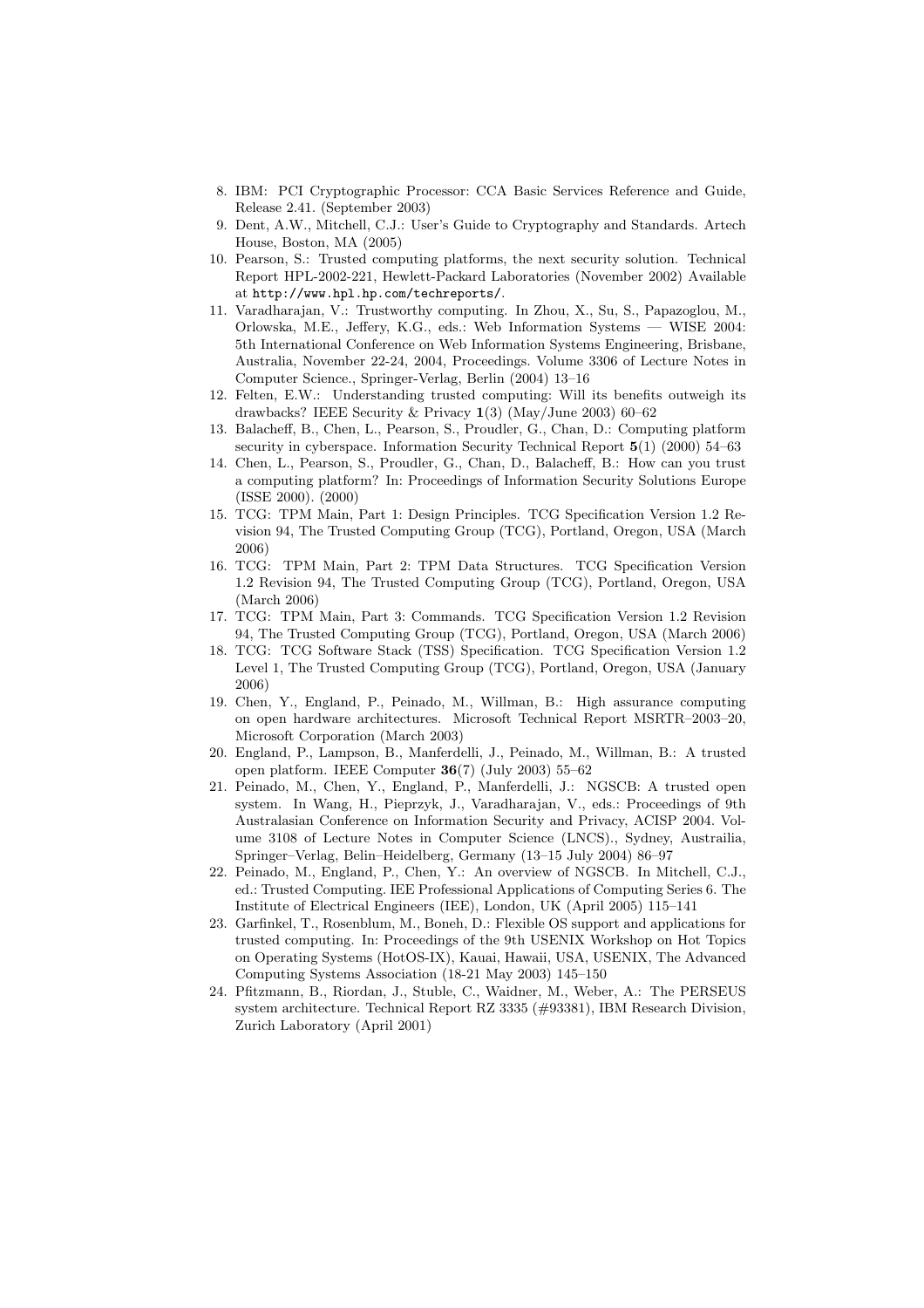- 25. Sadeghi, A., Stuble, C.: Taming "Trusted Platforms" by operating system design. In Chae, K., Yung, M., eds.: Proceedings of Information Security Applications, 4th International Workshop (WISA 2003). Volume 2908 of Lecture Notes in Computer Science (LNCS)., Jeju Island, Korea, Springer-Verlag, Berlin-Heidelberg, Germany (25–27 August 2003)
- 26. Kuhlmann, D., Landfermann, R., Ramasamy, H., Schunter, M., Ramunno, G., Vernizzi, D.: An open trusted computing architecture — secure virtual machines enabling user-defined policy enforcement. www.opentc.net (June 2006)
- 27. Sadeghi, A.R., Stueble, C., Pohlmann, N.: European multilateral secure computing base — open trusted computing for you and me. White paper (2004)
- 28. Barham, P., Dragovic, B., Fraser, K., Hand, S., Harris, T., Ho, A., Neugebauery, R., Pratt, I., Warfield, A.: XEN and the art of virtualization. In: Proceedings of the 19th ACM Symposium on Operating Systems Principles (SOSP 2003), Bolton Landing, New York, USA, ACM Press, New York, USA (19–22 October 2003) 164–177
- 29. Intel: LaGrande technology architectural overview. Technical Report 252491-001, Intel Corporation (September 2003)
- 30. Balacheff, B., Chen, L., Plaquin, D., Proudler, G.: A trusted process to digitally sign a document. In Raskin, V., Hempelmann, C.F., eds.: Proceedings of the 2001 New Security Paradigms Workshop, ACM Press (2001) 79–86
- 31. Spalka, A., Cremers, A.B., Langweg, H.: Protecting the creation of digital signatures with trusted computing platform technology against attacks by Trojan Horse programs. In Dupuy, M., Paradinas, P., eds.: Trusted Information: The New Decade Challenge, IFIP TC11 Sixteenth Annual Working Conference on Information Security (IFIP/Sec'01), June 11-13, 2001, Paris, France. Volume 193 of IFIP Conference Proceedings., Kluwer Academic Publishers, Boston (2001) 403–419
- 32. Schechter, S.E., Greenstadt, R.A., Smith, M.D.: Trusted computing, peer-to-peer distribution, and the economics of pirated entertainment. In: Proceedings of The Second Annual Workshop on Economics and Information Security. (2003) College Park, Maryland, May 29–30, 2003.
- 33. Kinateder, M., Pearson, S.: A privacy-enhanced peer-to-peer reputation system. In Bauknecht, K., Min Tjoa, A., Quirchmayr, G., eds.: E-Commerce and Web Technologies, 4th International Conference, EC-Web, Prague, Czech Republic, September 2-5, 2003, Proceedings. Volume 2738 of Lecture Notes in Computer Science., Springer-Verlag, Berlin (2003) 206–216
- 34. Balfe, S., Lakhani, A.D., Paterson, K.G.: Securing peer-to-peer networks using trusted computing. In Mitchell, C.J., ed.: Trusted Computing. The Institute of Electrical Engineers (IEE), London, UK (2005) 271–298
- 35. Gallery, E., Tomlinson, A.: Secure delivery of conditional access applications to mobile receivers. In Mitchell, C.J., ed.: Trusted Computing. IEE Professional Applications of Computing Series 6. The Institute of Electrical Engineers (IEE), London, UK (2005) 195–238
- 36. Pashalidis, A., Mitchell, C.J.: Single sign-on using trusted platforms. In Boyd, C., Mao, W., eds.: Information Security, 6th International Conference, ISC 2003, Bristol, UK, October 1-3, 2003, Proceedings. Volume 2851 of Lecture Notes in Computer Science., Springer-Verlag, Berlin (2003) 54–68
- 37. Chen, L., Pearson, S., Vamvakas, A.: On enhancing biometric authentication with data protection. In Howlett, R.J., Jain, L.C., eds.: Proceedings of the Fourth International Conference on Knowledge-Based Intelligent Engineering Systems and Allied Technologies. Volume 1., IEEE (2000) 249–252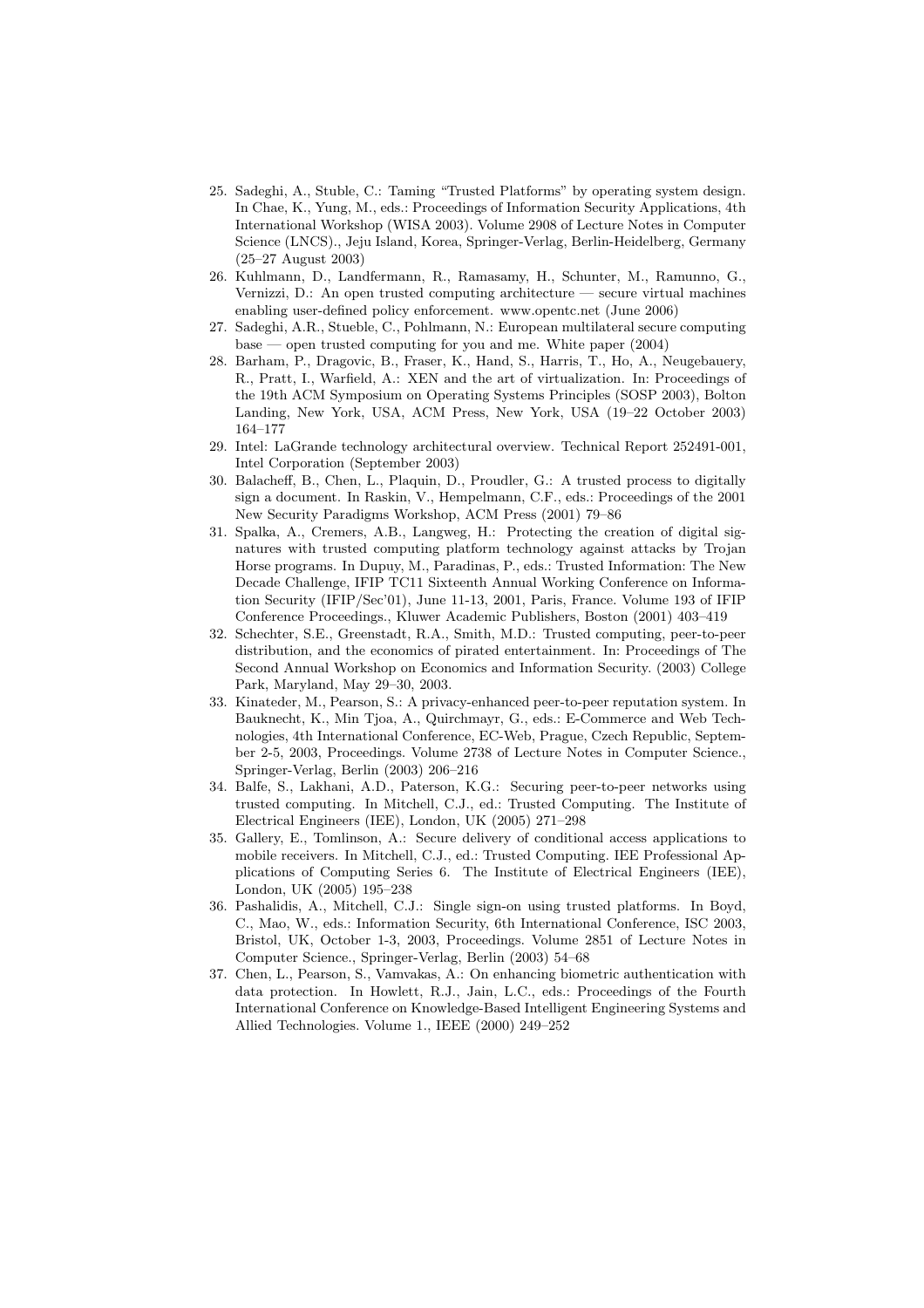- 38. Mont, M.C., Pearson, S., Bramhall, P.: Towards accountable management of identity and privacy: Sticky policies and enforceable tracing services. In: 14th International Workshop on Database and Expert Systems Applications (DEXA '03), September 1-5, 2003, Prague, Czech Republic, IEEE Computer Society (2003) 377–382
- 39. Mont, M.C., Pearson, S., Bramhall, P.: Towards accountable management of privacy and identity information. In Snekkenes, E., Gollmann, D., eds.: Computer Security — ESORICS 2003, 8th European Symposium on Research in Computer Security, Gjøvik, Norway, October 13-15, 2003, Proceedings. Volume 2808 of Lecture Notes in Computer Science., Springer-Verlag, Berlin (2003) 146–161
- 40. Pridgen, A., Julien, C.: A secure modular mobile agent system. In: Proceedings of the 2006 international workshop on Software engineering for large-scale multi-agent systems (SELMAS '06), Shanghai, China, ACM Press, New York, USA (22–23 May 2006) 67–74
- 41. Pearson, S.: How trusted computers can enhance for privacy preserving mobile applications. In: Proceedings of the 1st International IEEE WoWMoM Workshop on Trust, Security and Privacy for Ubiquitous Computing (WOWMOM '05), Taormina, Sicily, Italy, IEEE Computer Society, Washington, DC, USA (13–16 June 2005) 609–613
- 42. Pearson, S.: Trusted agents that enhance user privacy by self-profiling. Technical Report HPL-2002-196, HP Labs, Bristol, UK (15 July 2002)
- 43. Crane, S.: Privacy preserving trust agents. Technical Report HPL-2004-197, HP Labs, Bristol, UK (11 November 2004)
- 44. Balfe, S., Mohammed, A.: Final fantasy securing on-line gaming with trusted computing. In: Proceedings of the 4th International Conference on Autonomic and Trusted Computing (ATC-07), Hong Kong (July 2007)
- 45. Yan, Z., Cofta, Z.: A method for trust sustainability among trusted computing platforms. In Katsikas, S., Lopez, J., Pernul, G., eds.: Trust and Privacy in Digital Business: First International Conference, TrustBus 2004, Zaragoza, Spain, August 30 – September 1, 2004, Proceedings. Volume 3184 of Lecture Notes in Computer Science., Springer-Verlag, Berlin (2004) 11–19
- 46. Anderson, R.: Cryptography and competition policy Issues with 'trusted computing'. In: Proceedings of PODC '03, July 13-16, 2003, Boston, Massachsetts, USA, ACM (2003) 3–10
- 47. Schoen, S.: Trusted computing: Promise and risk. Electronic Frontier Foundation Article (October 2003)
- 48. von Lohmann, F.: Meditations on trusted computing. Electronic Frontier Foundation Article (2003)
- 49. Reid, J., Gonzalez Nieto, J.M., Dawson, E.: Privacy and trusted computing. In: 14th International Workshop on Database and Expert Systems Applications (DEXA '03), September 1-5, 2003, Prague, Czech Republic, IEEE Computer Society (2003) 383–388
- 50. Arbaugh, B.: Improving the TCPA specification. IEEE Computer 35(8) (August 2002) 77–79
- 51. Tygar, J., Yee, B.: Dyad: A system for using physically secure coprocessors. Technical Report CMU-CS-91-140R, Carnigie Mellon University, Pittsburgh, Pennsylvania, USA (May 1991)
- 52. Clark, P., Hoffman, L.: BITS: a smartcard protected operating system. Communications of the ACM 37 (November 1994) 66–94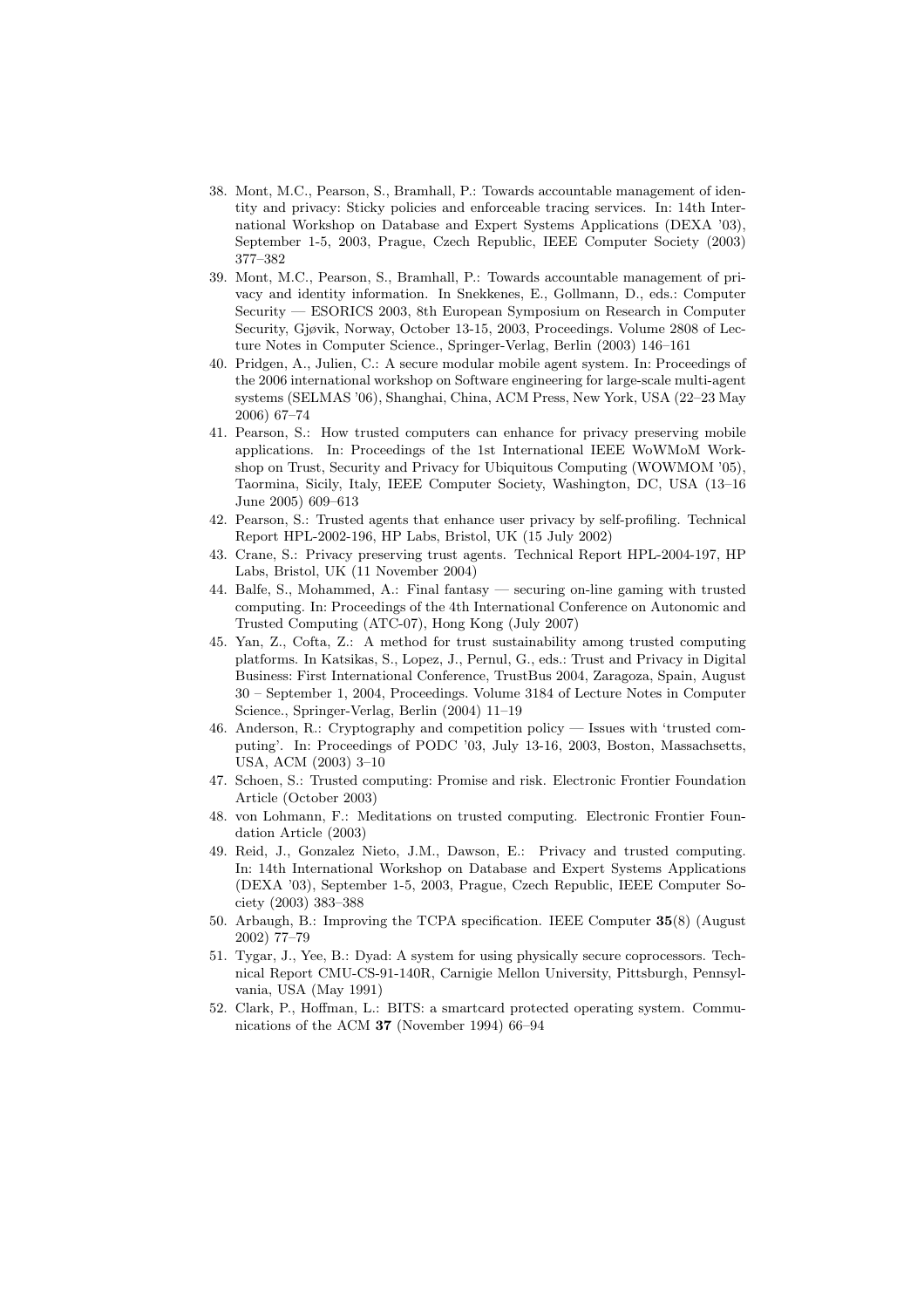- 53. Arbaugh, W., Farber, D., Smith, J.: A secure and reliable bootstrap architecture. In: Proceedings of the 1997 IEEE Symposium on Security and Privacy (S&P 1997), Oakland, California, USA, IEEE Computer Society Press, Los Alamitos, California (May 1997) 65–71
- 54. Itoi, N., Arbaugh, W., Pollack, S., Reeves, D.: Personal secure booting. In: Proceedings of the 6th Australasian Conference on Information Security and Privacy ACISP 2001. Volume 2119 of Lecture Notes In Computer Science (LNCS)., Sydney, Australia, Springer–Verlag, London, UK (11–13 July 2001) 130–141
- 55. Lie, D.: Architectural Support for Copy and Tamper Resistant Software. PhD thesis, Department of Electrical Engineering, Stanford University, Stanford, California, USA (December 2003)
- 56. Lie, D., Thekkath, C., Mitchell, M., Lincoln, P., Boneh, D., Mitchell, J., Horowitz, M.: Architectural support for copy and tamper resistant software. In: Proceedings of the 9th International Conference on Architectural Support for Programming Languages and Operating Systems (ASPLOS-IX), Cambridge, Massachusetts, USA, ACM Press, New York, USA (12–15 November 2000) 169–177
- 57. Suh, E., Clarke, D., Gassend, B., van Dyke, M., Devadas, S.: The AEGIS processor architecture for tamper–evident and tamper-resistant processing. In: 17th Annual ACM International Conference on Supercomputing (ICS'03), San Francisco, California, USA, ACM Press, New York, USA (23–26 June 2003) 160–171
- 58. Barrett, M.F.: Towards an open trusted computing framework. Masters thesis, Department of Computer Science, The University of Auckland, New Zealand (February 2005)
- 59. TCG: TCG PC client specific implementation specification for conventional BIOS. TCG specification Version 1.2 Final, The Trusted Computing Group (TCG), Portland, Oregon, USA (July 2005)
- 60. Abraham, D., Jackson, J., Muthrasanallur, S., Neiger, G., Regnier, G., Sankaran, R., Schionas, I., Uhlig, R., Vembu, B., Wiegert, J.: Intel virtualization technology for directed i/o. Intel Technology Journal 10(3) (August 2006) 179–192
- 61. TCG: TCG EFI platform for TPM family 1.1 or 1.2. TCG specification Version 1.2 Final, The Trusted Computing Group (TCG), Portland, Oregon, USA (June 2006)
- 62. TCG: TCG Credential Profiles. TCG Specification Version 1.1 Revision 1.014 For TPM Family 1,2; Level 2, The Trusted Computing Group (TCG), Portland, Oregon, USA (May 2007)
- 63. Brickell, E., Camenisch, J., Chen, L.: Direct anonymous attestation. Technical Report HPL-2004-93, Hewlett-Packard Laboratories (June 2004) Available at http://www.hpl.hp.com/techreports/.
- 64. Brickell, E., Camenisch, J., Chen, L.: Direct anonymous attestation. In Pfitzmann, B., Liu, P., eds.: Proceedings of CCS '04, ACM Press (2004) 132–145
- 65. Brickell, E., Camenisch, J., Chen, L.: The DAA scheme in context. In Mitchell, C.J., ed.: Trusted Computing. IEE Professional Applications of Computing Series 6. The Institute of Electrical Engineers (IEE), London, UK (2005) 143–174
- 66. TCG MPWG: Use Case Scenarios. TCG Specification Version 2.7, The Trusted Computing Group, Mobile Phone Working Group, Portland, Oregon, USA (September 2005)
- 67. TCG MPWG: The TCG mobile trusted module specification. TCG specification version 0.9 revision 1, The Trusted Computing Group (TCG), Portland, Oregon, USA (September 2006)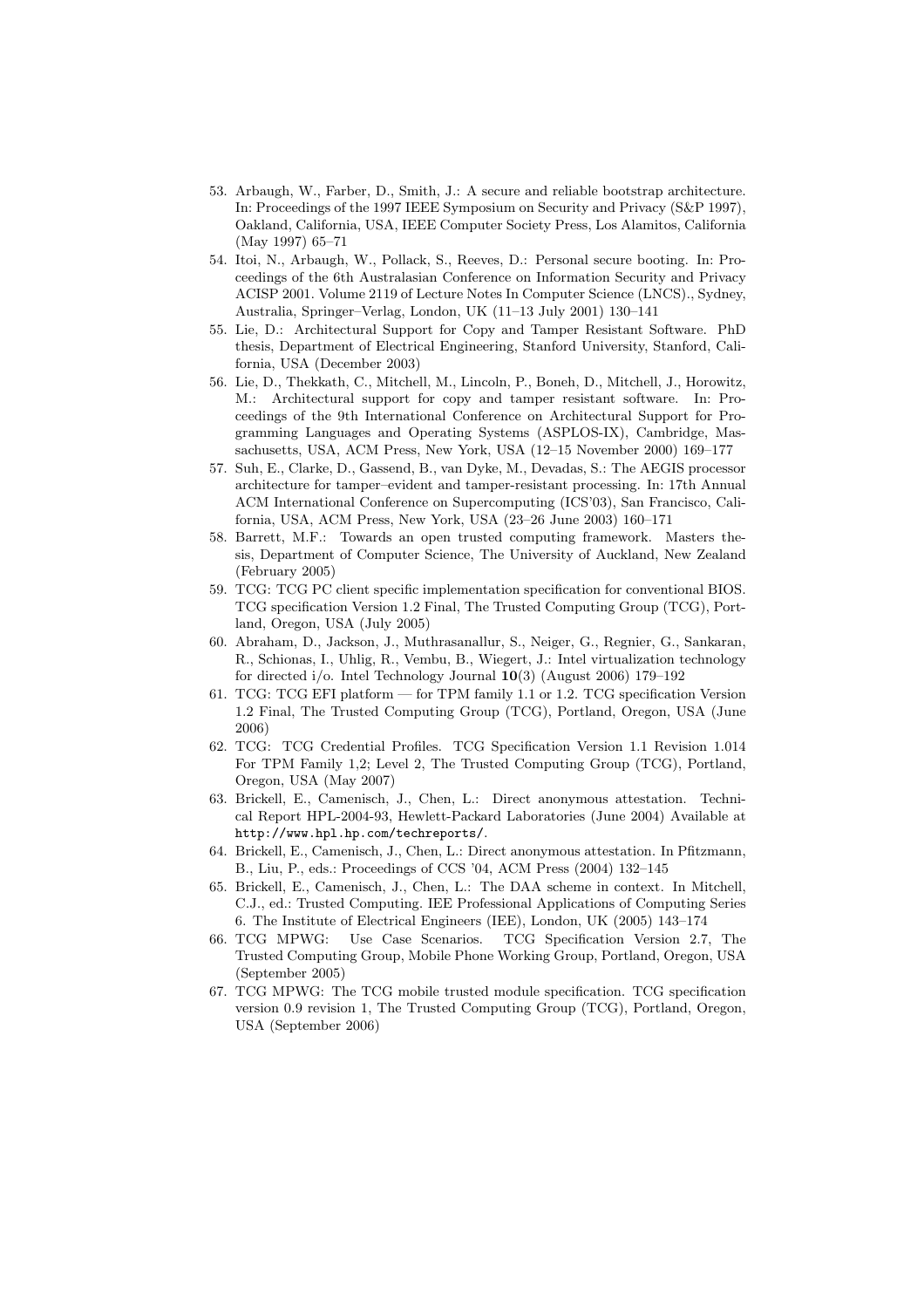- 68. TCG MPWG: Mobile trusted module specification overview document. Mobile trusted module specification support documents, The Trusted Computing Group (TCG), Beaverton, Oregon, USA (2006)
- 69. Gallery, E.: Authorisation issues for mobile code in mobile systems. Technical Report RHUL-MA-2007-3, Department of Mathematics, Royal Holloway, University of London (2007)
- 70. OMA: DRM architecture v2.0. Technical Specification OMA-DRM-ARCH-V2 0- 2004071515-C, The Open Mobile Alliance (OMA) (July 2004)
- 71. Irwin, J., Wright, T.: Digital rights management. Vodafone internal newsletter, Vodafone, Newbury, England, UK (August 2004)
- 72. OMA: OMA DRM V1.0 approved enabler specification. Technical Specification OMA-DRM-V1 0-20040625-A, The Open Mobile Alliance (OMA) (June 2004)
- 73. OMA: OMA DRM V2.0 approved enabler specification. Technical Specification OMA-ERP-DRM-V2 0-20060303-A, The Open Mobile Alliance (OMA) (July 2004)
- 74. OMA: Digital Rights Management v1.0. Technical Specification OMA-Download-DRM-V1 0-20040615-A, The Open Mobile Alliance (OMA) (June 2004)
- 75. OMA: DRM architecture specification v1.0. Technical Specification OMA-Download-ARCH-V1 0-20040625-A, The Open Mobile Alliance (OMA) (June 2004)
- 76. OMA: DRM specification v2.0. Technical Specification OMA-DRM-DRM-V2 0- 20040716-C, The Open Mobile Alliance (OMA) (July 2004)
- 77. CMLA: Client adopter agreement. Technical Report Revision 1.00-050708, The Content Management License Administrator Limited Liability Company (CMLA, LLC) (August 2005)
- 78. Myers, M., Ankney, R., Malpani, A., Galperin, S., Adams, C.: X.509 internet public key infrastructure: Online certificate status protocol — OCSP. RFC 2560, Internet Engineering Task Force (IETF) (June 1999)
- 79. Mouley, M., Pautet, M.: The GSM System for Mobile Communications. Cell & Sys. Correspondence, Palaiseau, France (1992)
- 80. 3GPP GSM TSGS: Personalisation of mobile equipment (ME), Mobile functionality specification (release 5). Technical specification TS 22.022 v5.0.0, 3rd Generation Partnership Project (3GPP), Global System for Mobile Communications (GSM) — Technical Specification Group Services and System Aspects, Sophia Antipolis, France (2002)
- 81. NTT DoCoMo, IBM, Intel Corporation: Trusted Mobile Platform. (May 2004)
- 82. OMA: Device management requirements candidate version 1.2. Technical Specification OMA-RD-DM-V1 2-20060424-C, The Open Mobile Alliance (OMA) (April 2006)
- 83. SDRF: Overview and definition of software download for rf reconfiguration. SDRF Archived Approved Document DL-DFN Document SDRF-02-A-0002-V.0.0, The Software Defined Radio Forum (SDRF) (August 2002)
- 84. Tuttlebee, W., Babb, D., Irvine, J., Martinez, G., Worrall, K.: Broadcasting and Mobile Telecommunications: Interworking — Not Convergence. EBU Technical Review 293 (January 2003) 1–11
- 85. European Committee for Electrotechnical Standardization (CENELEC) Brussels, Belgium: Common Interface Specification for Conditional Access and other Digital Video Broadcasting Decoder Applications. (February 1997)
- 86. European Telecommunications Standards Institute (ETSI) Sophia-Antipolis, France: Digital Video Broadcasting (DVB): Head-End Implementation of DVB Simulcrypt. (January 2003)